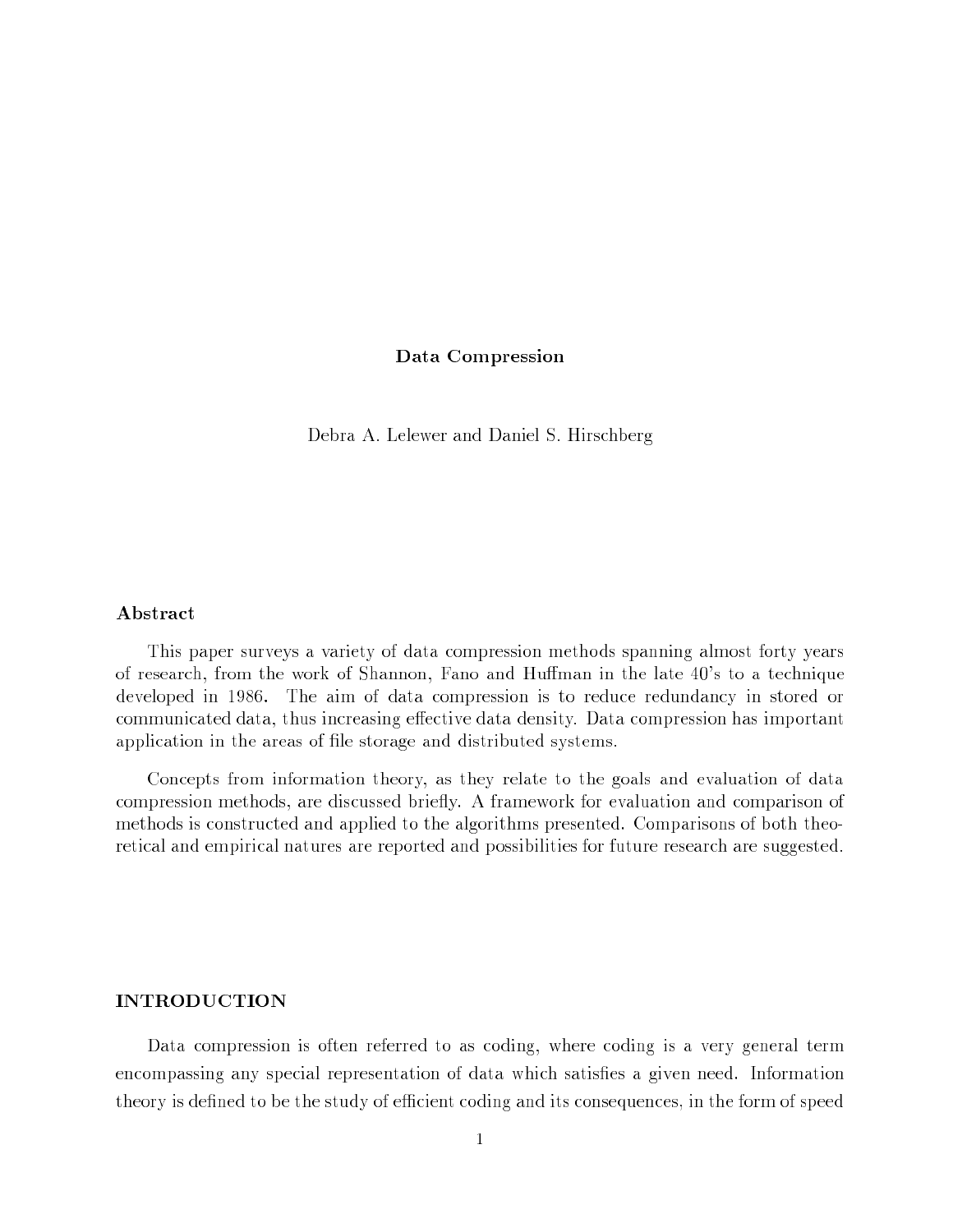of transmission and probability of error [Ingels 1971]. Data compression may be viewed as a branch of information theory in which the primary ob jective is to minimize the amount of data to be transmitted. The purpose of this paper is to present and analyze a variety of data compression algorithms.

A simple characterization of data compression is that it involves transforming a string of characters in some representation (such as ASCII) into a new string (of bits, for example) which contains the same information but whose length is as small as possible. Data compression has important application in the areas of data transmission and data storage. Many data processing applications require storage of large volumes of data, and the number of such applications is constantly increasing as the use of computers extends to new disciplines. At the same time, the proliferation of computer communication networks is resulting in massive transfer of data over communication links. Compressing data to be stored or transmitted reduces storage and/or communication costs. When the amount of data to be transmitted is reduced, the effect is that of increasing the capacity of the communication channel. Similarly, compressing a file to half of its original size is equivalent to doubling the capacity of the storage medium. It may then become feasible to store the data at a higher, thus faster, level of the storage hierarchy and reduce the load on the input/output channels of the computer system.

Many of the methods to be discussed in this paper are implemented in production systems. The UNIX utilities compact and compress are based on methods to be discussed in Sections 4 and 5 respectively [UNIX 1984]. Popular file archival systems such as  $ARC$  and PKARC employ techniques presented in Sections 3 and 5 [ARC 1986; PKARC 1987]. The savings achieved by data compression can be dramatic; reduction as high as 80% is not uncommon [Reghbati 1981]. Typical values of compression provided by compact are: text  $(38\%)$ , Pascal source  $(43\%)$ , C source  $(36\%)$  and binary  $(19\%)$ . Compress generally achieves better compression  $(50{\text -}60\%$  for text such as source code and English), and takes less time to compute [UNIX 1984]. Arithmetic coding (Section 3.4) has been reported to reduce a file to anywhere from 12.1 to 73.5% of its original size [Witten et al. 1987]. Cormack reports that data compression programs based on Human coding (Section 3.2) reduced the size of a large student-record database by 42.1% when only some of the information was compressed. As a consequence of this size reduction, the number of disk operations required to load the database was reduced by 32.7% [Cormack 1985]. Data compression routines developed with specific applications in mind have achieved compression factors as high as 98% [Severance 1983].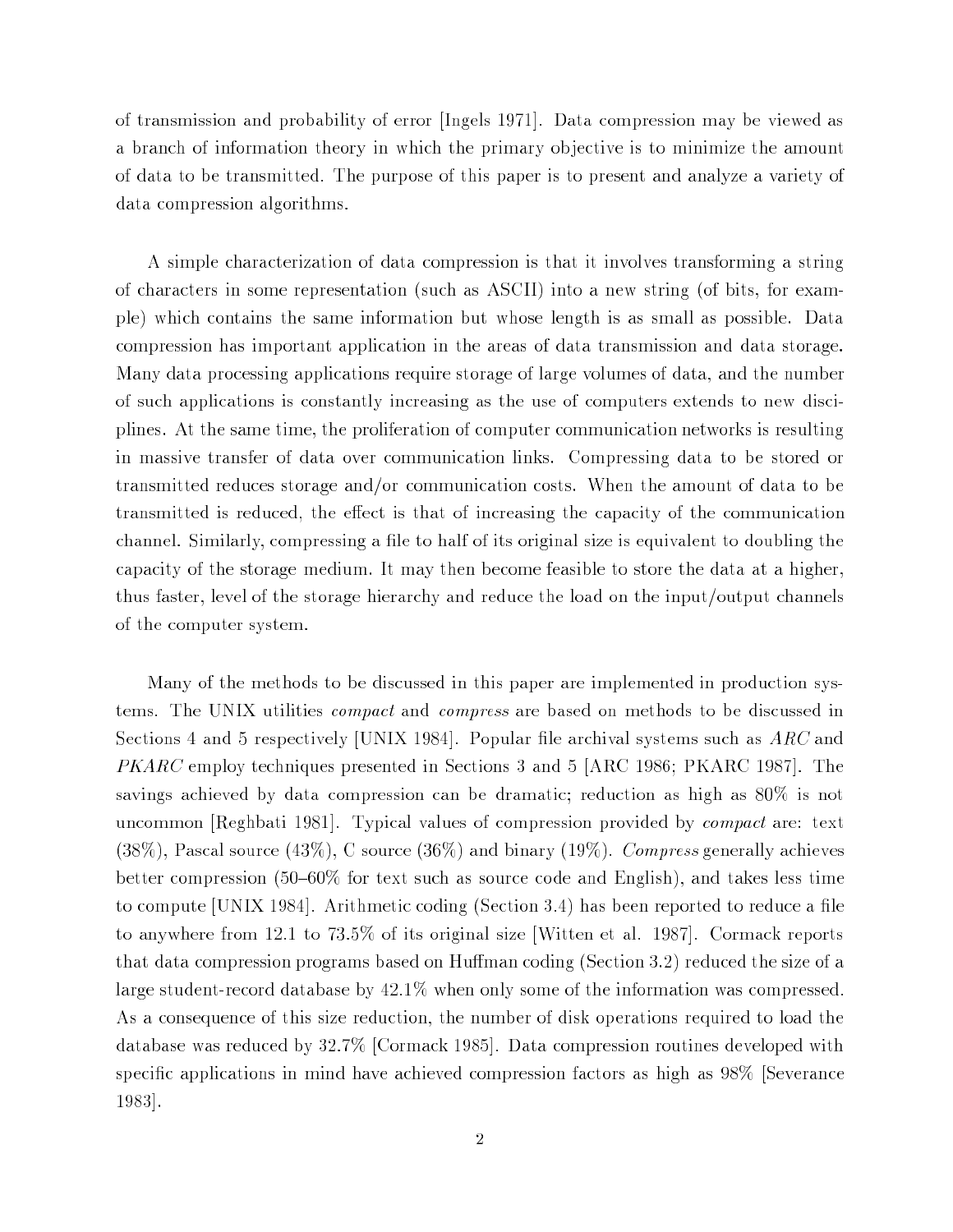While coding for purposes of data security (cryptography) and codes which guarantee a certain level of data integrity (error detection/correction) are topics worthy of attention, these do not fall under the umbrella of data compression. With the exception of a brief discussion of the susceptibility to error of the methods surveyed (Section 7), a discrete noiseless channel is assumed. That is, we assume a system in which a sequence of symbols chosen from a finite alphabet can be transmitted from one point to another without the possibility of error. Of course, the coding schemes described here may be combined with data security or error correcting codes.

Much of the available literature on data compression approaches the topic from the point of view of data transmission. As noted earlier, data compression is of value in data storage as well. Although this discussion will be framed in the terminology of data transmission, compression and decompression of data files for storage is essentially the same task as sending and receiving compressed data over a communication channel. The focus of this paper is on algorithms for data compression; it does not deal with hardware aspects of data transmission. The reader is referred to Cappellini for a discussion of techniques with natural hardware implementation [Cappellini 1985].

Background concepts in the form of terminology and a model for the study of data compression are provided in Section 1. Applications of data compression are also discussed in Section 1, to provide motivation for the material which follows.

While the primary focus of this survey is data compression methods of general utility, Section 2 includes examples from the literature in which ingenuity applied to domain-specific problems has yielded interesting coding techniques. These techniques are referred to as semantic dependent since they are designed to exploit the context and semantics of the data to achieve redundancy reduction. Semantic dependent techniques include the use of quadtrees, run length encoding, or difference mapping for storage and transmission of image data [Gonzalez and Wintz 1977; Samet 1984].

General-purpose techniques, which assume no knowledge of the information content of the data, are described in Sections 3-5. These descriptions are sufficiently detailed to provide an understanding of the techniques. The reader will need to consult the references for implementation details. In most cases, only worst-case analyses of the methods are feasible. To provide a more realistic picture of their effectiveness, empirical data is presented in Section 6. The susceptibility to error of the algorithms surveyed is discussed in Section 7 and possible directions for future research are considered in Section 8.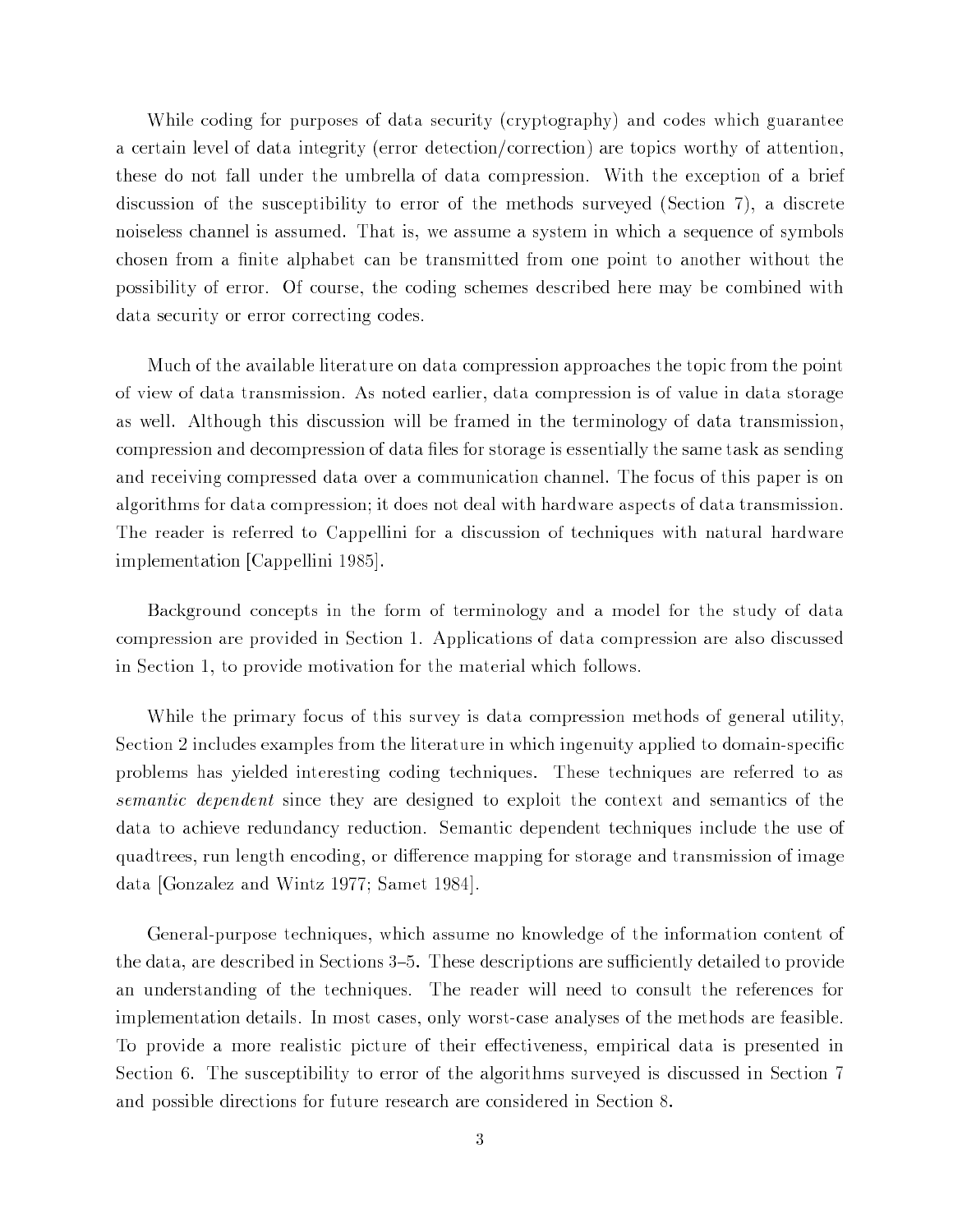## 1. FUNDAMENTAL CONCEPTS

A brief introduction to information theory is provided in this section. The definitions and assumptions necessary to a comprehensive discussion and evaluation of data compression methods are discussed. The following string of characters is used to illustrate the concepts defined:  $EXAMPLE = "aa bbb cccc ddddd eeeeee$  fffffffgggggggg".

## 1.1 Definitions

A code is a mapping of *source messages* (words from the source alphabet  $\alpha$ ) into *codewords* (words of the code alphabet  $\beta$ ). The source messages are the basic units into which the string to be represented is partitioned. These basic units may be single symbols from the source alphabet, or they may be strings of symbols. For string EXAMPLE,  $\alpha = \{a, b, c, d, e, f, g, space\}.$  For purposes of explanation,  $\beta$  will be taken to be  $\{0, 1\}.$ Codes can be categorized as block-block, block-variable, variable-block or variable-variable, where block-block indicates that the source messages and codewords are of fixed length and variable-variable codes map variable-length source messages into variable-length codewords. A block-block code for EXAMPLE is shown in Figure 1.1 and a variable-variable code is given in Figure 1.2. If the string EXAMPLE were coded using the Figure 1.1 code, the length of the coded message would be 120; using Figure 1.2 the length would be 30.

| source message   | codeword |
|------------------|----------|
| $\boldsymbol{a}$ | 000      |
| b                | 001      |
| $\epsilon$       | 010      |
| $\overline{d}$   | 011      |
| $\epsilon$       | 100      |
| f                | 101      |
| 9                | 110      |
| space            | 111      |

Figure 1.1 A block-block code.

The oldest and most widely used codes, ASCII and EBCDIC, are examples of block-block codes, mapping an alphabet of 64 (or 256) single characters onto 6-bit (or 8-bit) codewords.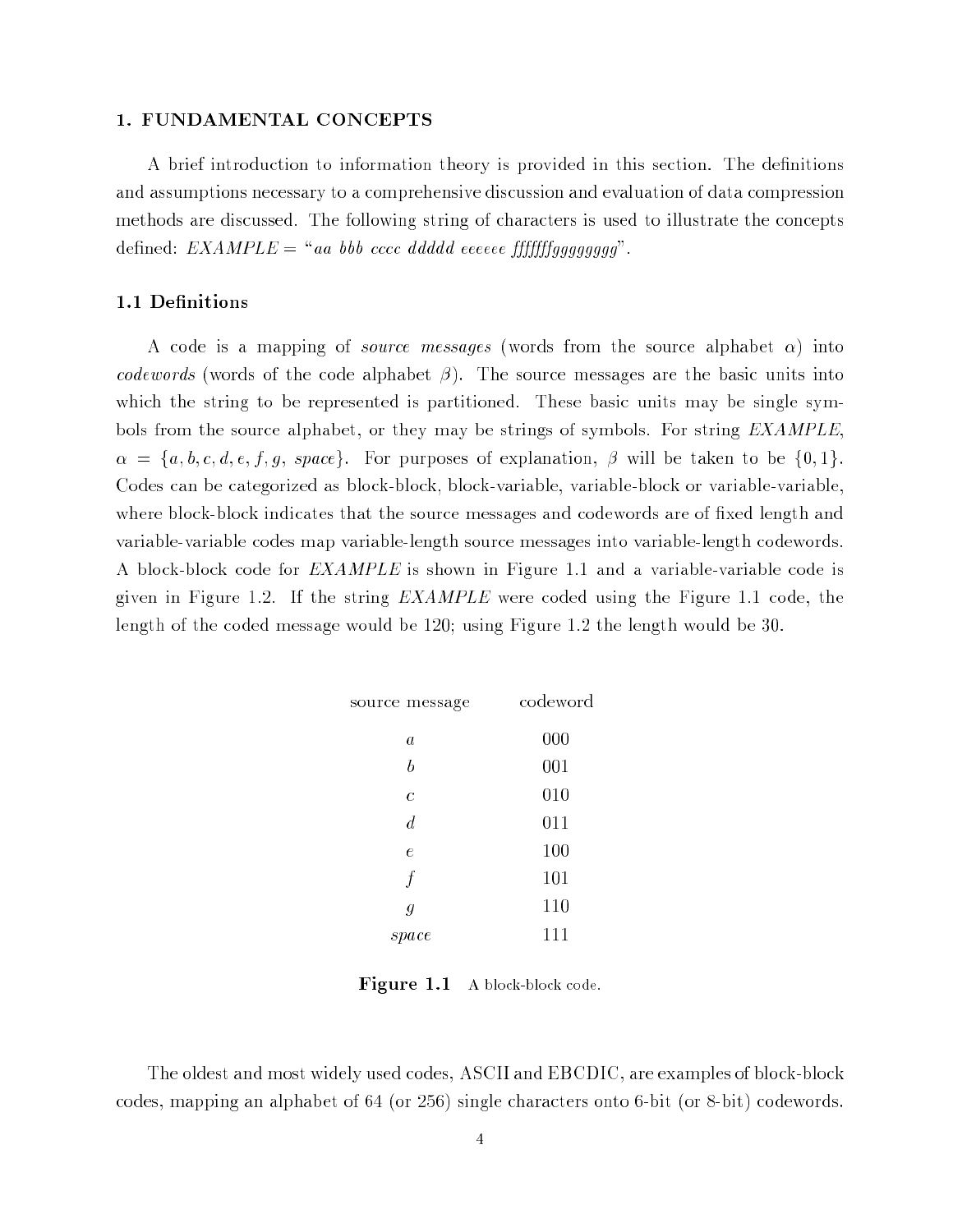| source message | codeword |
|----------------|----------|
| a a            | 0        |
| bbb            | 1        |
| cccc           | 10       |
| d d d d d      | 11       |
| еееее          | 100      |
| f f f f f f f  | 101      |
| 99999999       | 110      |
| space          | 111      |

Figure 1.2 A variable-variable code.

These are not discussed, as they do not provide compression. The codes featured in this survey are of the block-variable, variable-variable, and variable-block types.

When source messages of variable length are allowed, the question of how a message ensemble (sequence of messages) is parsed into individual messages arises. Many of the algorithms described here are  $defined$ -word schemes. That is, the set of source messages is determined prior to the invocation of the coding scheme. For example, in text file processing each character may constitute a message, or messages may be defined to consist of alphanumeric and non-alphanumeric strings. In Pascal source code, each token may represent a message. All codes involving fixed-length source messages are, by default, defined-word codes. In freeparse methods, the coding algorithm itself parses the ensemble into variable-length sequences of symbols. Most of the known data compression methods are defined-word schemes; the free-parse model differs in a fundamental way from the classical coding paradigm.

A code is *distinct* if each codeword is distinguishable from every other (i.e., the mapping from source messages to codewords is one-to-one). A distinct code is uniquely decodable if every codeword is identiable when immersed in a sequence of codewords. Clearly, each of these features is desirable. The codes of Figure 1.1 and Figure 1.2 are both distinct, but the code of Figure 1.2 is not uniquely decodable. For example, the coded message 11 could be decoded as either "ddddd" or "bbbbbb". A uniquely decodable code is a prefix code (or prefix*free code*) if it has the prefix property, which requires that no codeword is a proper prefix of any other codeword. All uniquely decodable block-block and variable-block codes are prefix codes. The code with codewords  $\{1, 100000, 00\}$  is an example of a code which is uniquely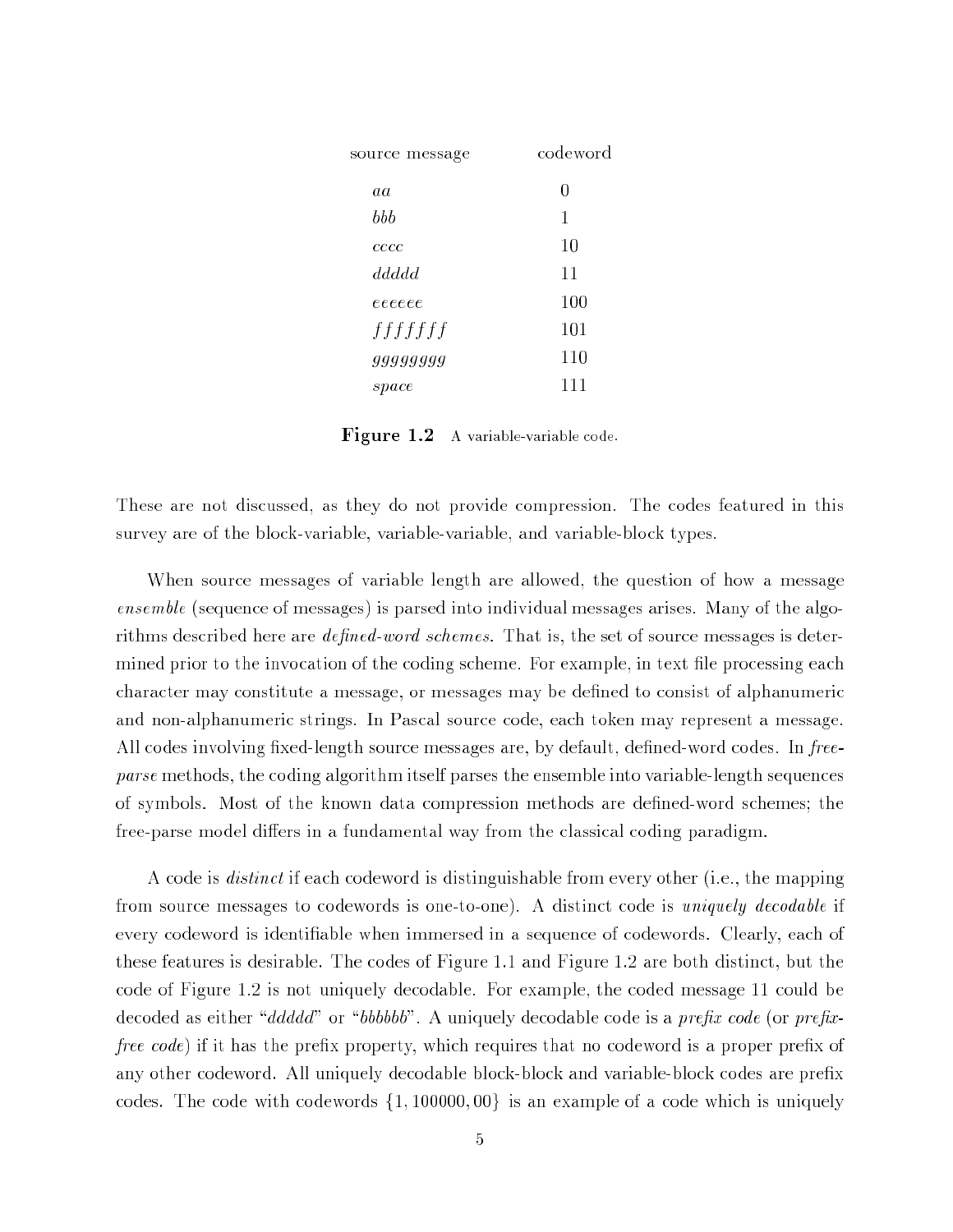decodable but which does not have the prefix property. Prefix codes are *instantaneously* decodable; that is, they have the desirable property that the coded message can be parsed into codewords without the need for lookahead. In order to decode a message encoded using the codeword set  $\{1, 100000, 00\}$ , lookahead is required. For example, the first codeword of the message 1000000001 is 1, but this cannot be determined until the last (tenth) symbol of the message is read (if the string of zeros had been of odd length, then the first codeword would have been 100000).

A minimal prefix code is a prefix code such that if x is a proper prefix of some codeword, then  $x\sigma$  is either a codeword or a proper prefix of a codeword, for each letter  $\sigma$  in  $\beta$ . The set of codewords  $\{00, 01, 10\}$  is an example of a prefix code which is not minimal. The fact that 1 is a proper prefix of the codeword 10 requires that 11 be either a codeword or a proper prefix of a codeword, and it is neither. Intuitively, the minimality constraint prevents the use of codewords which are longer than necessary. In the above example the codeword 10 could be replaced by the codeword 1, yielding a minimal prefix code with shorter codewords. The codes discussed in this paper are all minimal prefix codes.

In this section, a *code* has been defined to be a mapping from a source alphabet to a code alphabet; we now define related terms. The process of transforming a source ensemble into a coded message is *coding* or *encoding*. The encoded message may be referred to as an encoding of the source ensemble. The algorithm which constructs the mapping and uses it to transform the source ensemble is called the *encoder*. The *decoder* performs the inverse operation, restoring the coded message to its original form.

#### 1.2 Classication of Methods

In addition to the categorization of data compression schemes with respect to message and codeword lengths, these methods are classified as either static or dynamic. A *static* method is one in which the mapping from the set of messages to the set of codewords is fixed before transmission begins, so that a given message is represented by the same codeword every time it appears in the message ensemble. The classic static defined-word scheme is Huffman coding Huffman 1952. In Huffman coding, the assignment of codewords to source messages is based on the probabilities with which the source messages appear in the message ensemble. Messages which appear more frequently are represented by short codewords; messages with smaller probabilities map to longer codewords. These probabilities are determined before transmission begins. A Huffman code for the ensemble  $EXAMPLE$  is given in Figure 1.3. If  $EXAMPLE$  were coded using this Huffman mapping, the length of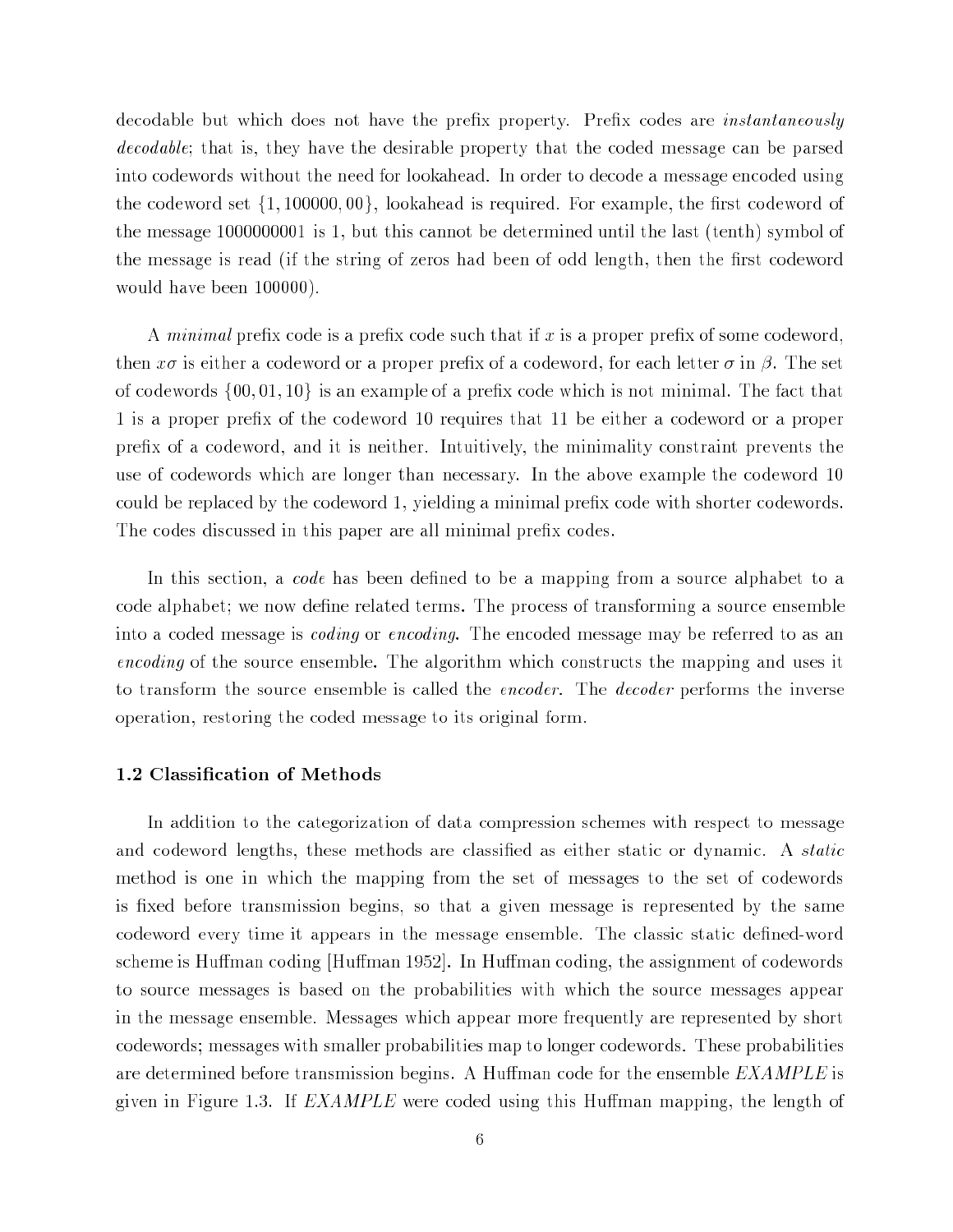the coded message would be 117. Static Human coding is discussed in Section 3.2. Other static schemes are discussed in Sections 2 and 3.

| source message   | probability | codeword |
|------------------|-------------|----------|
| $\boldsymbol{a}$ | 2/40        | 1001     |
| $\boldsymbol{b}$ | 3/40        | 1000     |
| $\mathcal{C}$    | 4/40        | 011      |
| $\overline{d}$   | 5/40        | 010      |
| $\epsilon$       | 6/40        | 111      |
| f                | 7/40        | 110      |
| 9                | 8/40        | $00\,$   |
| space            | 5/40        | 101      |
|                  |             |          |

Figure 1.3 A Huffman code for the message  $EXAMPLE$  (code length=117).

A code is *dynamic* if the mapping from the set of messages to the set of codewords changes over time. For example, dynamic Huffman coding involves computing an approximation to the probabilities of occurrence "on the fly", as the ensemble is being transmitted. The assignment of codewords to messages is based on the values of the relative frequencies of occurrence at each point in time. A message  $x$  may be represented by a short codeword early in the transmission because it occurs frequently at the beginning of the ensemble, even though its probability of occurrence over the total ensemble is low. Later, when the more probable messages begin to occur with higher frequency, the short codeword will be mapped to one of the higher probability messages and x will be mapped to a longer codeword. As an illustration, Figure 1.4 presents a dynamic Huffman code table corresponding to the prefix "aa bbb" of EXAMPLE. Although the frequency of space over the entire message is greater than that of  $b$ , at this point in time  $b$  has higher frequency and therefore is mapped to the shorter codeword.

Dynamic codes are also referred to in the literature as *adaptive*, in that they adapt to changes in ensemble characteristics over time. The term adaptive will be used for the remainder of this paper; the fact that these codes adapt to changing characteristics is the source of their appeal. Some adaptive methods adapt to changing patterns in the source [Welch 1984] while others exploit locality of reference [Bentley et al. 1986]. Locality of reference is the tendency, common in a wide variety of text types, for a particular word to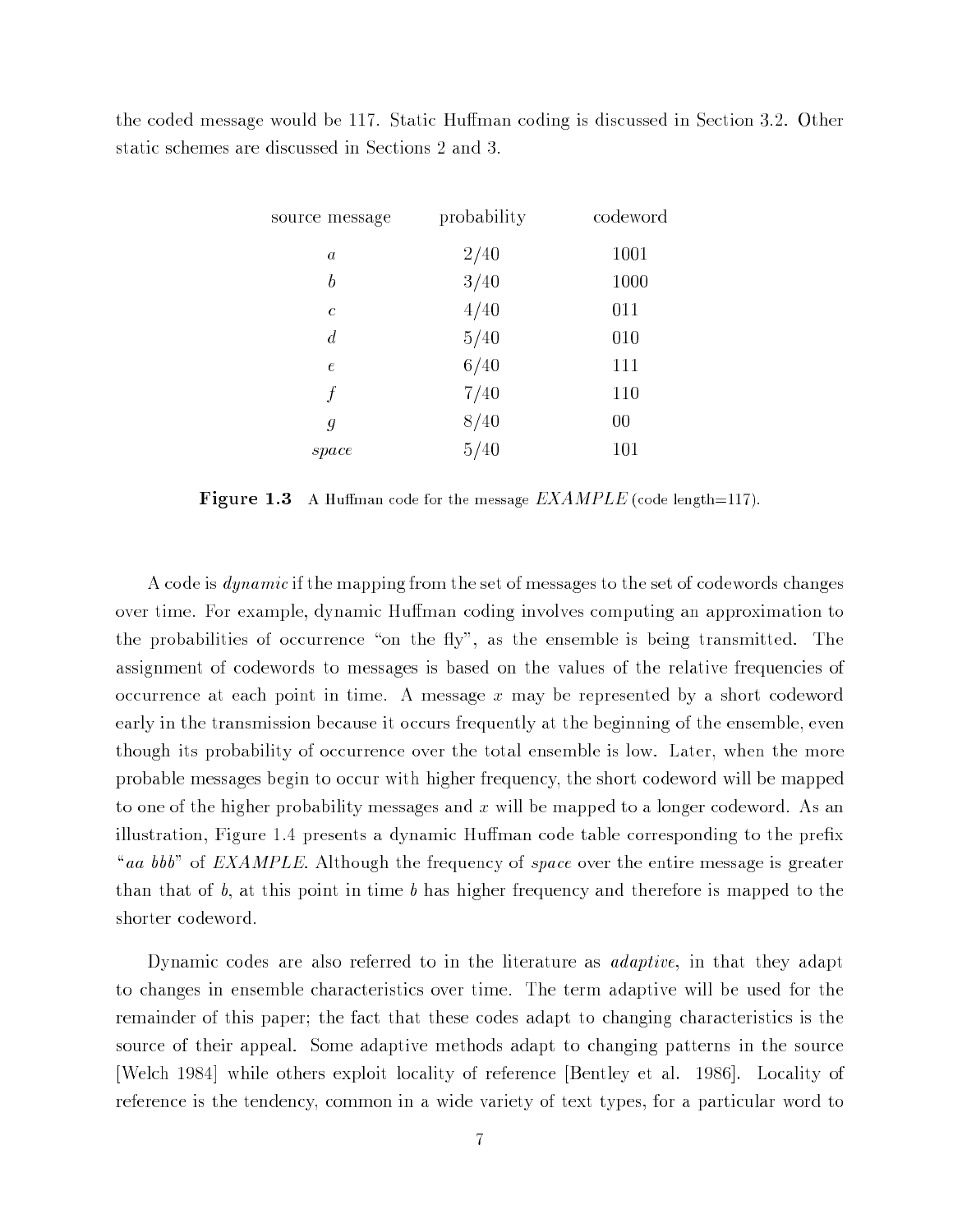| source message | probability | codeword |
|----------------|-------------|----------|
| a.             | 2/6         | 10       |
|                | 3/6         |          |
| space          | 176         |          |

**Figure 1.4** A dynamic Huffman code table for the prefix "aa bbb" of message  $EXAMPLE$ .

occur frequently for short periods of time then fall into disuse for long periods.

All of the adaptive methods are *one-pass* methods; only one scan of the ensemble is required. Static Human coding requires two passes: one pass to compute probabilities and determine the mapping, and a second pass for transmission. Thus, as long as the encoding and decoding times of an adaptive method are not substantially greater than those of a static method, the fact that an initial scan is not needed implies a speed improvement in the adaptive case. In addition, the mapping determined in the first pass of a static coding scheme must be transmitted by the encoder to the decoder. The mapping may preface each transmission (that is, each file sent), or a single mapping may be agreed upon and used for multiple transmissions. In one-pass methods the encoder defines and redefines the mapping dynamically, during transmission. The decoder must define and redefine the mapping in sympathy, in essence "learning" the mapping as codewords are received. Adaptive methods are discussed in Sections 4 and 5.

An algorithm may also be a *hybrid*, neither completely static nor completely dynamic. In a simple hybrid scheme, sender and receiver maintain identical codebooks containing k static codes. For each transmission, the sender must choose one of the  $k$  previously-agreed-upon codes and inform the receiver of his choice (by transmitting first the "name" or number of the chosen code). Hybrid methods are discussed further in Section 2 and Section 3.2.

#### 1.3 A Data Compression Model

In order to discuss the relative merits of data compression techniques, a framework for comparison must be established. There are two dimensions along which each of the schemes discussed here may be measured, algorithm complexity and amount of compression. When data compression is used in a data transmission application, the goal is speed. Speed of transmission depends upon the number of bits sent, the time required for the encoder to generate the coded message, and the time required for the decoder to recover the original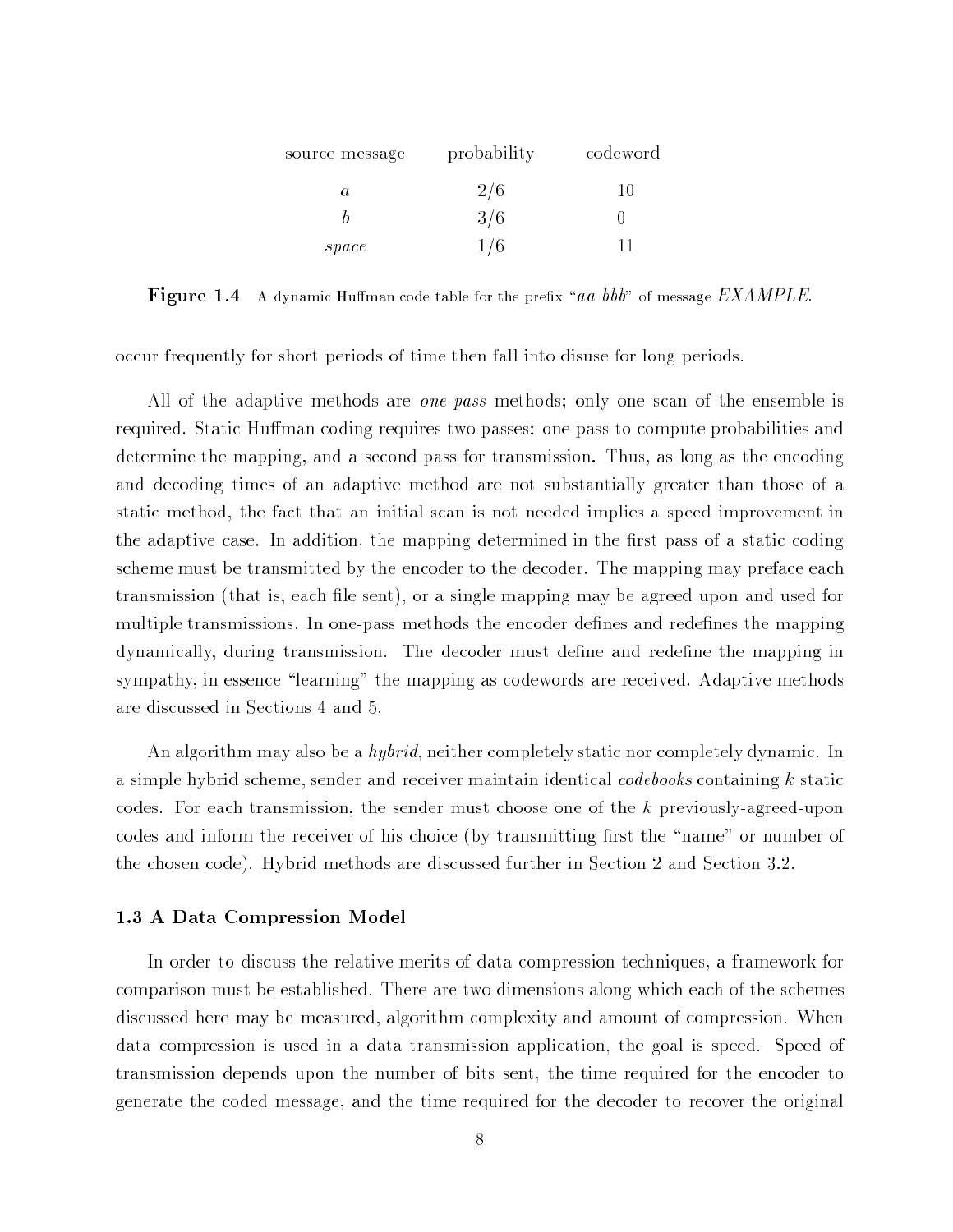ensemble. In a data storage application, although the degree of compression is the primary concern, it is nonetheless necessary that the algorithm be efficient in order for the scheme to be practical. For a static scheme, there are three algorithms to analyze: the map construction algorithm, the encoding algorithm, and the decoding algorithm. For a dynamic scheme, there are just two algorithms: the encoding algorithm, and the decoding algorithm.

Several common measures of compression have been suggested: redundancy [Shannon and Weaver 1949], average message length [Human 1952], and compression ratio [Rubin 1976; Ruth and Kreutzer 1972. These measures are defined below. Related to each of these measures are assumptions about the characteristics of the source. It is generally assumed in information theory that all statistical parameters of a message source are known with perfect accuracy [Gilbert 1971]. The most common model is that of a discrete memoryless source; a source whose output is a sequence of letters (or messages), each letter being a selection from some fixed alphabet  $a_1, \ldots, a_n$ . The letters are taken to be random, statistically independent selections from the alphabet, the selection being made according to some fixed probability assignment  $p(a_1), \ldots, p(a_n)$  [Gallager 1968]. Without loss of generality, the code alphabet is assumed to be  $\{0,1\}$  throughout this paper. The modifications necessary for larger code alphabets are straightforward.

It is assumed that any cost associated with the code letters is uniform. This is a reasonable assumption, although it omits applications like telegraphy where the code symbols are of different durations. The assumption is also important, since the problem of constructing optimal codes over unequal code letter costs is a significantly different and more difficult problem. Perl et al. and Varn have developed algorithms for minimum-redundancy prefix coding in the case of arbitrary symbol cost and equal codeword probability [Perl et al. 1975; Varn 1971. The assumption of equal probabilities mitigates the difficulty presented by the variable symbol cost. For the more general unequal letter costs and unequal probabilities model, Karp has proposed an integer linear programming approach [Karp 1961]. There have been several approximation algorithms proposed for this more difficult problem [Krause 1962; Cot 1977; Mehlhorn 1980].

When data is compressed, the goal is to reduce redundancy, leaving only the informational content. The measure of information of a source message  $a_i$  (in bits) is  $-\lg p(a_i)$   $\dagger$ . This definition has intuitive appeal; in the case that  $p(a_i) = 1$ , it is clear that  $a_i$  is not at all informative since it had to occur. Similarly, the smaller the value of  $p(a_i)$ , the more unlikely  $a_i$  is to appear, hence the larger its information content. The reader is referred to

y lg denotes the base 2 logarithm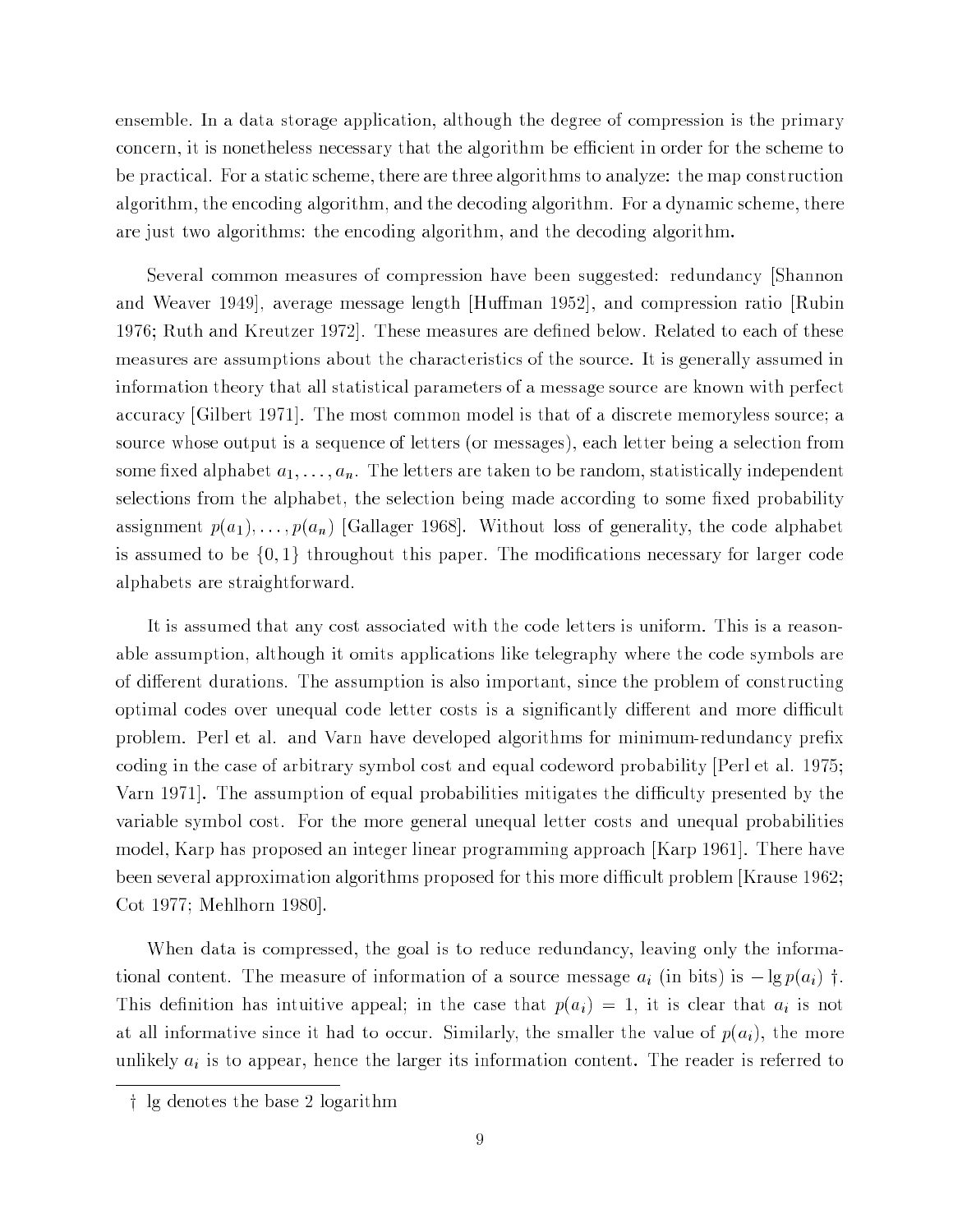Abramson for a longer, more elegant discussion of the legitimacy of this technical definition of the concept of information  $[Abramson 1963, pp. 6-13]$ . The average information content over the source alphabet can be computed by weighting the information content of each source letter by its probability of occurrence, yielding the expression  $\sum_{i=1}^{n}[-p(a_i) \lg p(a_i)].$ This quantity is referred to as the *entropy* of a source letter, or the entropy of the source, and is denoted by  $H$ . Since the length of a codeword for message  $a_i$  must be sufficient to carry the information content of  $a_i$ , entropy imposes a lower bound on the number of bits required for the coded message. The total number of bits must be at least as large as the product of H and the length of the source ensemble. Since the value of H is generally not an integer, variable length codewords must be used if the lower bound is to be achieved. Given that message  $EXAMPLE$  is to be encoded one letter at a time, the entropy of its source can be calculated using the probabilities given in Figure 1.3:  $H = 2.894$ , so that the minimum number of bits contained in an encoding of  $EXAMPLE$  is 116. The Huffman code given in Section 1.2 does not quite achieve the theoretical minimum in this case.

Both of these definitions of information content are due to Shannon. A derivation of the concept of entropy as it relates to information theory is presented by Shannon [Shannon and Weaver 1949]. A simpler, more intuitive explanation of entropy is offered by Ash  $[Ash 1965]$ .

The most common notion of a "good" code is one which is *optimal* in the sense of having minimum redundancy. Redundancy can be defined as:  $\sum p(a_i)l_i - \sum [-p(a_i) \lg p(a_i)]$ where  $l_i$  is the length of the codeword representing message  $a_i$ . The expression  $\sum p(a_i)l_i$ represents the lengths of the codewords weighted by their probabilities of occurrence, that is, the average codeword length. The expression  $\sum [-p(a_i) \lg p(a_i)]$  is entropy, H. Thus, redundancy is a measure of the difference between average codeword length and average information content. If a code has minimum average codeword length for a given discrete probability distribution, it is said to be a minimum redundancy code.

We define the term *local redundancy* to capture the notion of redundancy caused by local properties of a message ensemble, rather than its global characteristics. While the model used for analyzing general-purpose coding techniques assumes a random distribution of the source messages, this may not actually be the case. In particular applications the tendency for messages to cluster in predictable patterns may be known. The existence of predictable patterns may be exploited to minimize local redundancy. Examples of applications in which local redundancy is common, and methods for dealing with local redundancy, are discussed in Section 2 and Section 6.2.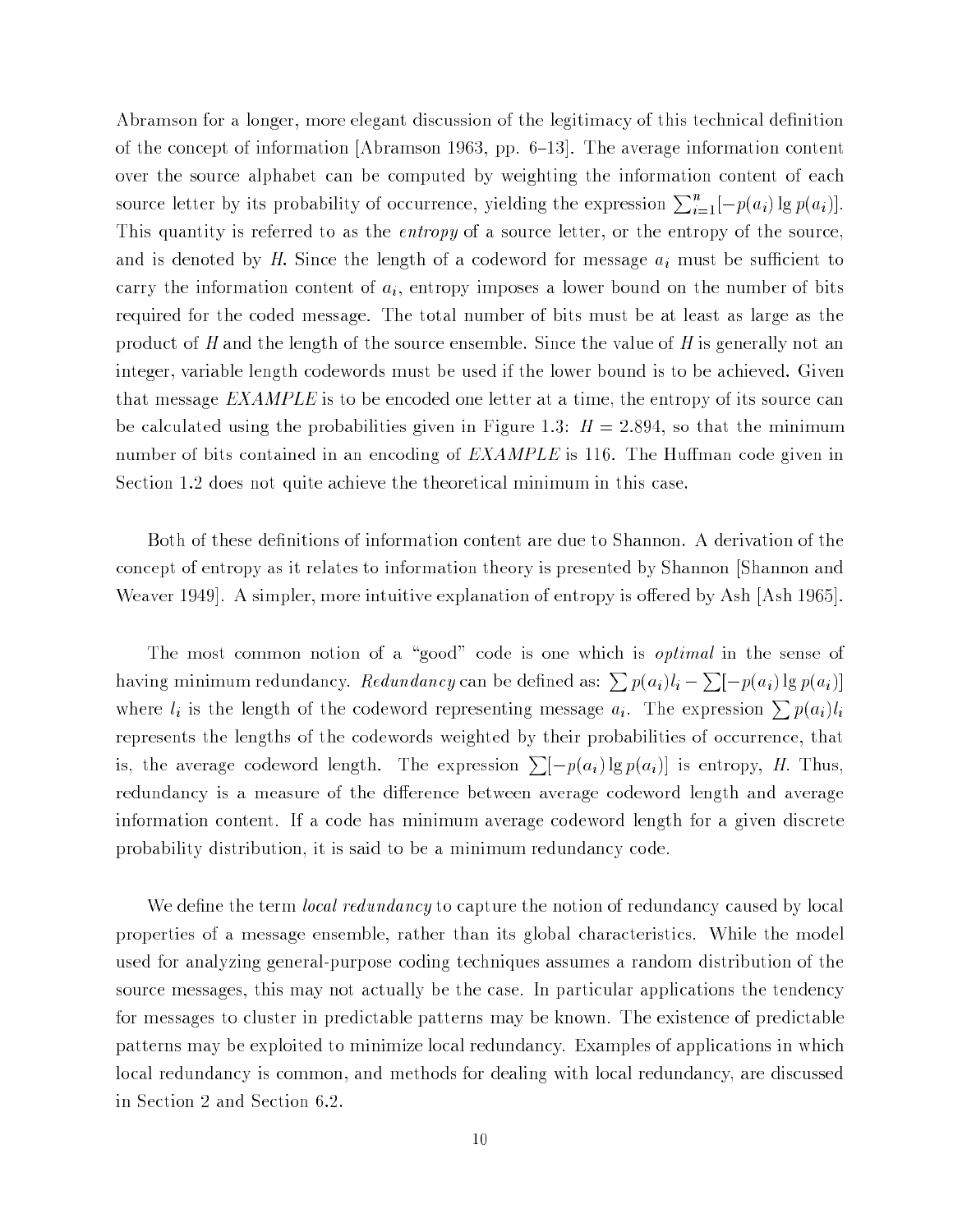Huffman uses *average message length*,  $\sum p(a_i)l_i$ , as a measure of the efficiency of a code. Clearly the meaning of this term is the average length of a coded message. We will use the term *average codeword length* to represent this quantity. Since redundancy is defined to be average codeword length minus entropy and entropy is constant for a given probability distribution, minimizing average codeword length minimizes redundancy.

A code is *asymptotically optimal* if it has the property that for a given probability distribution, the ratio of average codeword length to entropy approaches 1 as entropy tends to infinity. That is, asymptotic optimality guarantees that average codeword length approaches the theoretical minimum (entropy represents information content, which imposes a lower bound on codeword length).

The amount of compression yielded by a coding scheme can be measured by a *compres*sion ratio. The term compression ratio has been defined in several ways. The definition  $C = (average message length)/(average codeword length)$  captures the common meaning, which is a comparison of the length of the coded message to the length of the original ensemble Cappellini 1985. If we think of the characters of the ensemble  $EXAMPLE$  as 6-bit ASCII characters, then the average message length is 6 bits. The Huffman code of Section 1.2 represents EXAMPLE in 117 bits, or 2.9 bits per character. This yields a compression ratio of 6/2.9, representing compression by a factor of more than 2. Alternatively, we may say that Huffman encoding produces a file whose size is 49% of the original ASCII file, or that 49% compression has been achieved.

A somewhat different definition of compression ratio, by Rubin,  $C = (S - O - OR)/S$ , includes the representation of the code itself in the transmission cost [Rubin 1976]. In this definition S represents the length of the source ensemble,  $O$  the length of the output (coded message), and OR the size of the "output representation" (eg., the number of bits required for the encoder to transmit the code mapping to the decoder). The quantity  $OR$  constitutes a "charge" to an algorithm for transmission of information about the coding scheme. The intention is to measure the total size of the transmission (or file to be stored).

#### 1.4 Motivation

As discussed in the Introduction, data compression has wide application in terms of information storage, including representation of the abstract data type string [Standish 1980] and file compression. Huffman coding is used for compression in several file archival systems [ARC 1986; PKARC 1987], as is Lempel-Ziv coding, one of the adaptive schemes to be discussed in Section 5. An adaptive Huffman coding technique is the basis for the *compact*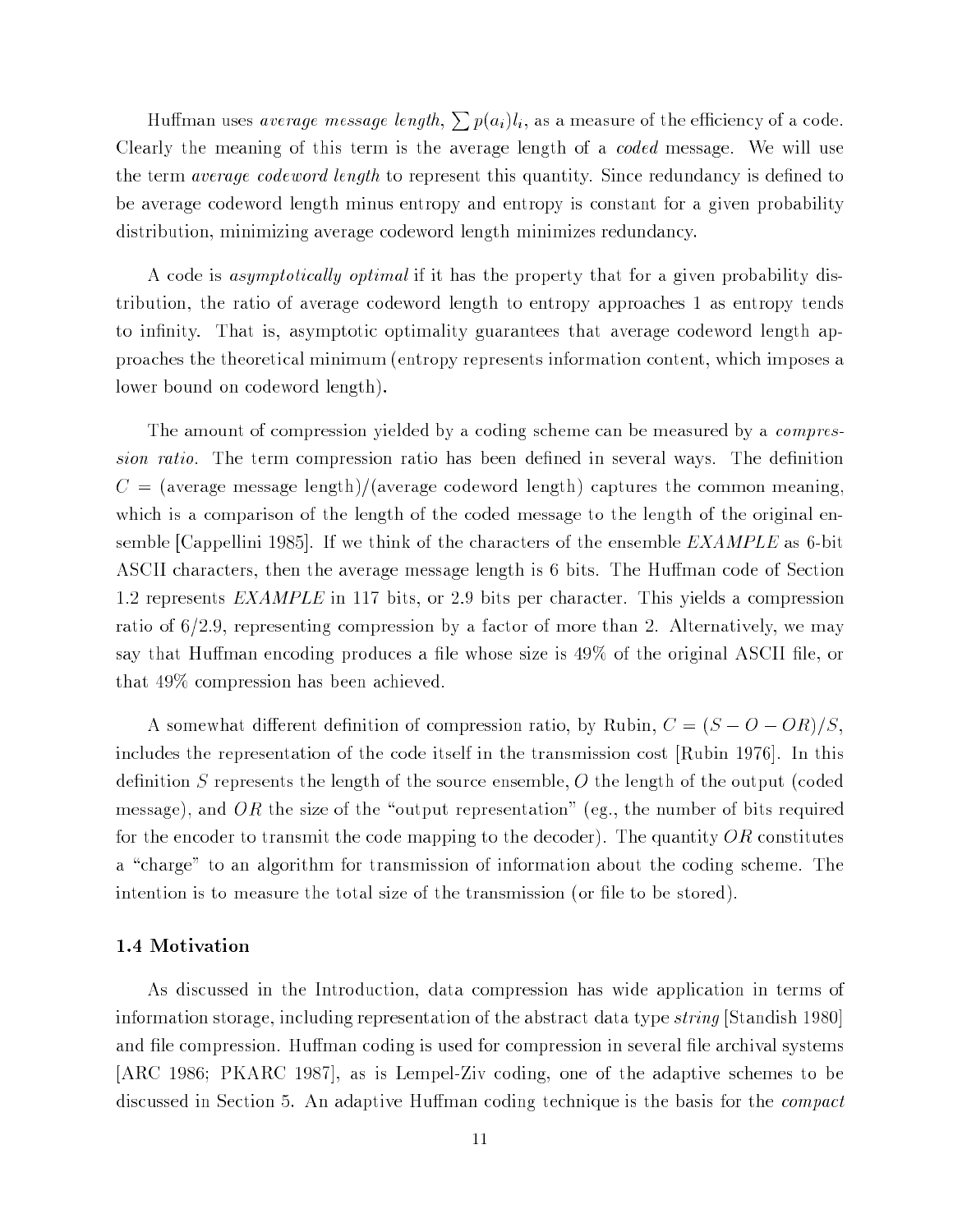command of the UNIX operating system, and the UNIX compress utility employs the Lempel-Ziv approach [UNIX 1984].

In the area of data transmission, Huffman coding has been passed over for years in favor of block-block codes, notably ASCII. The advantage of Human coding is in the average number of bits per character transmitted, which may be much smaller than the  $\lg n$  bits per character (where n is the source alphabet size) of a block-block system. The primary difficulty associated with variable-length codewords is that the rate at which bits are presented to the transmission channel will fluctuate, depending on the relative frequencies of the source messages. This requires buffering between the source and the channel. Advances in technology have both overcome this difficulty and contributed to the appeal of variablelength codes. Current data networks allocate communication resources to sources on the basis of need and provide buffering as part of the system. These systems require significant amounts of protocol, and fixed-length codes are quite inefficient for applications such as packet headers. In addition, communication costs are beginning to dominate storage and processing costs, so that variable-length coding schemes which reduce communication costs are attractive even if they are more complex. For these reasons, one could expect to see even greater use of variable-length coding in the future.

It is interesting to note that the Huffman coding algorithm, originally developed for the efficient transmission of data, also has a wide variety of applications outside the sphere of data compression. These include construction of optimal search trees [Zimmerman 1959; Hu and Tucker 1971; Itai 1976], list merging [Brent and Kung 1978], and generating optimal evaluation trees in the compilation of expressions [Parker 1980]. Additional applications involve search for jumps in a monotone function of a single variable, sources of pollution along a river, and leaks in a pipeline [Glassey and Karp 1976]. The fact that this elegant combinatorial algorithm has influenced so many diverse areas underscores its importance.

## 2. SEMANTIC DEPENDENT METHODS

Semantic dependent data compression techniques are designed to respond to specific types of local redundancy occurring in certain applications. One area in which data compression is of great importance is image representation and processing. There are two ma jor reasons for this. The first is that digitized images contain a large amount of local redundancy. An image is usually captured in the form of an array of pixels whereas methods which exploit the tendency for pixels of like color or intensity to cluster together may be more efficient. The second reason for the abundance of research in this area is volume. Digital images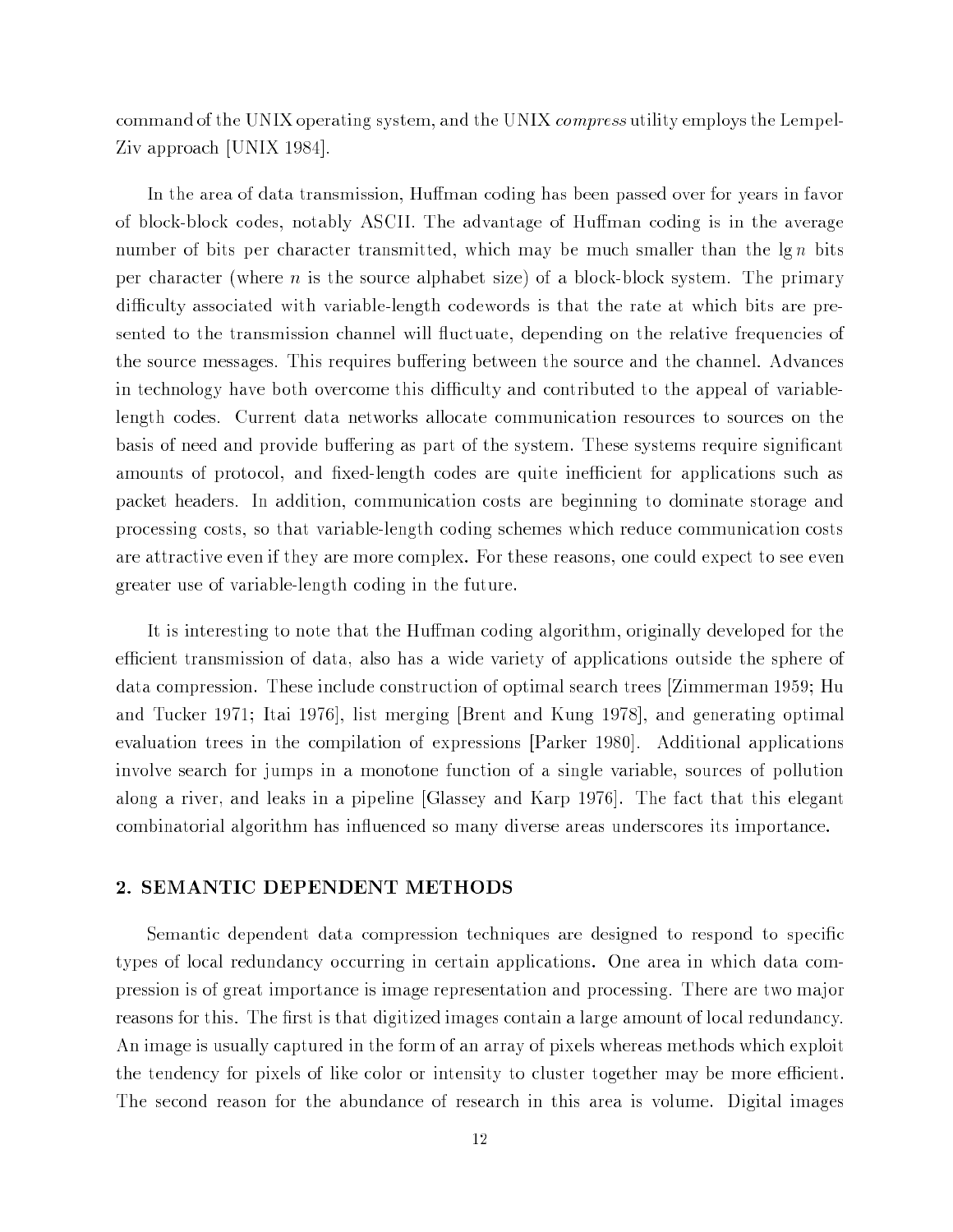usually require a very large number of bits, and many uses of digital images involve large collections of images.

One technique used for compression of image data is run length encoding. In a common version of run length encoding, the sequence of image elements along a scan line (row)  $x_1, x_2, \ldots, x_n$  is mapped into a sequence of pairs  $(c_1, l_1), (c_2, l_2), \ldots (c_k, l_k)$  where  $c_i$  represents an intensity or color and  $\iota_i$  the length of the  $i^{\ldots}$  run (sequence of pixels of equal intensity). For pictures such as weather maps, run length encoding can save a significant number of bits over the image element sequence [Gonzalez and Wintz 1977]. Another data compression technique specific to the area of image data is  $difference$  mapping, in which the image is represented as an array of differences in brightness (or color) between adjacent pixels rather than the brightness values themselves. Difference mapping was used to encode the pictures of Uranus transmitted by Voyager 2. The 8 bits per pixel needed to represent 256 brightness levels was reduced to an average of 3 bits per pixel when difference values were transmitted [Laeser et al. 1986]. In spacecraft applications, image delity is a ma jor concern due to the effect of the distance from the spacecraft to earth on transmission reliability. Difference mapping was combined with error-correcting codes to provide both compression and data integrity in the *Voyager* project. Another method which takes advantage of the tendency for images to contain large areas of constant intensity is the use of the quadtree data structure [Samet 1984]. Additional examples of coding techniques used in image processing can be found in Wilkins and Wintz and in Cappellini [Wilkins and Wintz 1971; Cappellini 1985].

Data compression is of interest in business data processing, both because of the cost savings it offers and because of the large volume of data manipulated in many business applications. The types of local redundancy present in business data files include runs of zeros in numeric fields, sequences of blanks in alphanumeric fields, and fields which are present in some records and null in others. Run length encoding can be used to compress sequences of zeros or blanks. Null suppression may be accomplished through the use of presence bits [Ruth and Kreutzer 1972]. Another class of methods exploits cases in which only a limited set of attribute values exist. Dictionary substitution entails replacing alphanumeric representations of information such as bank account type, insurance policy type, sex, month, etc. by the few bits necessary to represent the limited number of possible attribute values [Reghbati 1981].

Cormack describes a data compression system which is designed for use with database files [Cormack 1985]. The method, which is part of IBM's "Information Management System" (IMS), compresses individual records and is invoked each time a record is stored in the database file; expansion is performed each time a record is retrieved. Since records may be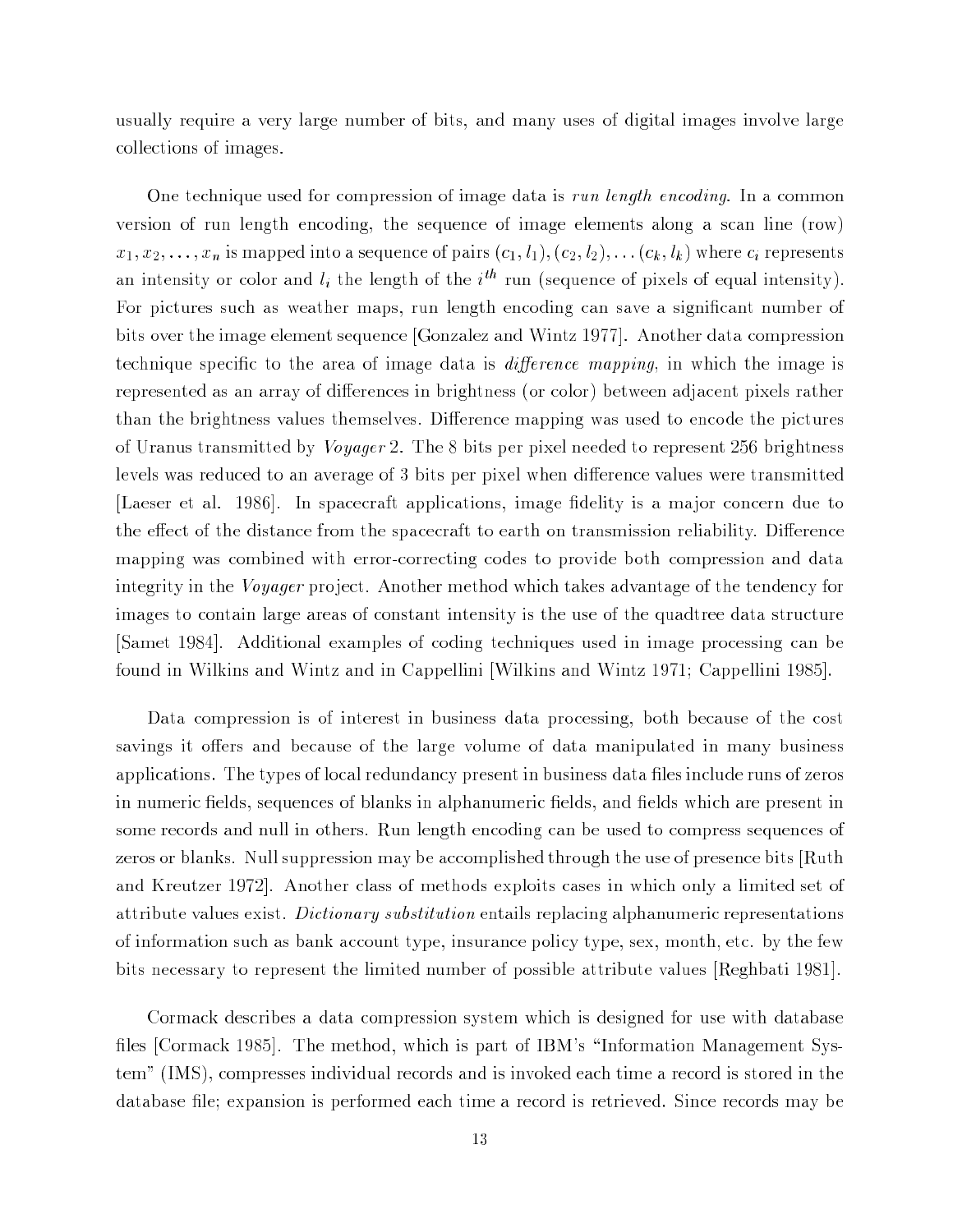retrieved in any order, context information used by the compression routine is limited to a single record. In order for the routine to be applicable to any database, it must be able to adapt to the format of the record. The fact that database records are usually heterogeneous collections of small fields indicates that the local properties of the data are more important than its global characteristics. The compression routine in IMS is a hybrid method which attacks this local redundancy by using different coding schemes for different types of fields. The identified field types in IMS are letters of the alphabet, numeric digits, packed decimal digit pairs, blank, and other. When compression begins, a default code is used to encode the first character of the record. For each subsequent character, the type of the previous character determines the code to be used. For example, if the record "01870b $ABCDb$ bLMN" were encoded with the *letter* code as default, the leading zero would be coded using the *letter* code; the 1, 8, 7, 0 and the first blank (b) would be coded by the *numeric* code. The A would be coded by the blank code;  $B, C, D$ , and the next blank by the letter code; the next blank and the L by the blank code; and the M and N by the letter code. Clearly, each code must define a codeword for every character; the *letter* code would assign the shortest codewords to letters, the numeric code would favor the digits, etc. In the system Cormack describes, the types of the characters are stored in the encode/decode data structures. When a character c is received, the decoder checks  $type(c)$  to detect which code table will be used in transmitting the next character. The compression algorithm might be more efficient if a special bit string were used to alert the receiver to a change in code table. Particularly if fields were reasonably long, decoding would be more rapid and the extra bits in the transmission would not be excessive. Cormack reports that the performance of the IMS compression routines is very good; at least fty sites are currently using the system. He cites a case of a database containing student records whose size was reduced by  $42.1\%$ , and as a side effect the number of disk operations required to load the database was reduced by 32.7% [Cormack 1985].

A variety of approaches to data compression designed with text les in mind include use of a dictionary either representing all of the words in the file so that the file itself is coded as a list of pointers to the dictionary [Hahn 1974], or representing common words and word endings so that the file consists of pointers to the dictionary and encodings of the less common words [Tropper 1982]. Hand-selection of common phrases [Wagner 1973], programmed selection of prefixes and suffixes [Fraenkel et al. 1983] and programmed selection of common character pairs [Snyderman and Hunt 1970; Cortesi 1982] have also been investigated.

This discussion of semantic dependent data compression techniques represents a limited sample of a very large body of research. These methods and others of a like nature are interesting and of great value in their intended domains. Their obvious drawback lies in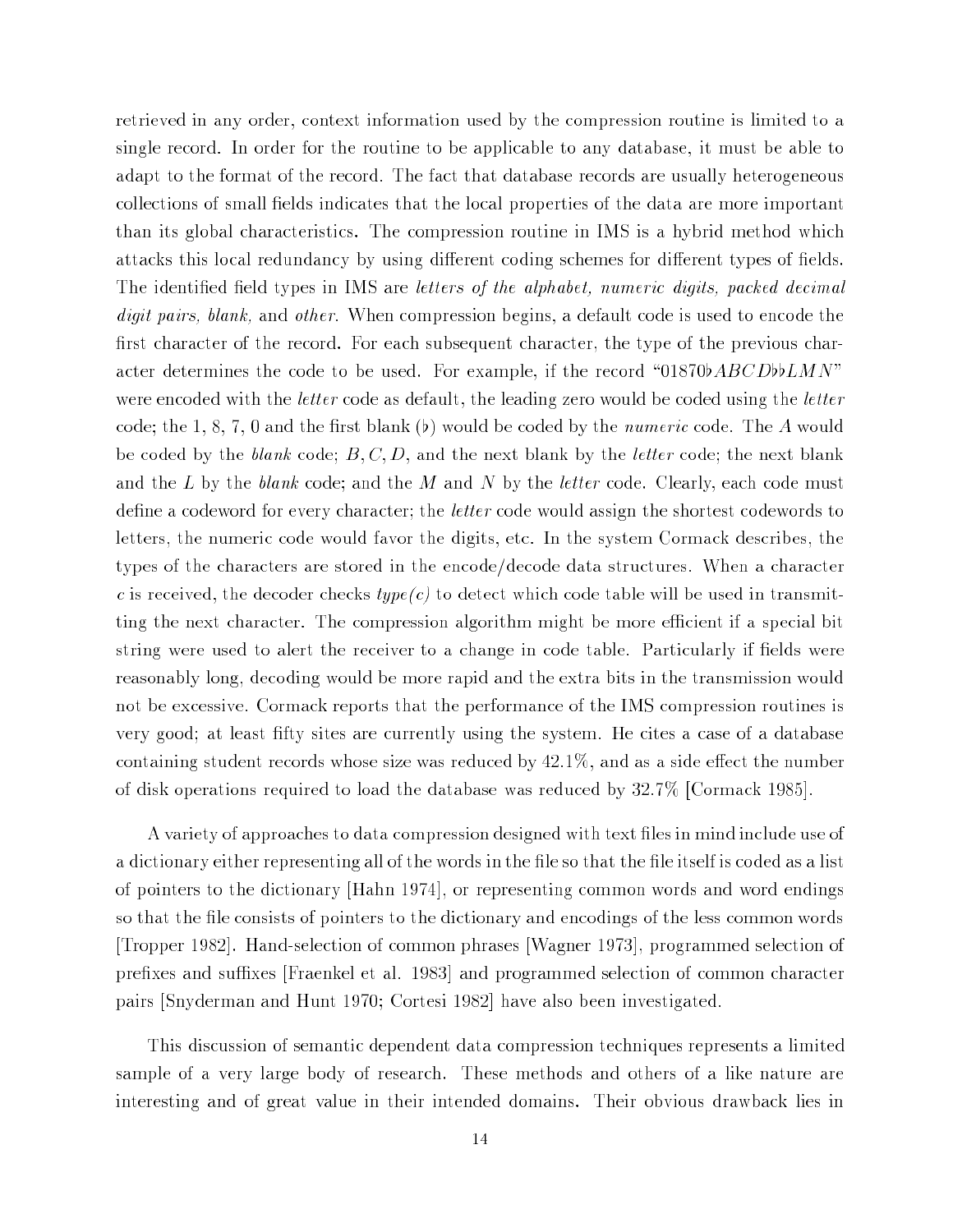their limited utility. It should be noted, however, that much of the efficiency gained through the use of semantic dependent techniques can be achieved through more general methods, albeit to a lesser degree. For example, the dictionary approaches can be implemented through either Huffman coding (Section 3.2, Section 4) or Lempel-Ziv codes (Section 5.1). Cormack's database scheme is a special case of the codebook approach (Section 3.2), and run length encoding is one of the effects of Lempel-Ziv codes.

## 3. STATIC DEFINED-WORD SCHEMES

The classic defined-word scheme was developed over 30 years ago in Huffman's wellknown paper on minimum-redundancy coding [Huffman 1952]. Huffman's algorithm provided the first solution to the problem of constructing minimum-redundancy codes. Many people believe that Huffman coding cannot be improved upon, that is, that it is guaranteed to achieve the best possible compression ratio. This is only true, however, under the constraints that each source message is mapped to a unique codeword and that the compressed text is the concatenation of the codewords for the source messages. An earlier algorithm, due independently to Shannon and Fano [Shannon and Weaver 1949; Fano 1949], is not guaranteed to provide optimal codes, but approaches optimal behavior as the number of messages approaches infinity. The Huffman algorithm is also of importance because it has provided a foundation upon which other data compression techniques have built and a benchmark to which they may be compared. We classify the codes generated by the Huffman and Shannon-Fano algorithms as variable-variable and note that they include block-variable codes as a special case, depending upon how the source messages are defined.

In Section 3.3 codes which map the integers onto binary codewords are discussed. Since any finite alphabet may be enumerated, this type of code has general-purpose utility. However, a more common use of these codes (called universal codes) is in conjunction with an adaptive scheme. This connection is discussed in Section 5.2.

Arithmetic coding, presented in Section 3.4, takes a significantly different approach to data compression from that of the other static methods. It does not construct a code, in the sense of a mapping from source messages to codewords. Instead, arithmetic coding replaces the source ensemble by a code string which, unlike all of the other codes discussed here, is not the concatenation of codewords corresponding to individual source messages. Arithmetic coding is capable of achieving compression results which are arbitrarily close to the entropy of the source.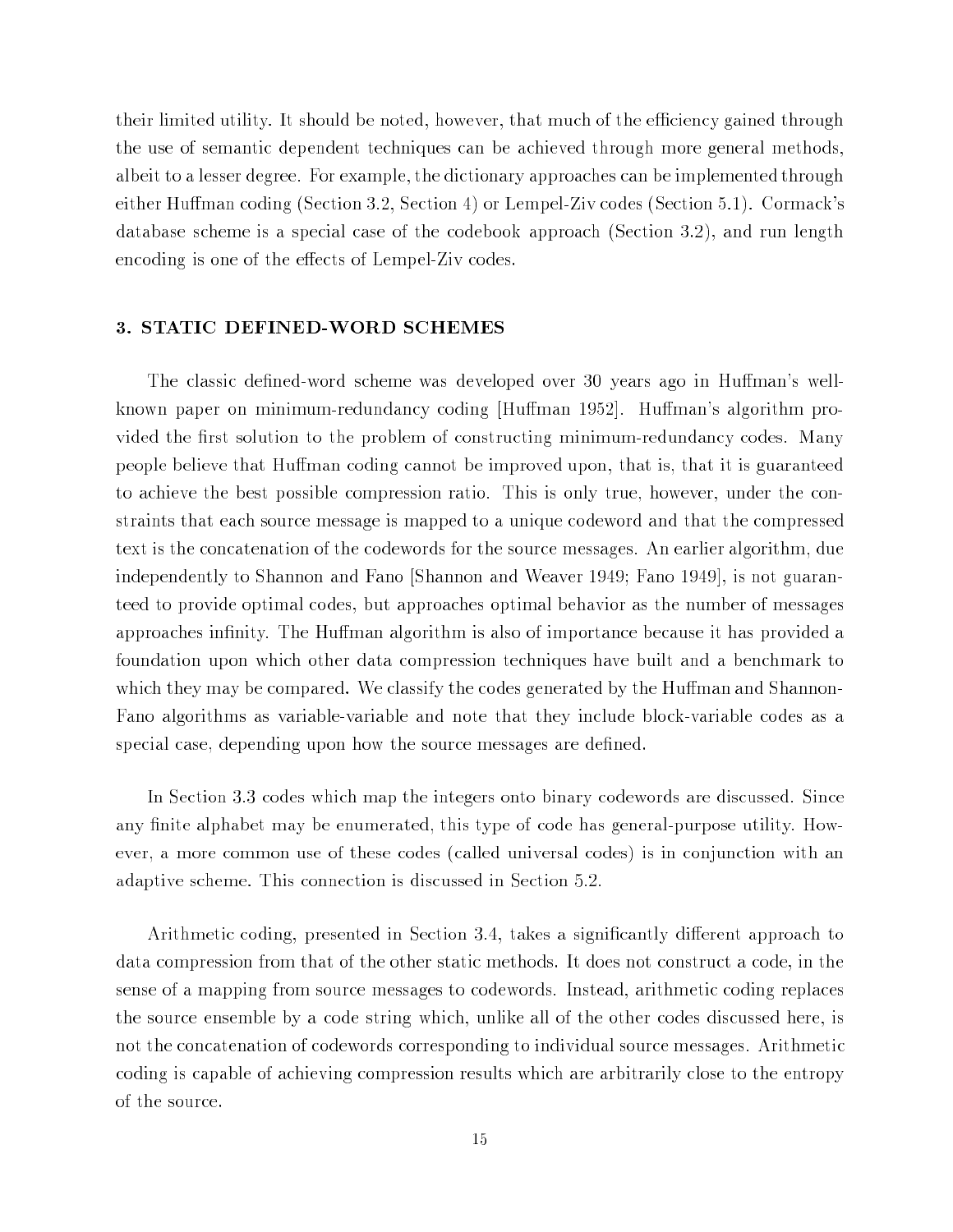### 3.1 Shannon-Fano Coding

The Shannon-Fano technique has as an advantage its simplicity. The code is constructed as follows: the source messages  $a_i$  and their probabilities  $p(a_i)$  are listed in order of nonincreasing probability. This list is then divided in such a way as to form two groups of as nearly equal total probabilities as possible. Each message in the first group receives  $\theta$  as the first digit of its codeword; the messages in the second half have codewords beginning with 1. Each of these groups is then divided according to the same criterion and additional code digits are appended. The process is continued until each subset contains only one message. Clearly the Shannon-Fano algorithm yields a minimal prefix code.

| $a_1$ | 1/2  | 0     | step1  |
|-------|------|-------|--------|
| $a_2$ | 1/4  | 10    | step2  |
| $a_3$ | 1/8  | 110   | step3  |
| $a_4$ | 1/16 | 1110  | step4  |
| $a_5$ | 1/32 | 11110 | step 5 |
| $a_6$ | 1/32 | 11111 |        |

Figure 3.1 A Shannon-Fano Code.

Figure 3.1 shows the application of the method to a particularly simple probability distribution. The length of each codeword is equal to  $-\lg p(a_i)$ . This is true as long as it is possible to divide the list into subgroups of exactly equal probability. When this is not possible, some codewords may be of length  $-\lg p(a_i) + 1$ . The Shannon-Fano algorithm yields an average codeword length S which satisfies  $H \leq S \leq H + 1$ . In Figure 3.2, the Shannon-Fano code for ensemble  $EXAMPLE$  is given. As is often the case, the average codeword length is the same as that achieved by the Huffman code (see Figure 1.3). That the Shannon-Fano algorithm is not guaranteed to produce an optimal code is demonstrated by the following set of probabilities:  $\{.35, .17, .17, .16, .15, \}$ . The Shannon-Fano code for this distribution is compared with the Huffman code in Section 3.2.

## 3.2. Static Huffman Coding

Human's algorithm, expressed graphically, takes as input a list of nonnegative weights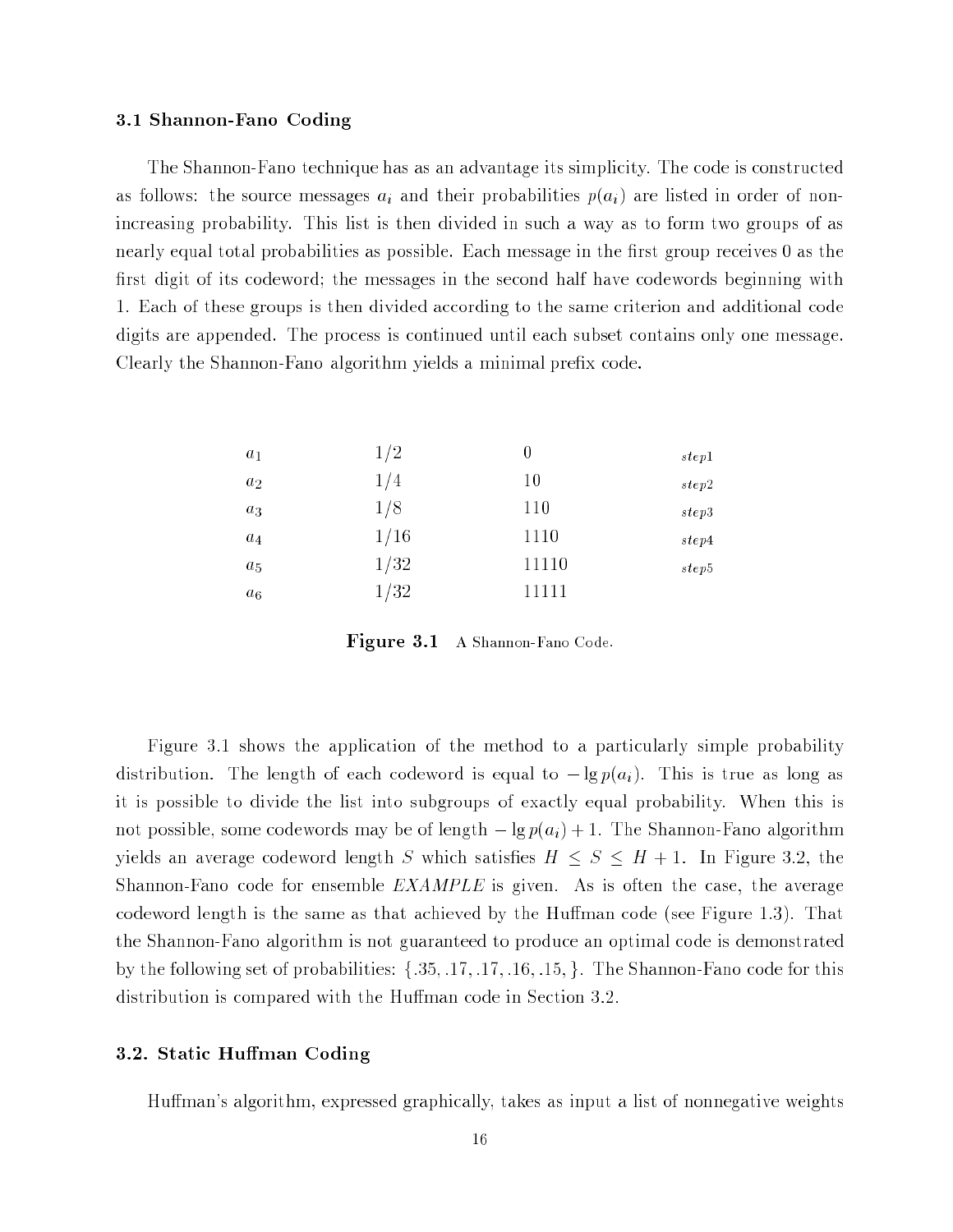| $\boldsymbol{g}$ | 8/40 | 0 <sub>0</sub> | step2  |
|------------------|------|----------------|--------|
| f                | 7/40 | 010            | step3  |
| $\epsilon$       | 6/40 | 011            | step1  |
| $\overline{d}$   | 5/40 | 100            | step 5 |
| space            | 5/40 | 101            | step4  |
| $\boldsymbol{c}$ | 4/40 | 110            | step 6 |
| $\boldsymbol{b}$ | 3/40 | 1110           | step7  |
| $\boldsymbol{a}$ | 2/40 | 1111           |        |

Figure 3.2 A Shannon-Fano Code for EXAMPLE (code length=117).

 $\{w_1, \ldots, w_n\}$  and constructs a full binary tree  $\ddagger$  whose leaves are labeled with the weights. When the Huffman algorithm is used to construct a code, the weights represent the probabilities associated with the source letters. Initially there is a set of singleton trees, one for each weight in the list. At each step in the algorithm the trees corresponding to the two smallest weights,  $w_i$  and  $w_j$ , are merged into a new tree whose weight is  $w_i + w_j$  and whose root has two children which are the subtrees represented by  $w_i$  and  $w_j$ . The weights  $w_i$  and  $w_j$  are removed from the list and  $w_i + w_j$  is inserted into the list. This process continues until the weight list contains a single value. If, at any time, there is more than one way to choose a smallest pair of weights, any such pair may be chosen. In Huffman's paper, the process begins with a nonincreasing list of weights. This detail is not important to the correctness of the algorithm, but it does provide a more efficient implementation [Huffman 1952]. The Human algorithm is demonstrated in Figure 3.3.

The Huffman algorithm determines the lengths of the codewords to be mapped to each of the source letters  $a_i$ . There are many alternatives for specifying the actual digits; it is necessary only that the code have the prefix property. The usual assignment entails labeling the edge from each parent to its left child with the digit 0 and the edge to the right child with 1. The codeword for each source letter is the sequence of labels along the path from the root to the leaf node representing that letter. The codewords for the source of Figure 3.3, in order of decreasing probability, are  $\{01, 11, 001, 100, 101, 0000, 0001\}$ . Clearly, this process yields a minimal prefix code. Further, the algorithm is guaranteed to produce an *optimal* (minimum redundancy) code [Human 1952]. Gallager has proved an upper bound on the redundancy of a Huffman code of  $p_n + \lg[(2 \lg e)/e] \approx p_n + 0.086$ , where  $p_n$  is the probability of the least

 $\ddagger$  a binary tree is full if every node has either zero or two children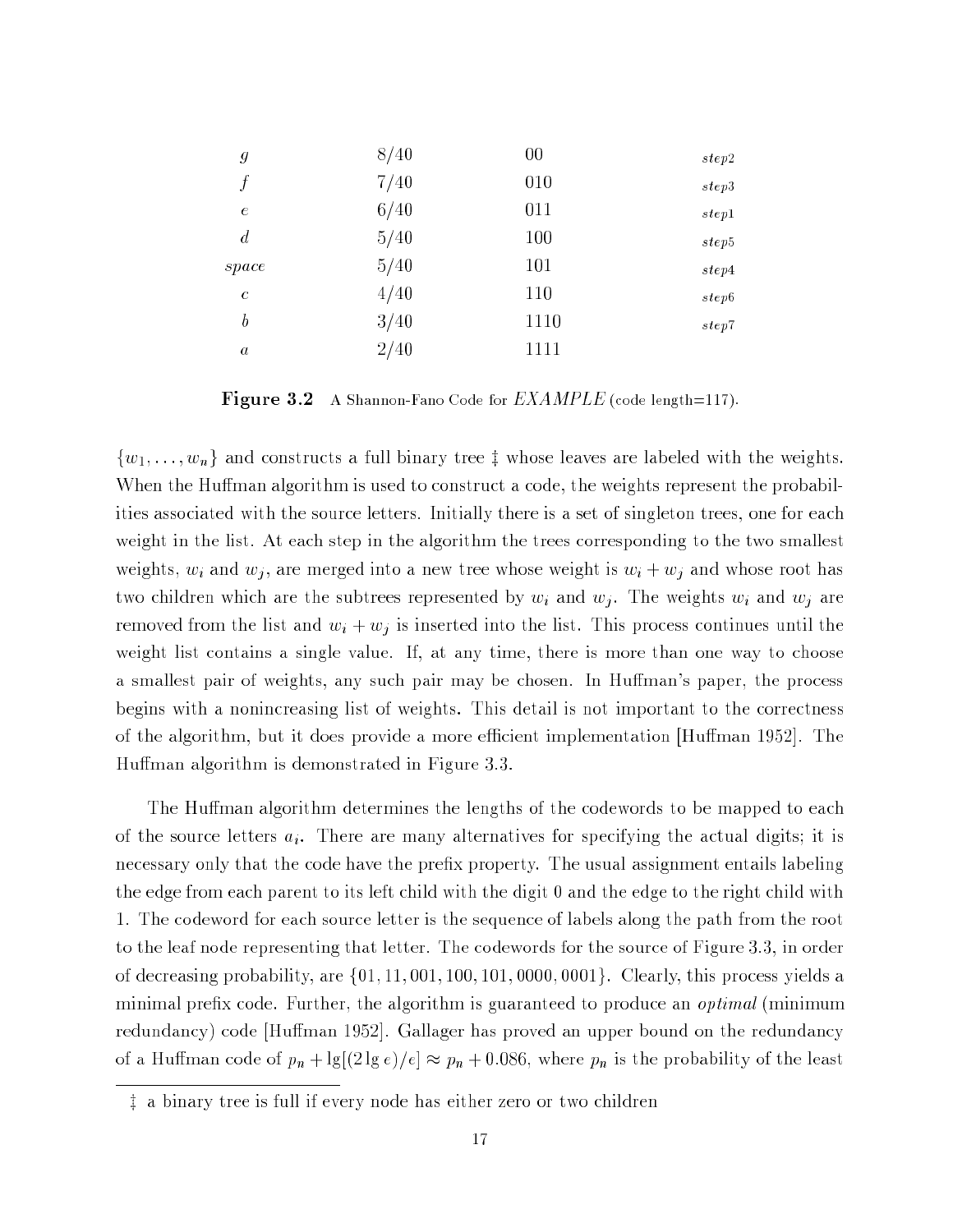|       |               |                   | $a_1$ .25 .25 .25 .33 .42 |     |     | .58 | 1.0 |
|-------|---------------|-------------------|---------------------------|-----|-----|-----|-----|
|       |               |                   | $a_2$ .20 .20 .22 .25     |     | .33 | -42 |     |
|       |               |                   | $a_3$ .15 .18 .20 .22     |     | .25 |     |     |
|       |               |                   | $a_4$ .12 .15 .18 .20     |     |     |     |     |
|       |               | $a_5$ .10 .12 .15 |                           |     |     |     |     |
|       | $a_6$ .10 .10 |                   |                           |     |     |     |     |
| $a_7$ | .08           |                   |                           | (a) |     |     |     |



Figure 3.3 The Huffman process. a) the list. b) the tree

likely source message [Gallager 1978]. In a recent paper, Capocelli et al. provide new bounds which are tighter than those of Gallagher for some probability distributions [Capocelli et al. 1986]. Figure 3.4 shows a distribution for which the Human code is optimal while the Shannon-Fano code is not.

In addition to the fact that there are many ways of forming codewords of appropriate lengths, there are cases in which the Huffman algorithm does not uniquely determine these lengths due to the arbitrary choice among equal minimum weights. As an example, codes with codeword lengths of  $\{1, 2, 3, 4, 4\}$  and of  $\{2, 2, 2, 3, 3\}$  both yield the same average codeword length for a source with probabilities  $\{.4, .2, .2, .1, .1\}$ . Schwartz defines a variation of the Huffman algorithm which performs "bottom merging"; that is, orders a new parent node above existing nodes of the same weight and always merges the last two weights in the list. The code constructed is the Huffman code with minimum values of maximum codeword length (max $\{l_i\}$ ) and total codeword length ( $\sum l_i$ ) [Schwartz 1964]. Schwartz and Kallick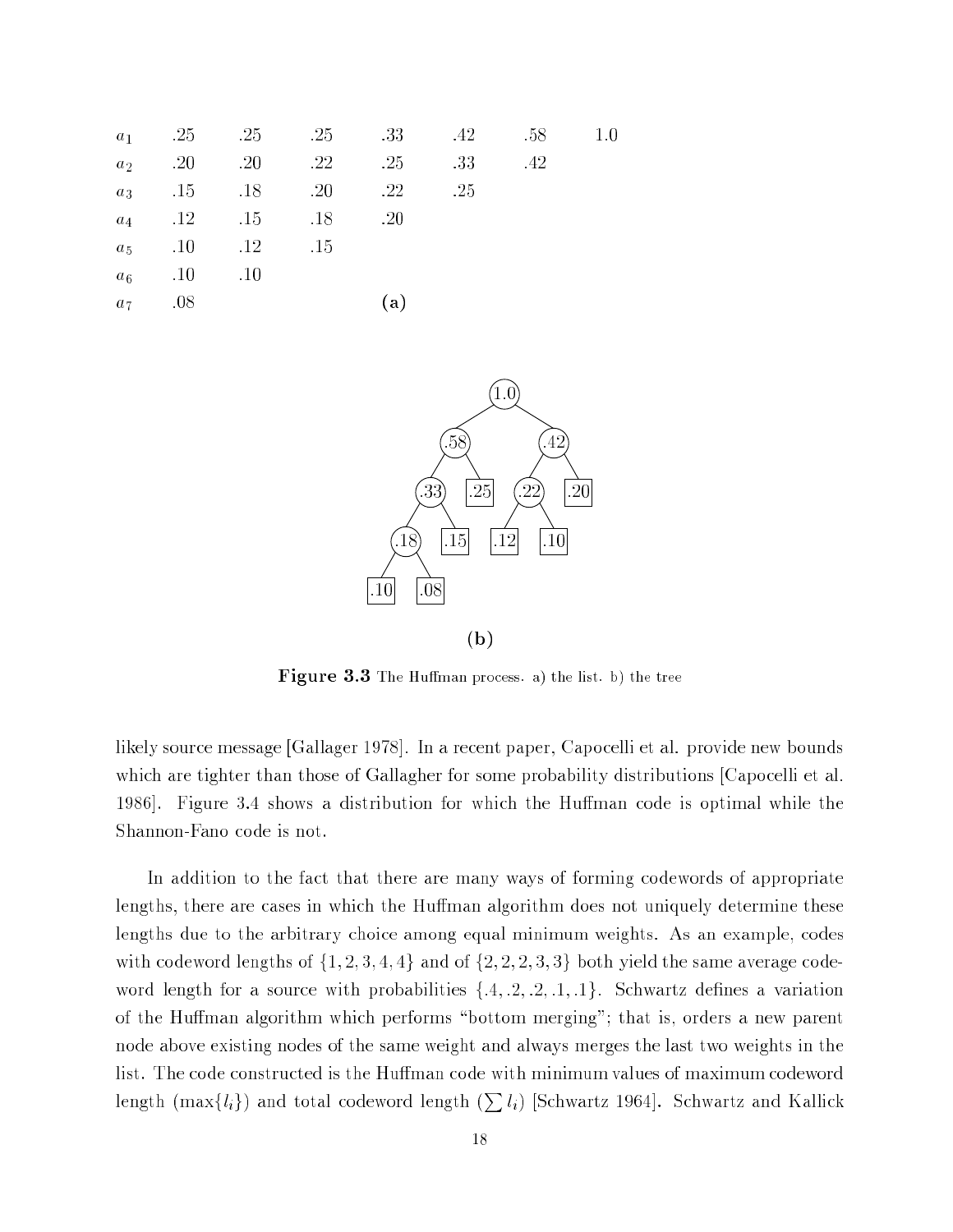describe an implementation of Huffman's algorithm with bottom merging Schwartz and Kallick 1964]. The Schwartz-Kallick algorithm and a later algorithm by Connell [Connell 1973] use Human's procedure to determine the lengths of the codewords, and actual digits are assigned so that the code has the numerical sequence property. That is, codewords of equal length form a consecutive sequence of binary numbers. Shannon-Fano codes also have the numerical sequence property. This property can be exploited to achieve a compact representation of the code and rapid encoding and decoding.

|                         |      | $S-F$  | Huffman |
|-------------------------|------|--------|---------|
| $a_1$                   | 0.35 | $00\,$ | 1       |
| $a_2$                   | 0.17 | 01     | 011     |
| $a_3$                   | 0.17 | 10     | 010     |
| $a_4$                   | 0.16 | 110    | 001     |
| $a_5$                   | 0.15 | 111    | 000     |
| average codeword length |      | 2.31   | 2.30    |

Figure 3.4 Comparison of Shannon-Fano and Huffman Codes.

Both the Huffman and the Shannon-Fano mappings can be generated in  $O(n)$  time, where  $n$  is the number of messages in the source ensemble (assuming that the weights have been presorted). Each of these algorithms maps a source message  $a_i$  with probability p to a codeword of length  $l$   $\left( -\lg p \leq l \leq -\lg p + 1 \right)$ . Encoding and decoding times depend upon the representation of the mapping. If the mapping is stored as a binary tree, then decoding the codeword for  $a_i$  involves following a path of length l in the tree. A table indexed by the source messages could be used for encoding; the code for  $a_i$  would be stored in position i of the table and encoding time would be  $O(l)$ . Connell's algorithm makes use of the *index* of the Human code, a representation of the distribution of codeword lengths, to encode and decode in  $O(c)$  time where c is the number of different codeword lengths. Tanaka presents an implementation of Huffman coding based on finite-state machines which can be realized efficiently in either hardware or software [Tanaka 1987].

As noted earlier, the redundancy bound for Shannon-Fano codes is 1 and the bound for the Huffman method is  $p_n+0.086$  where  $p_n$  is the probability of the least likely source message (so  $p_n$  is less than or equal to .5, and generally much less). It is important to note that in defining redundancy to be average codeword length minus entropy, the cost of transmitting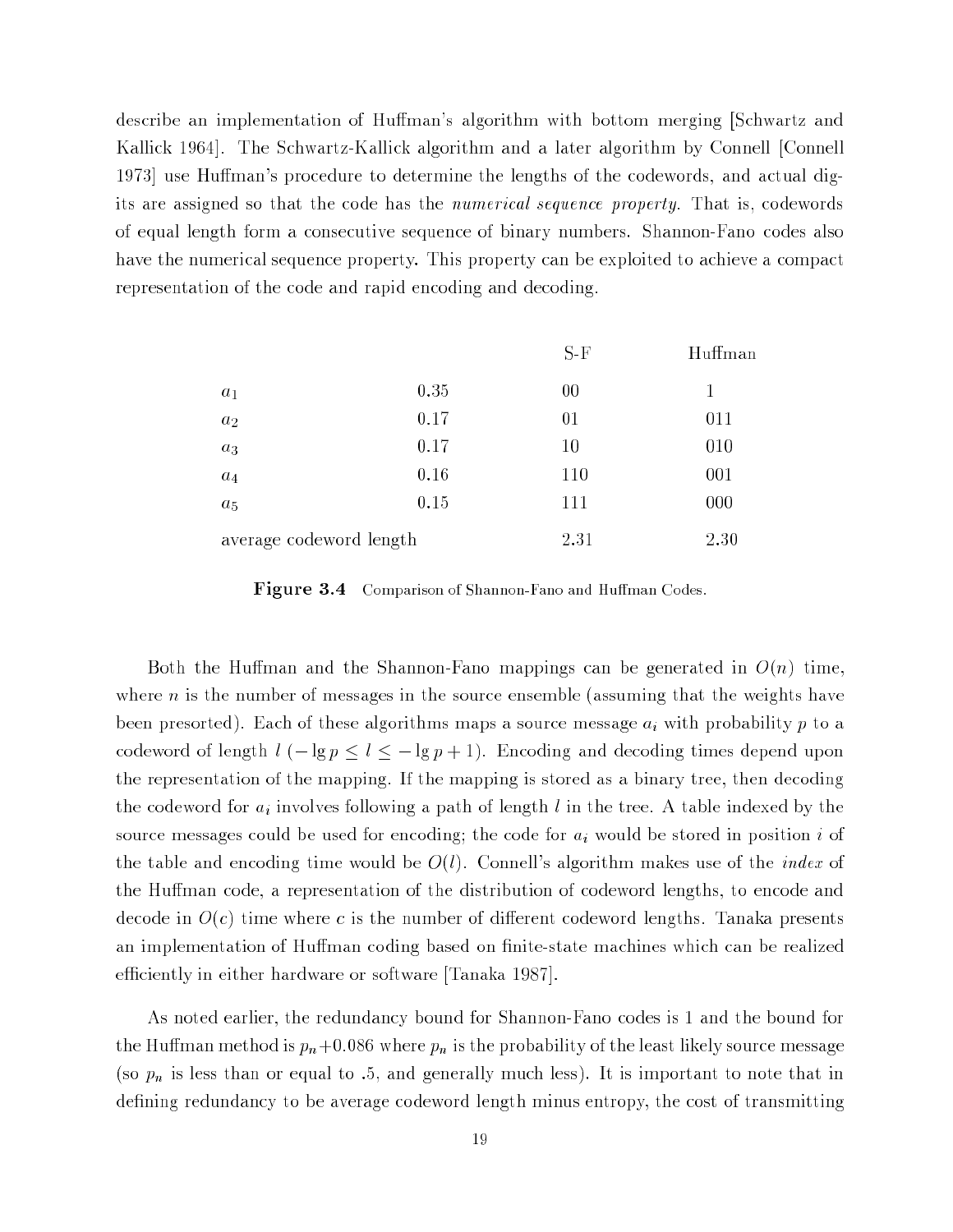the code mapping computed by these algorithms is ignored. The overhead cost for any method where the source alphabet has not been established prior to transmission includes  $n \lg n$  bits for sending the *n* source letters. For a Shannon-Fano code, a list of codewords ordered so as to correspond to the source letters could be transmitted. The additional time required is then  $\sum l_i$ , where the  $l_i$  are the lengths of the codewords. For Huffman coding, an encoding of the shape of the code tree might be transmitted. Since any full binary tree may be a legal Huffman code tree, encoding tree shape may require as many as  $\lg 4^n = 2n$  bits. In most cases the message ensemble is very large, so that the number of bits of overhead is minute by comparison to the total length of the encoded transmission. However, it is imprudent to ignore this cost.

If a less-than-optimal code is acceptable, the overhead costs can be avoided through a prior agreement by sender and receiver as to the code mapping. Rather than using a Human code based upon the characteristics of the current message ensemble, the code used could be based on statistics for a class of transmissions to which the current ensemble is assumed to belong. That is, both sender and receiver could have access to a *codebook* with  $k$  mappings in it; one for Pascal source, one for English text, etc. The sender would then simply alert the receiver as to which of the common codes he is using. This requires only  $\lg k$  bits of overhead. Assuming that classes of transmission with relatively stable characteristics could be identied, this hybrid approach would greatly reduce the redundancy due to overhead without signicantly increasing expected codeword length. In addition, the cost of computing the mapping would be amortized over all files of a given class. That is, the mapping would be computed once on a statistically signicant sample and then used on a great number of les for which the sample is representative. There is clearly a substantial risk associated with assumptions about file characteristics and great care would be necessary in choosing both the sample from which the mapping is to be derived and the categories into which to partition transmissions. An extreme example of the risk associated with the codebook approach is provided by author Ernest V. Wright who wrote a novel Gadsby (1939) containing no occurrences of the letter E. Since E is the most commonly used letter in the English language, an encoding based upon a sample from Gadsby would be disastrous if used with "normal" examples of English text. Similarly, the "normal" encoding would provide poor compression of Gadsby.

McIntyre and Pechura describe an experiment in which the codebook approach is compared to static Human coding [McIntyre and Pechura 1985]. The sample used for comparison is a collection of 530 source programs in four languages. The codebook contains a Pascal code tree, a FORTRAN code tree, a COBOL code tree, a PL/1 code tree, and an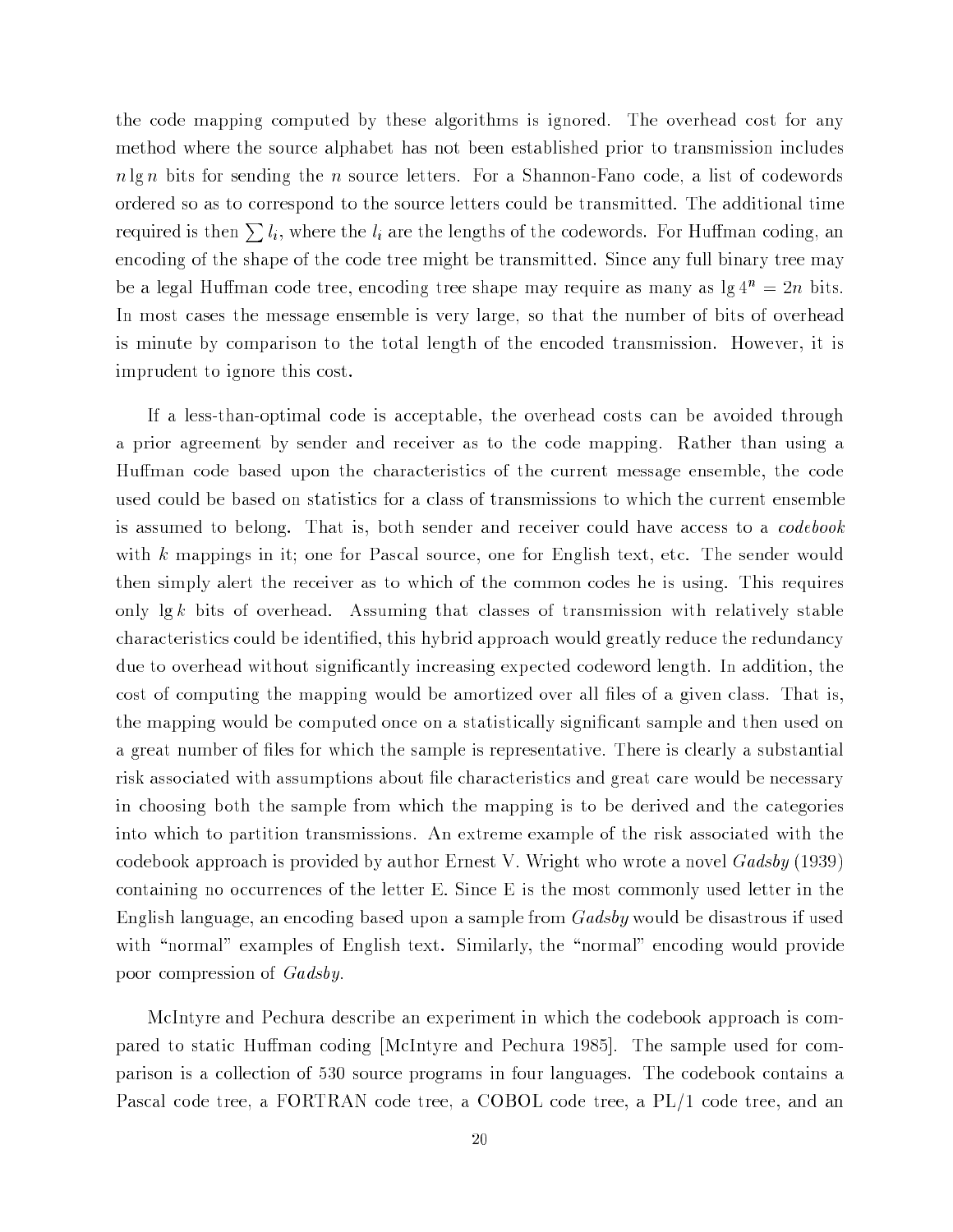ALL code tree. The Pascal code tree is the result of applying the static Huffman algorithm to the combined character frequencies of all of the Pascal programs in the sample. The ALL code tree is based upon the combined character frequencies for all of the programs. The experiment involves encoding each of the programs using the five codes in the codebook and the static Human algorithm. The data reported for each of the 530 programs consists of the size of the coded program for each of the five predetermined codes, and the size of the coded program plus the size of the mapping (in table form) for the static Huffman method. In every case, the code tree for the language class to which the program belongs generates the most compact encoding. Although using the Human algorithm on the program itself yields an optimal mapping, the overhead cost is greater than the added redundancy incurred by the less-than-optimal code. In many cases, the ALL code tree also generates a more compact encoding than the static Huffman algorithm. In the worst case, an encoding constructed from the codebook is only 6.6% larger than that constructed by the Human algorithm. These results suggest that, for files of source code, the codebook approach may be appropriate.

Gilbert discusses the construction of Huffman codes based on inaccurate source probabilities [Gilbert 1971]. A simple solution to the problem of incomplete knowledge of the source is to avoid long codewords, thereby minimizing the error of underestimating badly the probability of a message. The problem becomes one of constructing the optimal binary tree sub ject to a height restriction (see [Knuth 1971; Hu and Tan 1972; Garey 1974]). Another approach involves collecting statistics for several sources and then constructing a code based upon some combined criterion. This approach could be applied to the problem of designing a single code for use with English, French, German, etc., sources. To accomplish this, Human's algorithm could be used to minimize either the average codeword length for the combined source probabilities; or the average codeword length for English, sub ject to constraints on average codeword lengths for the other sources.

## 3.3 Universal Codes and Representations of the Integers

A code is *universal* if it maps source messages to codewords so that the resulting average codeword length is bounded by  $c_1H + c_2$ . That is, given an arbitrary source with nonzero entropy, a universal code achieves average codeword length which is at most a constant times the optimal possible for that source. The potential compression offered by a universal code clearly depends on the magnitudes of the constants  $c_1$  and  $c_2$ . We recall the definition of an asymptotically optimal code as one for which average codeword length approaches entropy and remark that a universal code with  $c_1 = 1$  is asymptotically optimal.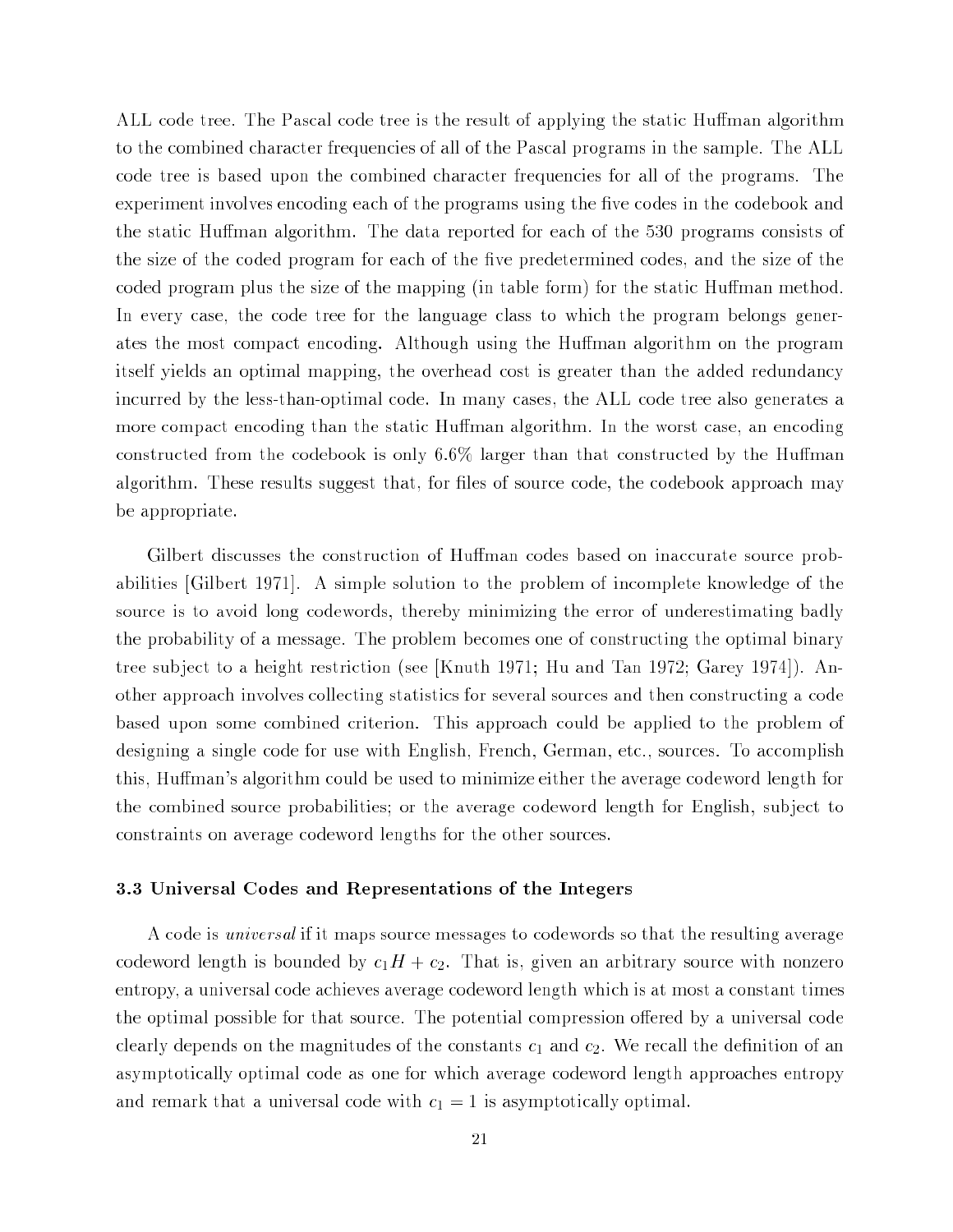An advantage of universal codes over Huffman codes is that it is not necessary to know the exact probabilities with which the source messages appear. While Huffman coding is not applicable unless the probabilities are known, it is sufficient in the case of universal coding to know the probability distribution only to the extent that the source messages can be ranked in probability order. By mapping messages in order of decreasing probability to codewords in order of increasing length, universality can be achieved. Another advantage to universal codes is that the codeword sets are fixed. It is not necessary to compute a codeword set based upon the statistics of an ensemble; any universal codeword set will suffice as long as the source messages are ranked. The encoding and decoding processes are thus simplified. While universal codes can be used instead of Human codes as general-purpose static schemes, the more common application is as an adjunct to a dynamic scheme. This type of application will be demonstrated in Section 5.

Since the ranking of source messages is the essential parameter in universal coding, we may think of a universal code as representing an enumeration of the source messages, or as representing the integers, which provide an enumeration. Elias defines a sequence of universal coding schemes which map the set of positive integers onto the set of binary codewords [Elias 1975].

|                | $\gamma$    | $\delta$  |
|----------------|-------------|-----------|
| $\mathbf{1}$   | 1           | 1         |
| $\overline{2}$ | 010         | 0100      |
| 3              | 011         | 0101      |
| $\overline{4}$ | 00100       | 01100     |
| 5              | 00101       | 01101     |
| 6              | 00110       | 01110     |
| 7              | 00111       | 01111     |
| 8              | 0001000     | 00100000  |
| 16             | 000010000   | 001010000 |
| 17             | 000010001   | 001010001 |
| 32             | 00000100000 | 001100000 |
|                |             |           |

Figure 3.5 Elias Codes.

The first Elias code is one which is simple but not optimal. This code,  $\gamma$ , maps an integer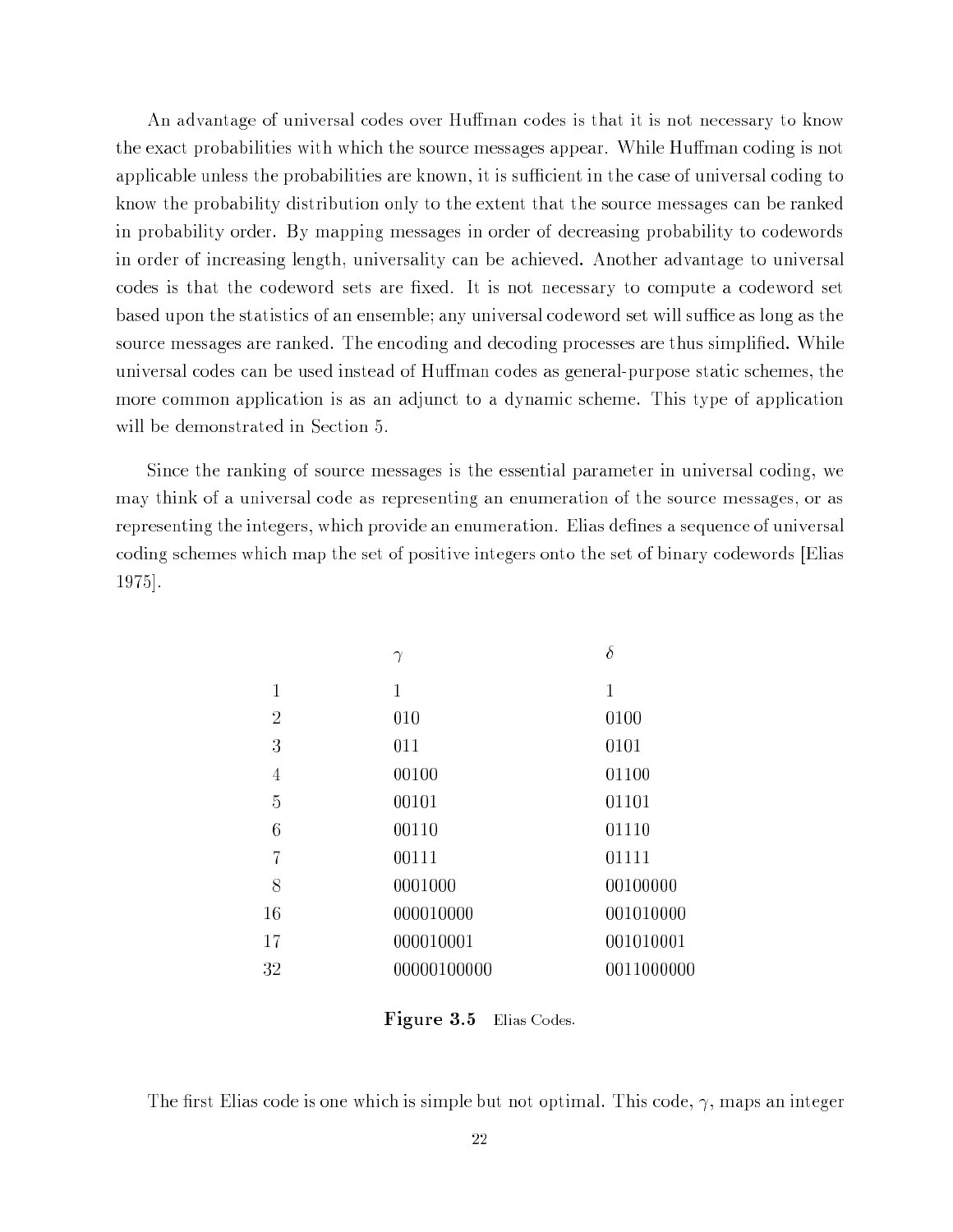x onto the binary value of x prefaced by  $\left| \lg x \right|$  zeros. The binary value of x is expressed in as few bits as possible, and therefore begins with a 1, which serves to delimit the prefix. The result is an instantaneously decodable code since the total length of a codeword is exactly one greater than twice the number of zeros in the prefix; therefore, as soon as the first 1 of a codeword is encountered, its length is known. The code is not a minimum redundancy code since the ratio of expected codeword length to entropy goes to 2 as entropy approaches infinity. The second code,  $\delta$ , maps an integer x to a codeword consisting of  $\gamma(|fgx|+1)$ followed by the binary value of x with the leading 1 deleted. The resulting codeword has length  $\left| \lg x \right| + 2\left| \lg(1 + \left| \lg x \right|) \right| + 1$ . This concept can be applied recursively to shorten the codeword lengths, but the benefits decrease rapidly. The code  $\delta$  is asymptotically optimal since the limit of the ratio of expected codeword length to entropy is 1. Figure 3.5 lists the values of  $\gamma$  and  $\delta$  for a sampling of the integers. Figure 3.6 shows an Elias code for string EXAMPLE. The number of bits transmitted using this mapping would be 161, which does not compare well with the 117 bits transmitted by the Huffman code of Figure 1.3. Huffman coding is optimal under the static mapping model. Even an asymptotically optimal universal code cannot compare with static Huffman coding on a source for which the probabilities of the messages are known.

| source message   | frequency | rank | codeword               |
|------------------|-----------|------|------------------------|
| 9                | 8         |      | $\delta(1)=1$          |
|                  |           | 2    | $\delta(2) = 0100$     |
| $\epsilon$       | 6         | 3    | $\delta(3) = 0101$     |
| $\overline{d}$   | 5         | 4    | $\delta(4) = 01100$    |
| space            | 5         | 5    | $\delta(5) = 01101$    |
| $\mathcal{C}$    | 4         | 6    | $\delta(6) = 01110$    |
| $\boldsymbol{b}$ | 3         |      | $\delta(7) = 01111$    |
| $\mathfrak a$    | 2         | 8    | $\delta(8) = 00100000$ |
|                  |           |      |                        |

**Figure 3.6** An Elias Code for  $EXAMPLE$  (code length=161).

A second sequence of universal coding schemes, based on the Fibonacci numbers, is defined by Apostolico and Fraenkel [Apostolico and Fraenkel 1985]. While the Fibonacci codes are not asymptotically optimal, they compare well to the Elias codes as long as the number of source messages is not too large. Fibonacci codes have the additional attribute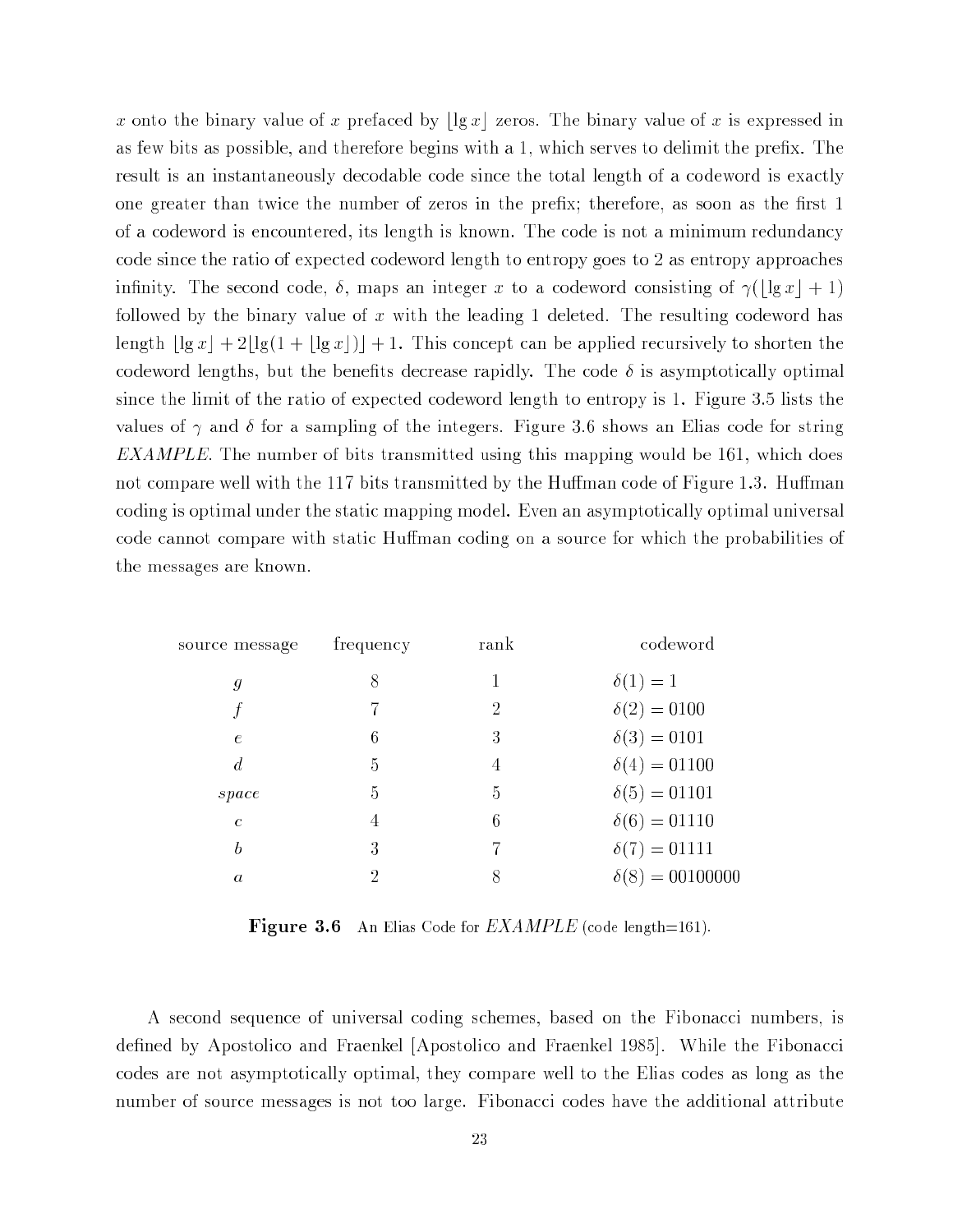of robustness, which manifests itself by the local containment of errors. This aspect of Fibonacci codes will be discussed further in Section 7.

The sequence of Fibonacci codes described by Apostolico and Fraenkel is based on the Fibonacci numbers of order  $m \geq 2$ , where the Fibonacci numbers of order 2 are the standard Fibonacci numbers:  $1, 1, 2, 3, 5, 8, 13, \ldots$  In general, the Fibonnaci numbers of order m are defined by the recurrence: Fibonacci numbers  $F_{-m+1}$  through  $F_0$  are equal to 1; the  $k^{th}$ number for  $k \geq 1$  is the sum of the preceding m numbers. We describe only the order 2 Fibonacci code; the extension to higher orders is straightforward.

| $\overline{N}$ |              |                |                |                |                | R(N)           |                  | $F\prime$ |
|----------------|--------------|----------------|----------------|----------------|----------------|----------------|------------------|-----------|
| 1              |              |                |                |                |                |                | $\mathbf{1}$     | 11        |
| $\overline{2}$ |              |                |                |                |                | $\mathbf{1}$   | $\overline{0}$   | 011       |
| 3              |              |                |                |                | $\mathbf 1$    | 0              | $\boldsymbol{0}$ | 0011      |
| $\overline{4}$ |              |                |                |                | $\mathbf{1}$   | $\overline{0}$ | $\mathbf{1}$     | 1011      |
| $\overline{5}$ |              |                |                | 1              | $\overline{0}$ | 0              | $\boldsymbol{0}$ | 00011     |
| 6              |              |                |                | 1              | $\overline{0}$ | $\pmb{0}$      | $\mathbf{1}$     | 10011     |
| $\overline{7}$ |              |                |                | 1              | $\overline{0}$ | $\mathbf{1}$   | $\boldsymbol{0}$ | 01011     |
| 8              |              |                | 1              | $\overline{0}$ | $\overline{0}$ | 0              | $\boldsymbol{0}$ | 000011    |
| 16             |              | 1              | $\overline{0}$ | $\overline{0}$ | 1              | $\pmb{0}$      | $\overline{0}$   | 0010011   |
| 32             | $\mathbf{1}$ | $\overline{0}$ | 1              | $\overline{0}$ | 1              | $\overline{0}$ | $\overline{0}$   | 00101011  |
|                | 21           | 13             | 8              | 5              | 3              | $\overline{2}$ | 1                |           |

Figure 3.7 Fibonacci Representations and Fibonacci Codes.

Every nonnegative integer N has precisely one binary representation of the form  $R(N)$  =  $\leftarrow$ k $\epsilon$ i=0 different different different  $\epsilon$  (c)  $\epsilon$  ),  $\epsilon$  ,  $\epsilon$  and the order  $\epsilon$  are the order  $\epsilon$  as  $\epsilon$  as associated as  $\epsilon$ defined above) such that there are no adjacent ones in the representation. The Fibonacci representations for a small sampling of the integers are shown in Figure 3.7, using the standard bit sequence, from high order to low. The bottom row of the figure gives the values of the bit positions. It is immediately obvious that this Fibonacci representation does not constitute a prefix code. The order 2 Fibonacci code for N is defined to be:  $F(N) = D1$ where  $D = d_0 d_1 d_2 \ldots d_k$  (the  $d_i$  defined above). That is, the Fibonacci representation is reversed and 1 is appended. The Fibonacci code values for a small subset of the integers are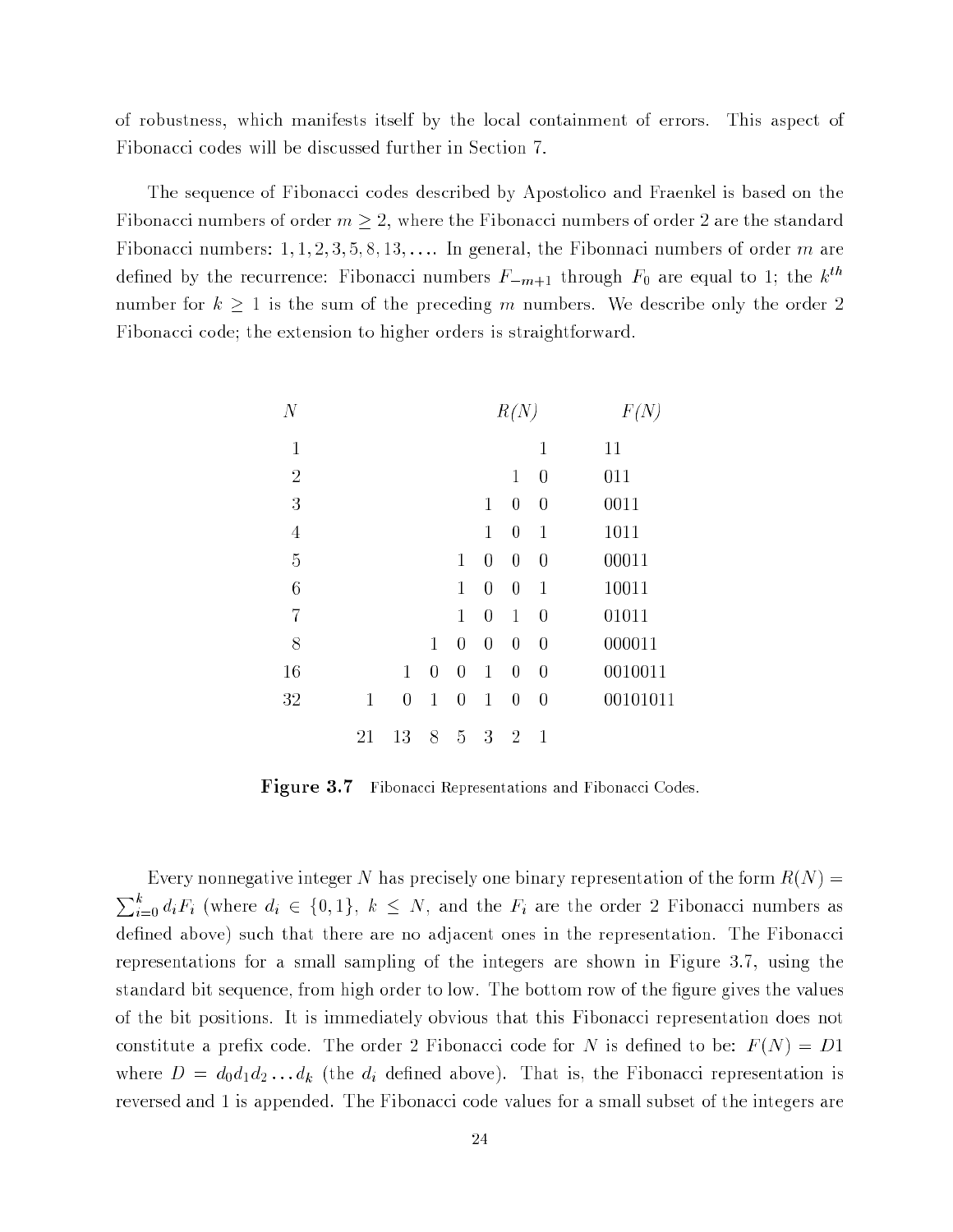given in Figure 3.7. These binary codewords form a prefix code since every codeword now terminates in two consecutive ones, which cannot appear anywhere else in a codeword.

Fraenkel and Klein prove that the Fibonacci code of order 2 is universal, with  $c_1 = 2$  and  $c_2 = 3$  [Fraenkel and Klein 1985]. It is not asymptotically optimal since  $c_1 > 1$ . Fraenkel and Klein also show that Fibonacci codes of higher order compress better than the order 2 code if the source language is large enough (i.e., the number of distinct source messages is large) and the probability distribution is nearly uniform. However, no Fibonacci code is asymptotically optimal. The Elias codeword  $\delta(N)$  is asymptotically shorter than any Fibonacci codeword for N, but the integers in a very large initial range have shorter Fibonacci codewords. For  $m = 2$ , for example, the transition point is  $N = 514,228$  [Apostolico and Fraenkel 1985]. Thus, a Fibonacci code provides better compression than the Elias code until the size of the source language becomes very large. Figure 3.8 shows a Fibonacci code for string *EXAMPLE*. The number of bits transmitted using this mapping would be 153, which is an improvement over the Elias code of Figure 3.6 but still compares poorly with the Human code of Figure 1.3.

| source message   | frequency | rank | codeword        |
|------------------|-----------|------|-----------------|
| 9                | 8         |      | $F(1) = 11$     |
|                  |           | 2    | $F(2) = 011$    |
| $\epsilon$       | 6         | 3    | $F(3) = 0011$   |
| $\overline{d}$   | 5         | 4    | $F(4) = 1011$   |
| space            | 5         | 5    | $F(5) = 00011$  |
| $\mathcal{C}$    | 4         | 6    | $F(6) = 10011$  |
| $\boldsymbol{b}$ | 3         |      | $F(7) = 01011$  |
| $\overline{a}$   | 2         | 8    | $F(8) = 000011$ |
|                  |           |      |                 |

**Figure 3.8** A Fibonacci Code for  $EXAMPLE$  (code length=153).

## 3.4 Arithmetic Coding

The method of arithmetic coding was suggested by Elias, and presented by Abramson in his text on Information Theory [Abramson 1963]. Implementations of Elias' technique were developed by Rissanen, Pasco, Rubin, and, most recently, Witten et al. [Rissanen 1976; Pasco 1976; Rubin 1979; Witten et al. 1987]. We present the concept of arithmetic coding first and follow with a discussion of implementation details and performance.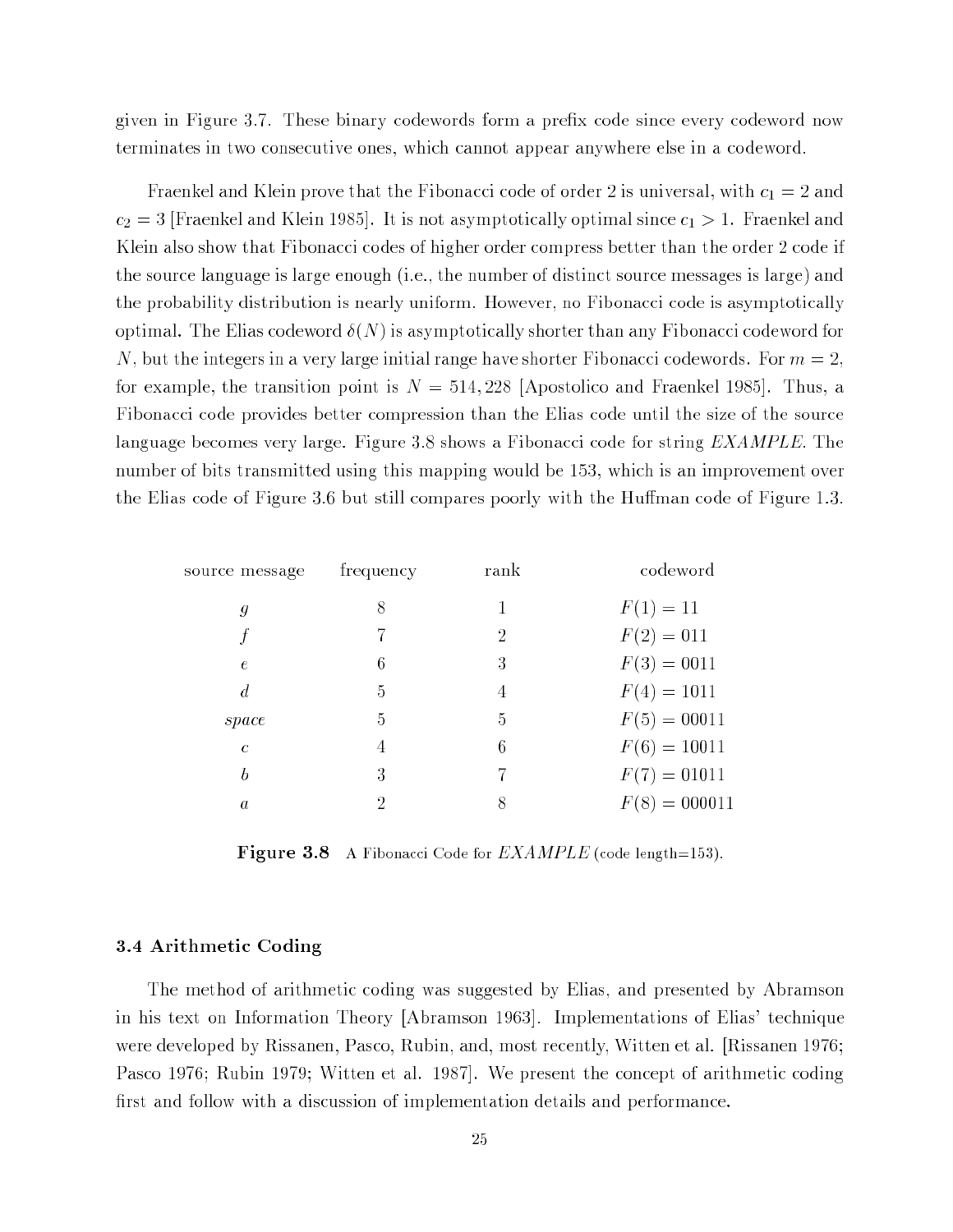In arithmetic coding a source ensemble is represented by an interval between 0 and 1 on the real number line. Each symbol of the ensemble narrows this interval. As the interval becomes smaller, the number of bits needed to specify it grows. Arithmetic coding assumes an explicit probabilistic model of the source. It is a defined-word scheme which uses the probabilities of the source messages to successively narrow the interval used to represent the ensemble. A high probability message narrows the interval less than a low probability message, so that high probability messages contribute fewer bits to the coded ensemble. The method begins with an unordered list of source messages and their probabilities. The number line is partitioned into subintervals based on cumulative probabilities.

A small example will be used to illustrate the idea of arithmetic coding. Given source messages  $\{A, B, C, D, \# \}$  with probabilities  $\{.2, .4, .1, .2, .1\}$ , Figure 3.9 demonstrates the initial partitioning of the number line. The symbol  $A$  corresponds to the first  $\frac{1}{5}$  of the interval [0, 1]; B the next  $\frac{1}{5}$ ; D the subinterval of size  $\frac{1}{5}$  which begins 70% of the way from the left endpoint to the right. When encoding begins, the source ensemble is represented by the entire interval [0, 1). For the ensemble  $AADB\#$ , the first A reduces the interval to [0, .2) and the second A to  $[0, .04)$  (the first  $\frac{1}{5}$  of the previous interval). The  $D$  further narrows the interval to  $\lfloor .028, .036 \rfloor$  ( $\frac{1}{5}$  of the previous size, beginning 70% of the distance from left to right). The B narrows the interval to [.0296, .0328), and the  $\#$  yields a final interval of [.03248, 0328). The interval, or alternatively any number i within the interval, may now be used to represent the source ensemble.

| source message |           | probability cumulative probability | range     |
|----------------|-----------|------------------------------------|-----------|
| А              | $\cdot^2$ | -2                                 | [0, .2)   |
| В              | .4        | .6                                 | [.2, .6)  |
| C              | $\cdot$ 1 | $\cdot 7$                          | [.6, .7)  |
| $\prime$       | .2        | -9                                 | [.7, .9)  |
| #              |           | 10                                 | (.9, 1.0) |

Figure 3.9 The Arithmetic coding model.

Two equations may be used to define the narrowing process described above:

$$
newleft = prevleft + msgleft * prevsize
$$
\n(3.1)

$$
newsize = prevsize * msgsize
$$
\n
$$
(3.2)
$$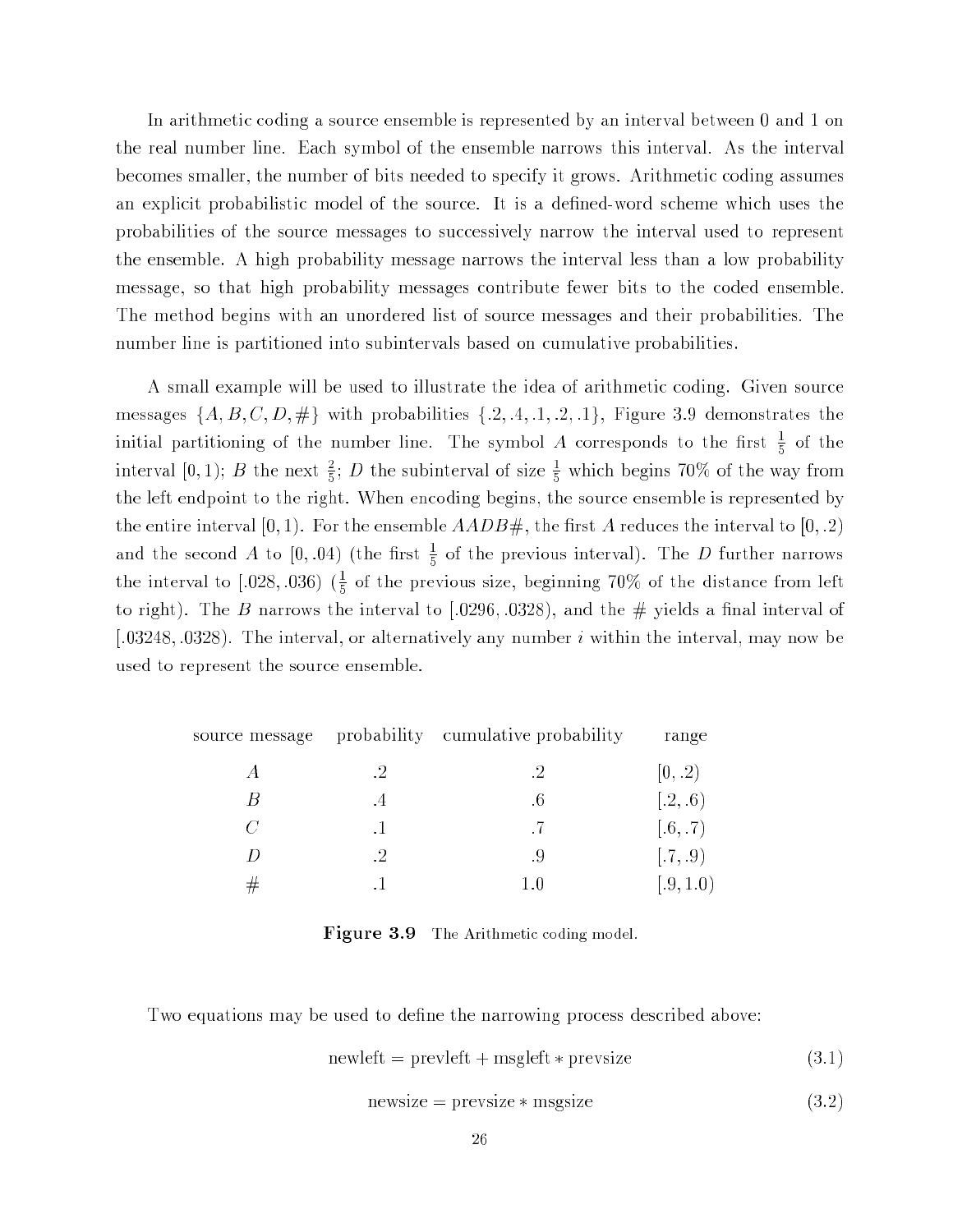The first equation states that the left endpoint of the new interval is calculated from the previous interval and the current source message. The left endpoint of the range associated with the current message specifies what percent of the previous interval to remove from the left in order to form the new interval. For  $D$  in the above example, the new left endpoint is moved over by  $.7 * .04$  (70% of the size of the previous interval). The second equation computes the size of the new interval from the previous interval size and the probability of the current message (which is equivalent to the size of its associated range). Thus, the size of the interval determined by D is  $.04 * .2$ , and the right endpoint is  $.028 + .008 = .036$  (left  $endpoint + size)$ .

The size of the final subinterval determines the number of bits needed to specify a number in that range. The number of bits needed to specify a subinterval of  $[0, 1)$  of size s is  $-\lg s$ . Since the size of the final subinterval is the product of the probabilities of the source messages in the ensemble (that is,  $s = \prod_{i=1}^{N}$  $\mathbf{i}$ =1 p(source message i) where  $\mathbf{r}$  is the length of the  $\mathbf{r}$ ensemble), we have  $-\lg s = -\sum_{i=1}^N \lg p(\text{source message } i) = -\sum_{i=1}^n p(a_i) \lg p(a_i)$ , where n is the number of unique source messages  $a_1, a_2, \cdots a_n$ . Thus, the number of bits generated by the arithmetic coding technique is exactly equal to entropy,  $H$ . This demonstrates the fact that arithmetic coding achieves compression which is almost exactly that predicted by the entropy of the source.

In order to recover the original ensemble, the decoder must know the model of the source used by the encoder (eg., the source messages and associated ranges) and a single number within the interval determined by the encoder. Decoding consists of a series of comparisons of the number i to the ranges representing the source messages. For this example, i might be .0325 (.03248, .0326, or .0327 would all do just as well). The decoder uses i to simulate the actions of the encoder. Since  $i$  lies between 0 and .2, he deduces that the first letter was A (since the range  $[0, 2)$  corresponds to source message A). This narrows the interval to  $[0, 2)$ . The decoder can now deduce that the next message will further narrow the interval in one of the following ways: to  $[0, .04)$  for A, to  $[.04, .12)$  for B, to  $[.12, .14)$  for C, to  $[.14, .18)$ for D, and to  $[.18, .2)$  for  $\#$ . Since i falls into the interval  $[0, .04)$ , he knows that the second message is again A. This process continues until the entire ensemble has been recovered.

Several difficulties become evident when implementation of arithmetic coding is attempted. The first is that the decoder needs some way of knowing when to stop. As evidence of this, the number 0 could represent any of the source ensembles  $A, AA, AAA,$ etc. Two solutions to this problem have been suggested. One is that the encoder transmit the size of the ensemble as part of the description of the model. Another is that a special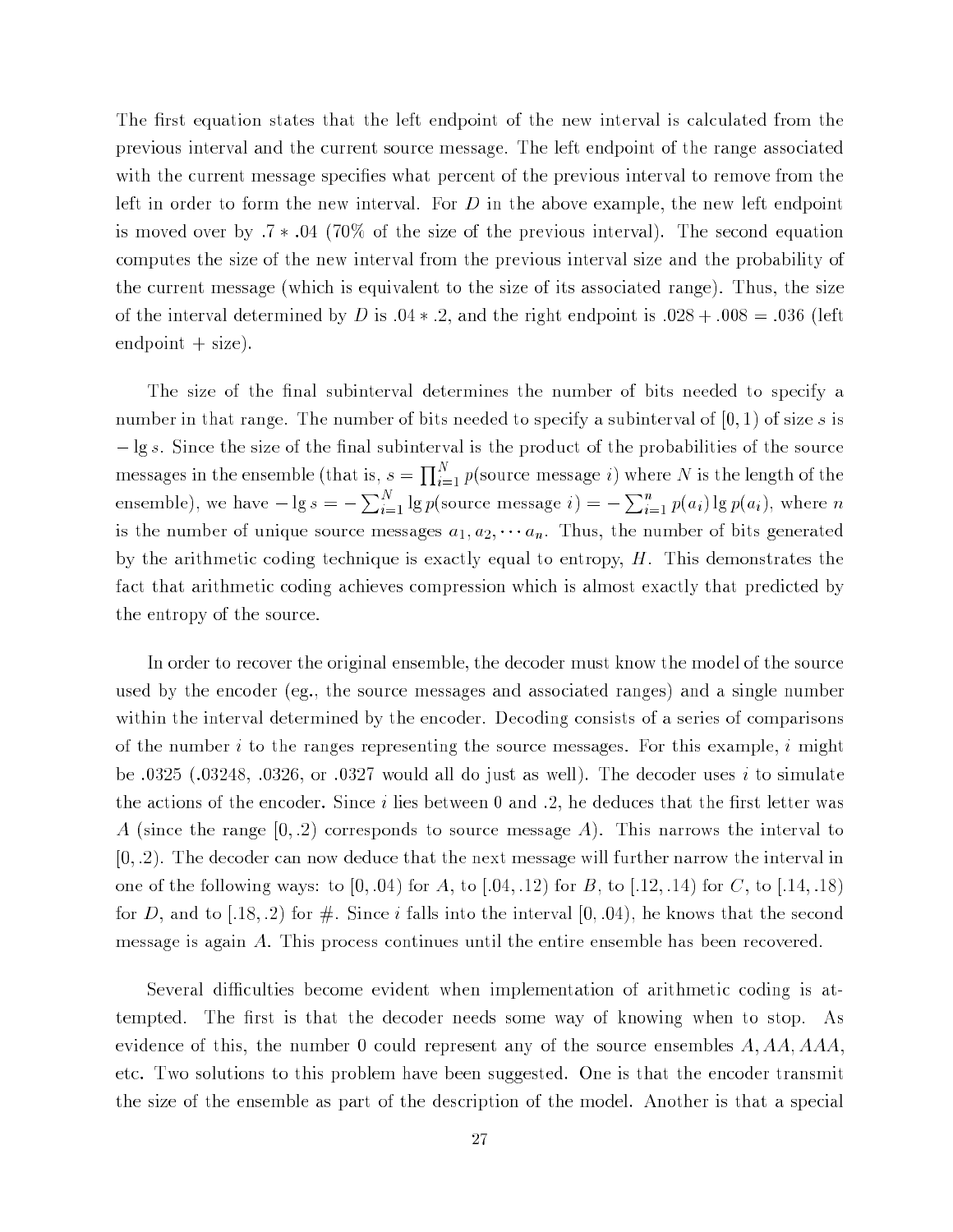symbol be included in the model for the purpose of signaling end of message. The  $\#$  in the above example serves this purpose. The second alternative is preferable for several reasons. First, sending the size of the ensemble requires a two-pass process and precludes the use of arithmetic coding as part of a hybrid codebook scheme (see Sections 1.2 and 3.2). Secondly, adaptive methods of arithmetic coding are easily developed and a first pass to determine ensemble size is inappropriate in an on-line adaptive scheme.

A second issue left unresolved by the fundamental concept of arithmetic coding is that of incremental transmission and reception. It appears from the above discussion that the encoding algorithm transmits nothing until the final interval is determined. However, this delay is not necessary. As the interval narrows, the leading bits of the left and right endpoints become the same. Any leading bits that are the same may be transmitted immediately, as they will not be affected by further narrowing. A third issue is that of precision. From the description of arithmetic coding it appears that the precision required grows without bound as the length of the ensemble grows. Witten et al. and Rubin address this issue [Witten et al. 1987; Rubin 1979. Fixed precision registers may be used as long as underflow and overflow are detected and managed. The degree of compression achieved by an implementation of arithmetic coding is not exactly  $H$ , as implied by the concept of arithmetic coding. Both the use of a message terminator and the use of fixed-length arithmetic reduce coding effectiveness. However, it is clear that an end-of-message symbol will not have a significant effect on a large source ensemble. Witten et al. approximate the overhead due to the use of fixed precision at 104 bits per source message, which is also negligible.

The arithmetic coding model for ensemble  $EXAMPLE$  is given in Figure 3.10. The final interval size is:  $p(a)^\dagger * p(b)^\dagger * p(c)^\dagger * p(d)^\dagger * p(e)^\dagger * p(f)^\dagger * p(g)^\dagger * p(s) \text{pace})^\dagger$ . I ne number of bits needed to specify a value in the interval is  $-\lg(1.44 * 10^{-35}) = 115.7$ . So excluding overhead, arithmetic coding transmits EXAMPLE in 116 bits, one less bit than static Huffman coding.

Witten et al. provide an implementation of arithmetic coding, written in C, which separates the model of the source from the coding process (where the coding process is defined by Equations 3.1 and 3.2) [Witten et al. 1987]. The model is in a separate program module and is consulted by the encoder and by the decoder at every step in the processing. The fact that the model can be separated so easily renders the classification static/adaptive irrelevent for this technique. Indeed, the fact that the coding method provides compression efficiency nearly equal to the entropy of the source under any model allows arithmetic coding to be coupled with any static or adaptive method for computing the probabilities (or frequencies) of the source messages. Witten et al. implement an adaptive model similar to the techniques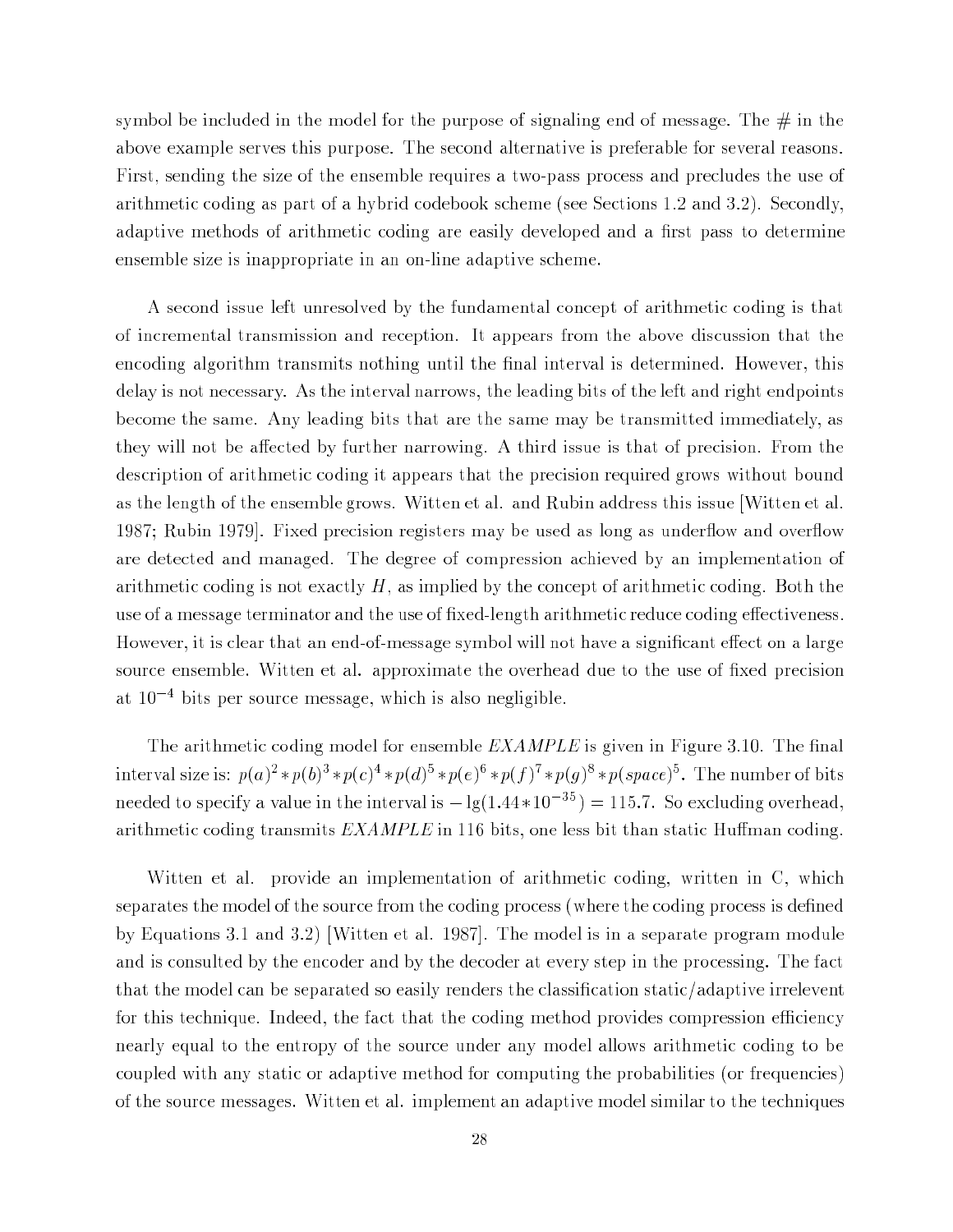| source message   |           | probability cumulative probability | range        |
|------------------|-----------|------------------------------------|--------------|
| $\boldsymbol{a}$ | .05       | .05                                | [0, .05)     |
| $\boldsymbol{b}$ | .075      | .125                               | [.05, .125)  |
| $\epsilon$       | $\cdot$ 1 | .225                               | [.125, .225) |
| $\overline{d}$   | .125      | .35                                | [.225, .35)  |
| $\epsilon$       | .15       | $\overline{.5}$                    | [.35, .5)    |
|                  | .175      | .675                               | [.5, .675)   |
| $\mathfrak{g}$   | $\cdot$ 2 | .875                               | [.675, .875) |
| space            | .125      | 1.0                                | (.875, 1.0)  |

Figure 3.10 The Arithmetic coding model of  $EXAMPLE$ .

described in Section 4. The performance of this implementation is discussed in Section 6.

## **4. ADAPTIVE HUFFMAN CODING**

Adaptive Huffman coding was first conceived independently by Faller and Gallager [Faller 1973; Gallager 1978]. Knuth contributed improvements to the original algorithm [Knuth 1985] and the resulting algorithm is referred to as algorithm FGK. A more recent version of adaptive Human coding is described by Vitter [Vitter 1987]. All of these methods are defined-word schemes which determine the mapping from source messages to codewords based upon a running estimate of the source message probabilities. The code is adaptive, changing so as to remain optimal for the current estimates. In this way, the adaptive Human codes respond to locality. In essence, the encoder is \learning" the characteristics of the source. The decoder must learn along with the encoder by continually updating the Huffman tree so as to stay in synchronization with the encoder.

Another advantage of these systems is that they require only one pass over the data. Of course, one-pass methods are not very interesting if the number of bits they transmit is signicantly greater than that of the two-pass scheme. Interestingly, the performance of these methods, in terms of number of bits transmitted, can be better than that of static Human coding. This does not contradict the optimality of the static method as the static method is optimal only over all methods which assume a time-invariant mapping. The performance of the adaptive methods can also be worse than that of the static method. Upper bounds on the redundancy of these methods are presented in this section. As discussed in the introduction,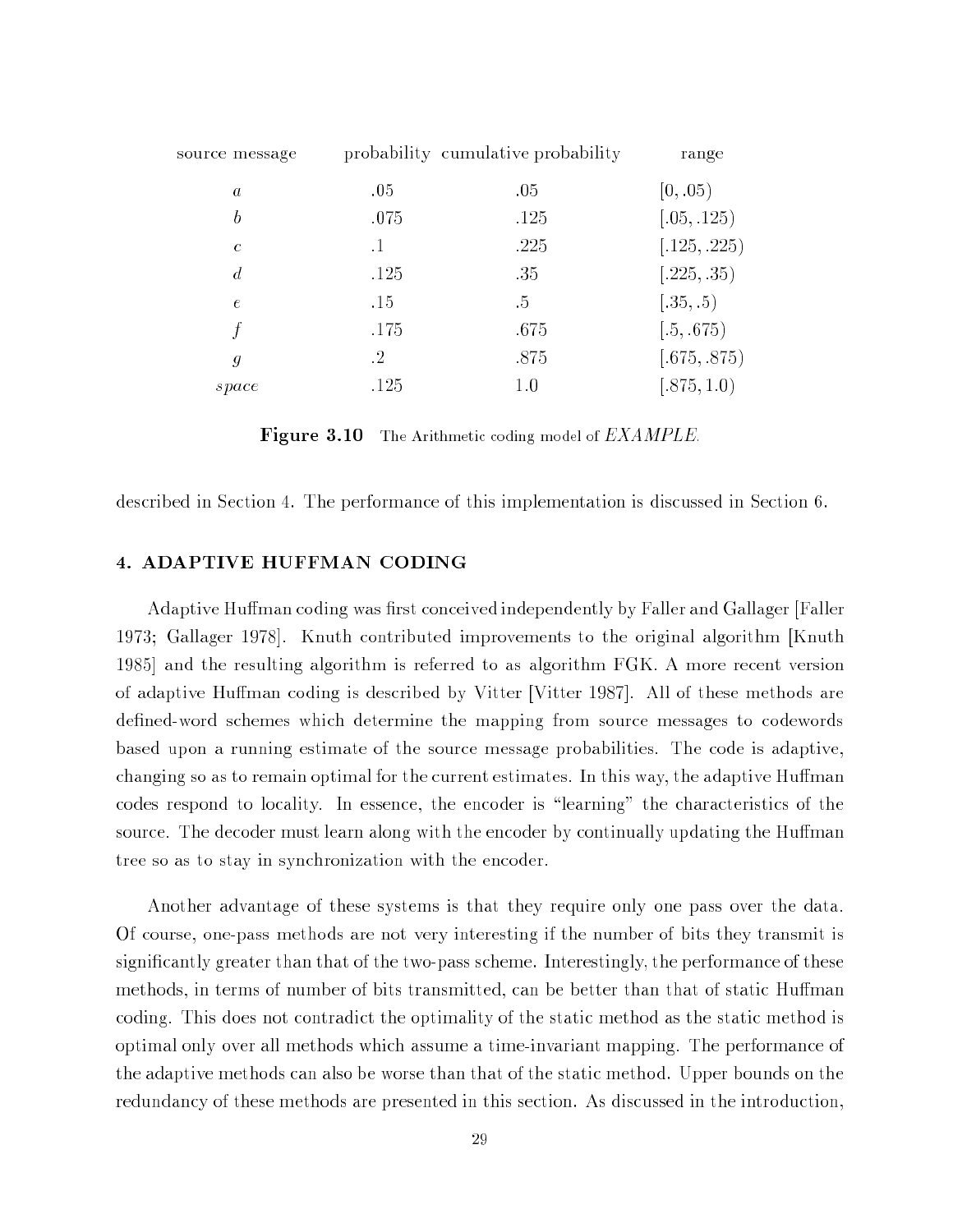the adaptive method of Faller, Gallager and Knuth is the basis for the UNIX utility compact. The performance of *compact* is quite good, providing typical compression factors of  $30-40\%$ .

#### 4.1 Algorithm FGK

The basis for algorithm FGK is the Sibling Property, defined by Gallager [Gallager 1978]: A binary code tree has the sibling property if each node (except the root) has a sibling and if the nodes can be listed in order of nonincreasing weight with each node adjacent to its sibling. Gallager proves that a binary prefix code is a Huffman code if and only if the code tree has the sibling property. In algorithm FGK, both sender and receiver maintain dynamically changing Human code trees. The leaves of the code tree represent the source messages and the weights of the leaves represent frequency counts for the messages. At any point in time,  $k$  of the *n* possible source messages have occurred in the message ensemble.

Initially, the code tree consists of a single leaf node, called the 0-node. The 0-node is a special node used to represent the  $n-k$  unused messages. For each message transmitted, both parties must increment the corresponding weight and recompute the code tree to maintain the sibling property. At the point in time when  $t$  messages have been transmitted, k of them distinct, and  $k < n$ , the tree is a legal Huffman code tree with  $k+1$  leaves, one for each of the k messages and one for the 0-node. If the  $(t+1)^{st}$  message is one of the k already seen, the algorithm transmits  $a_{t+1}$ 's current code, increments the appropriate counter and recomputes the tree. If an unused message occurs, the 0-node is split to create a pair of leaves, one for  $a_{t+1}$ , and a sibling which is the new 0-node. Again the tree is recomputed. In this case, the code for the 0-node is sent; in addition, the receiver must be told which of the  $n - k$ unused messages has appeared. In Figure 4.1, a simple example is given. At each node a count of occurrences of the corresponding message is stored. Nodes are numbered indicating their position in the sibling property ordering. The updating of the tree can be done in a single traversal from the  $a_{t+1}$  node to the root. This traversal must increment the count for the  $a_{t+1}$  node and for each of its ancestors. Nodes may be exchanged to maintain the sibling property, but all of these exchanges involve a node on the path from  $a_{t+1}$  to the root. Figure 4.2 shows the final code tree formed by this process on the ensemble EXAMPLE.

Disregarding overhead, the number of bits transmitted by algorithm FGK for the EX-AMPLE is 129. The static Huffman algorithm would transmit 117 bits in processing the same data. The overhead associated with the adaptive method is actually less than that of the static algorithm. In the adaptive case the only overhead is the  $n \lg n$  bits needed to represent each of the  $n$  different source messages when they appear for the first time. (This is in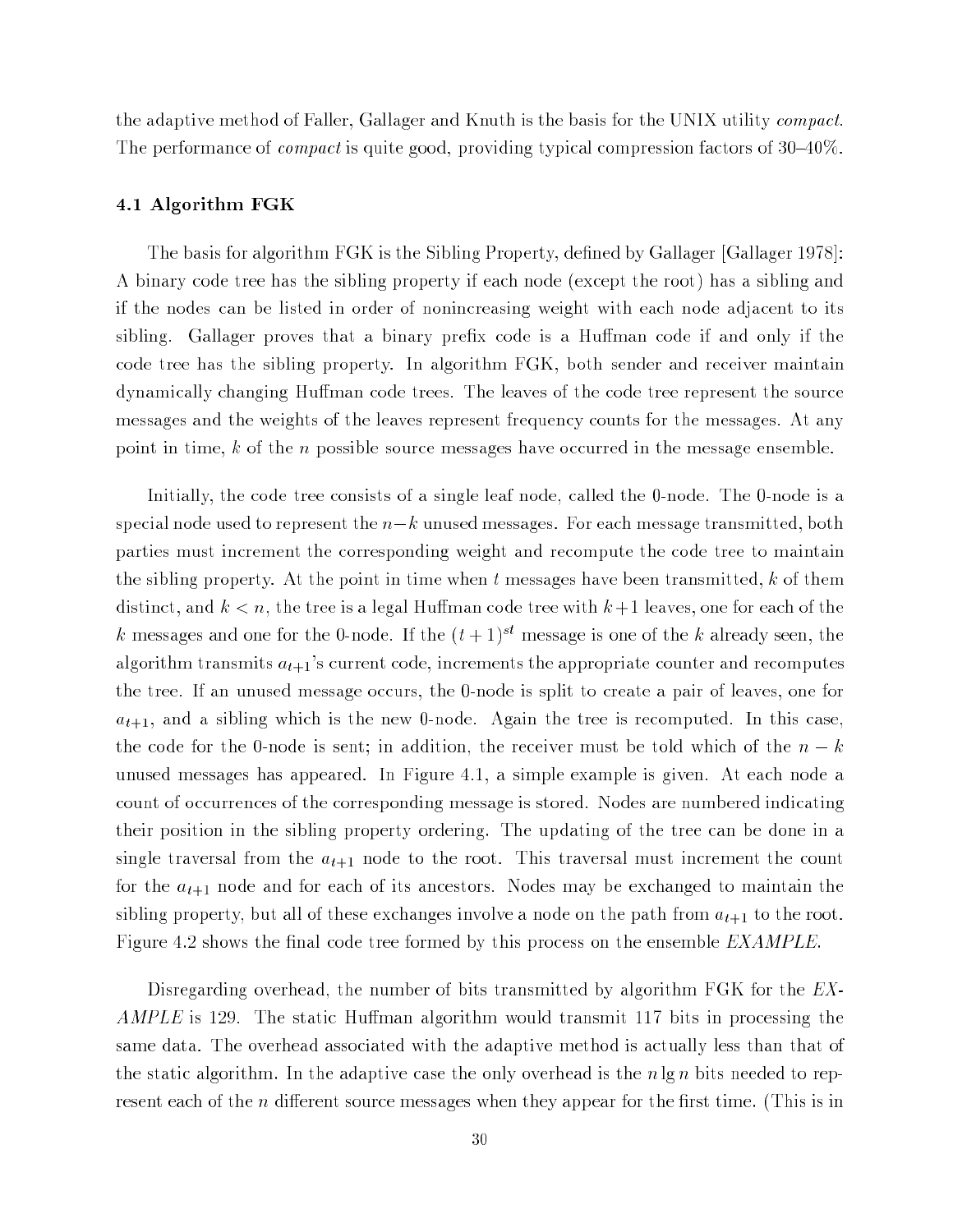



(c)

Figure 4.1 Algorithm FGK processing the ensemble EXAMPLE a) Tree after processing "aa bb"; 11 will be transmitted for the next b. b) After encoding the third b; 101 will be transmitted for the next  $space$ ; the tree will not change; 100 will be transmitted for the first  $c$ . c) Tree after update following first  $c$ .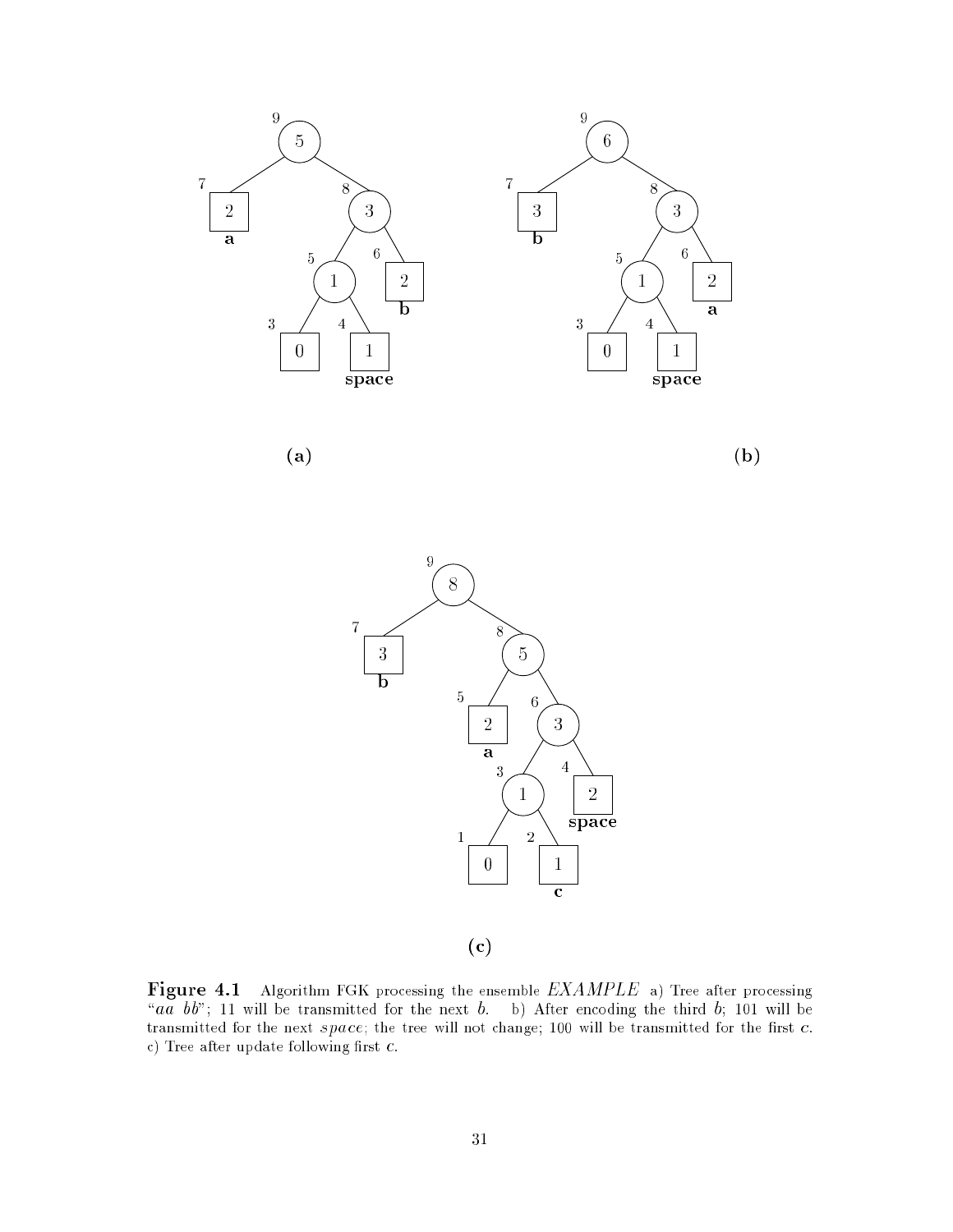

Figure 4.2 Tree formed by algorithm FGK for ensemble EXAMPLE.

fact conservative; rather than transmitting a unique code for each of the  $n$  source messages, the sender could transmit the message's position in the list of remaining messages and save a few bits in the average case.) In the static case, the source messages need to be sent as does the shape of the code tree. As discussed in Section 3.2, an efficient representation of the tree shape requires  $2n$  bits. Algorithm FGK compares well with static Huffman coding on this ensemble when overhead is taken into account. Figure 4.3 illustrates an example on which algorithm FGK performs better than static Huffman coding even without taking overhead into account. Algorithm FGK transmits 47 bits for this ensemble while the static Huffman code requires 53.

Vitter has proved that the total number of bits transmitted by algorithm FGK for a message ensemble of length t containing n distinct messages is bounded below by  $S - n + 1$ , where S is the performance of the static method, and bounded above by  $2S+t-4n+2$  [Vitter 1987]. So the performance of algorithm FGK is never much worse than twice optimal. Knuth provides a complete implementation of algorithm FGK and a proof that the time required for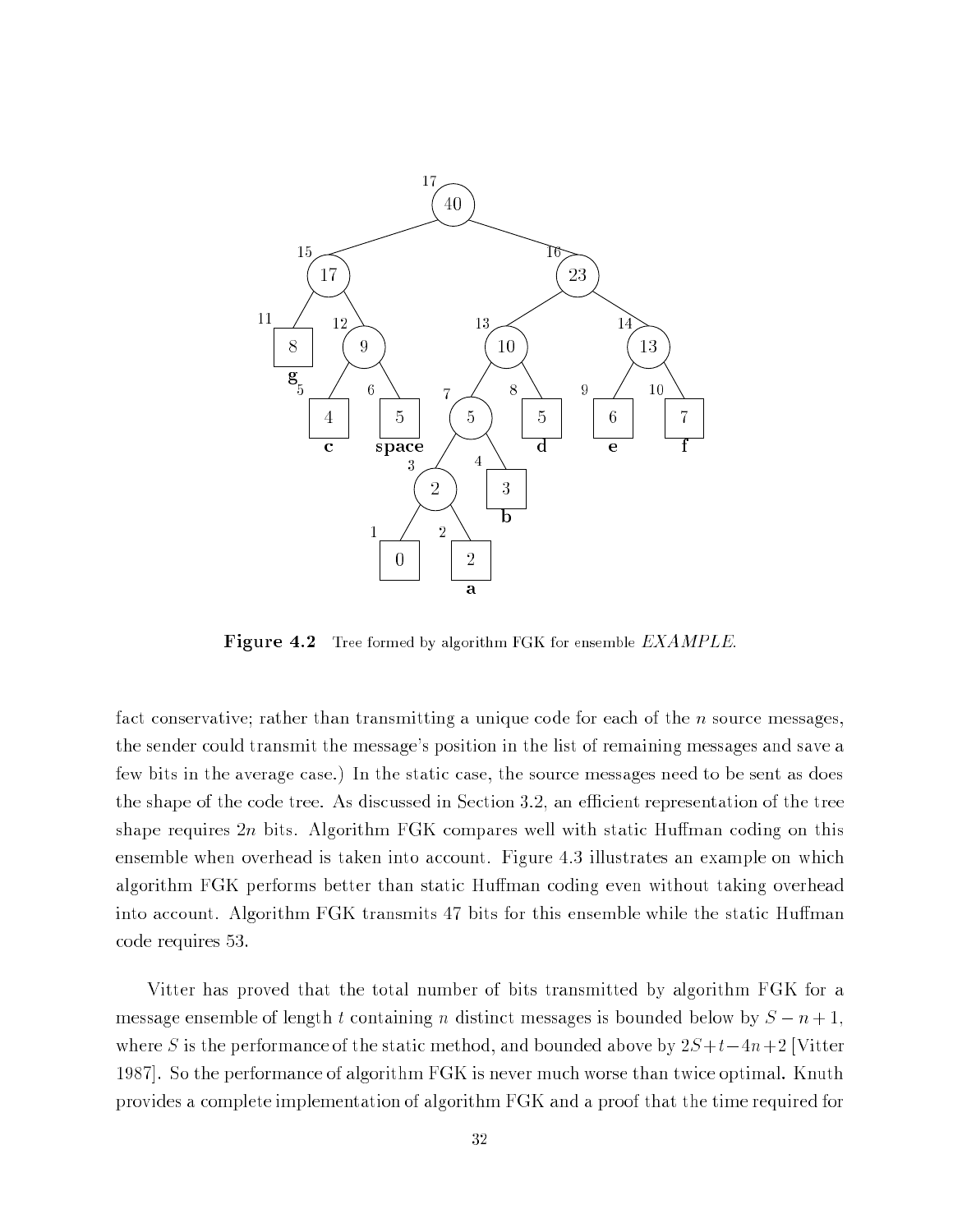

Figure 4.3 Tree formed by algorithm FGK for ensemble "e eae de eabe eae  $dcf$ ".

each encoding or decoding operation is  $O(l)$ , where l is the current length of the codeword [Knuth 1985]. It should be noted that since the mapping is defined dynamically, during transmission, the encoding and decoding algorithms stand alone; there is no additional algorithm to determine the mapping as in static methods.

## 4.2 Algorithm V

The adaptive Huffman algorithm of Vitter (algorithm V) incorporates two improvements over algorithm FGK. First, the number of interchanges in which a node is moved upward in the tree during a recomputation is limited to one. This number is bounded in algorithm FGK only by  $l/2$  where l is the length of the codeword for  $a_{t+1}$  when the recomputation begins. Second, Vitter's method minimizes the values of  $\sum l_i$  and max $\{l_i\}$  subject to the requirement of minimizing  $\sum w_i l_i$ . The intuitive explanation of algorithm V's advantage over algorithm FGK is as follows: as in algorithm FGK, the code tree constructed by algorithm V is the Huffman code tree for the prefix of the ensemble seen so far. The adaptive methods do not assume that the relative frequencies of a prefix represent accurately the symbol probabilities over the entire message. Therefore, the fact that algorithm V guarantees a tree of minimum height (height  $=\max\{l_i\}$ ) and minimum external path length  $(\sum l_i)$  implies that it is better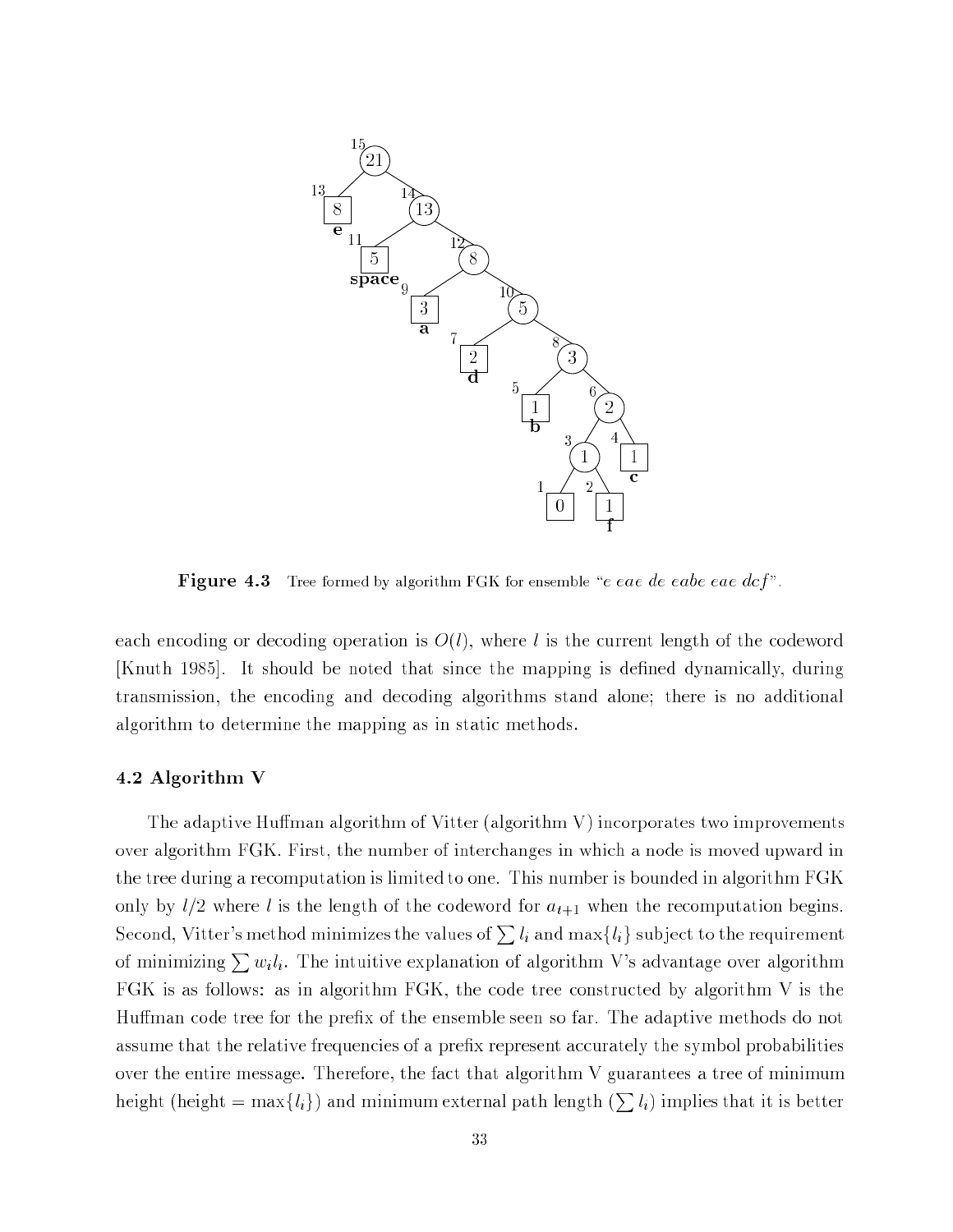

Figure 4.4 FGK tree with non-level order numbering.

suited for coding the next message of the ensemble, given that any of the leaves of the tree may represent that next message.

These improvements are accomplished through the use of a new system for numbering nodes. The numbering, called an implicit numbering, corresponds to a level ordering of the nodes (from bottom to top and left to right). Figure 4.4 illustrates that the numbering of algorithm FGK is not always a level ordering. The following invariant is maintained in Vitter's algorithm: For each weight  $w$ , all leaves of weight  $w$  precede (in the implicit numbering) all internal nodes of weight  $w$ . Vitter proves that this invariant enforces the desired bound on node promotions [Vitter 1987]. The invariant also implements bottom merging, as discussed in Section 3.2, to minimize  $\sum l_i$  and max $\{l_i\}$ . The difference between Vitter's method and algorithm FGK is in the way the tree is updated between transmissions. In order to understand the revised update operation, the following definition of a block of nodes is necessary: Blocks are equivalence classes of nodes defined by  $u \equiv v$  iff  $weight(u)$ *weight(v)* and u and v are either both leaves or both internal nodes. The leader of a block is the highest-numbered (in the implicit numbering) node in the block. Blocks are ordered by increasing weight with the convention that a leaf block always precedes an internal block of the same weight. When an exchange of nodes is required to maintain the sibling property, algorithm V requires that the node being promoted be moved to the position currently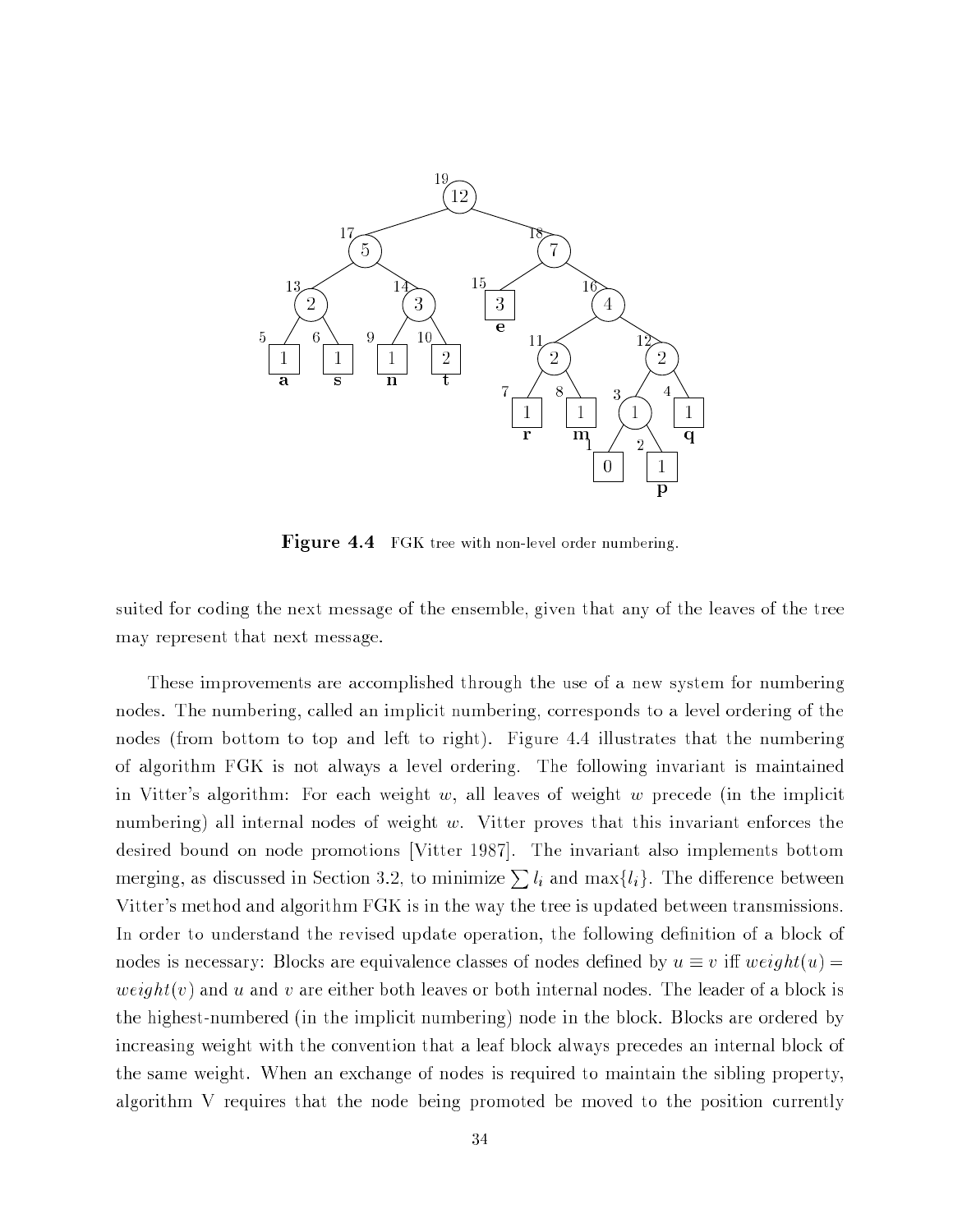occupied by the highest-numbered node in the target block.

In Figure 4.5, the Vitter tree corresponding to Figure 4.1c is shown. This is the first point in  $EXAMPLE$  at which algorithm FGK and algorithm V differ significantly. At this point, the Vitter tree has height 3 and external path length 12 while the FGK tree has height 4 and external path length 14. Algorithm V transmits codeword 001 for the second c; FGK transmits 1101. This demonstrates the intuition given earlier that algorithm V is better suited for coding the next message. The Vitter tree corresponding to Figure 4.2, representing the final tree produced in processing  $EXAMPLE$ , is only different from Figure 4.2 in that the internal node of weight 5 is to the right of both leaf nodes of weight 5. Algorithm V transmits 124 bits in processing EXAMPLE, as compared with the 129 bits of algorithm FGK and 117 bits of static Huffman coding. It should be noted that these figures do not include overhead and, as a result, disadvantage the adaptive methods.



Figure 4.5 Algorithm V processing the ensemble "aa bbb  $c$ "

Figure 4.6 ilustrates the tree built by Vitter's method for the ensemble of Figure 4.3. Both  $\sum l_i$  and max $\{l_i\}$  are smaller in the tree of Figure 4.6. The number of bits transmitted during the processing of the sequence is 47, the same used by algorithm FGK. However, if the transmission continues with  $d, b, c, f$  or an unused letter, the cost of algorithm V will be less than that of algorithm FGK. This again illustrates the benefit of minimizing the external path length  $(\sum l_i)$  and the height  $(\max\{l_i\})$ .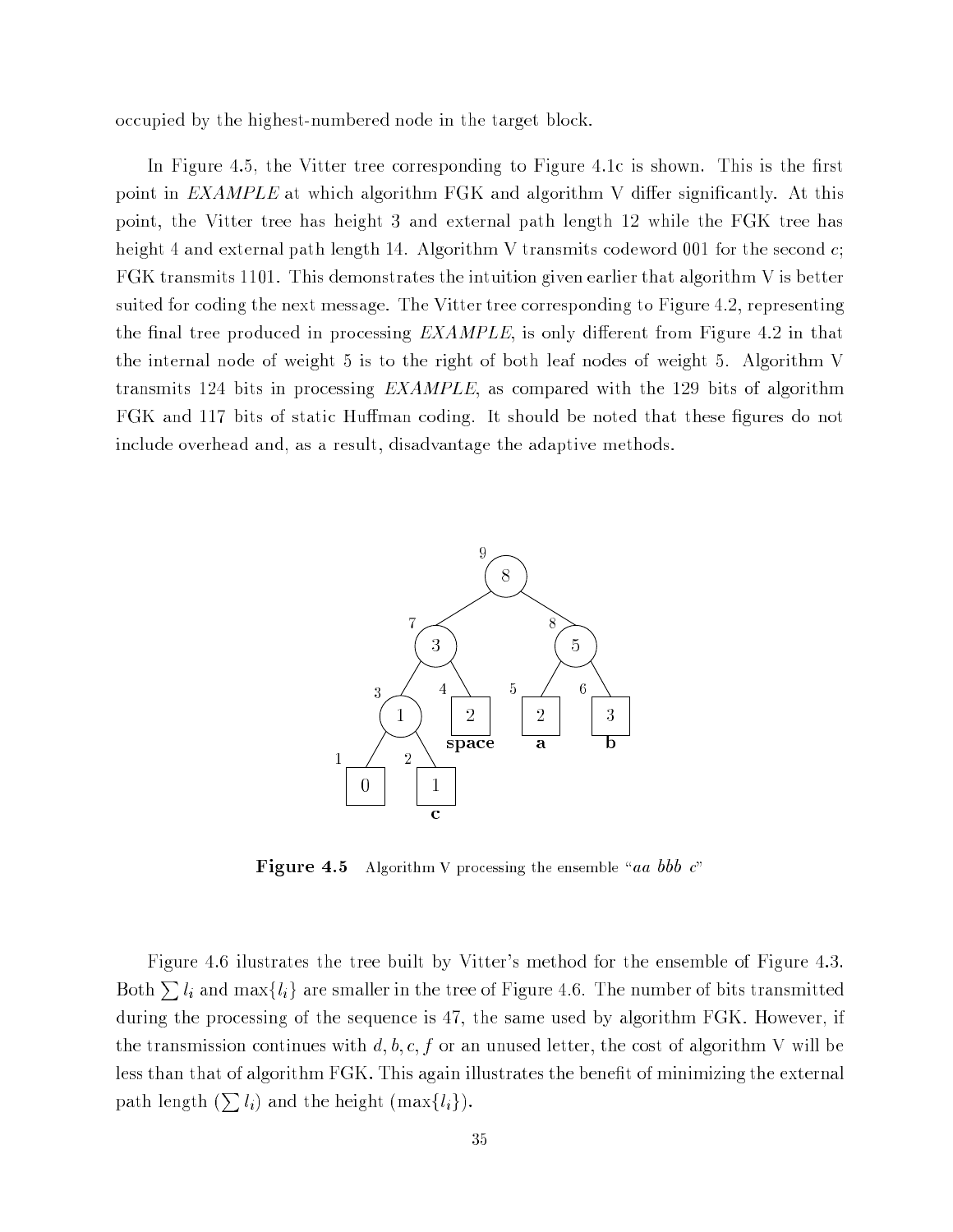

**Figure 4.6** Tree formed by algorithm V for the ensemble of Fig. 4.3.

It should be noted again that the strategy of minimizing external path length and height is optimal under the assumption that any source letter is equally likely to occur next. Other reasonable strategies include one which assumes locality. To take advantage of locality, the ordering of tree nodes with equal weights could be determined on the basis of recency. Another reasonable assumption about adaptive coding is that the weights in the current tree correspond closely to the probabilities associated with the source. This assumption becomes more reasonable as the length of the ensemble increases. Under this assumption, the expected cost of transmitting the next letter is  $\sum p_i l_i \approx \sum w_i l_i$ , so that neither algorithm FGK nor algorithm V has any advantage.

Vitter proves that the performance of his algorithm is bounded by  $S - n + 1$  from below and  $S + t - 2n + 1$  from above [Vitter 1987]. At worst then, Vitter's adaptive method may transmit one more bit per codeword than the static Huffman method. The improvements made by Vitter do not change the complexity of the algorithm; algorithm V encodes and decodes in  $O(l)$  time as does algorithm FGK.

#### 5. OTHER ADAPTIVE METHODS

Two more adaptive data compression methods, algorithm BSTW and Lempel-Ziv coding, are discussed in this section. Like the adaptive Human coding techniques, these methods do not require a first pass to analyze the characteristics of the source. Thus, they provide coding and transmission in real time. However, these schemes diverge from the fundamental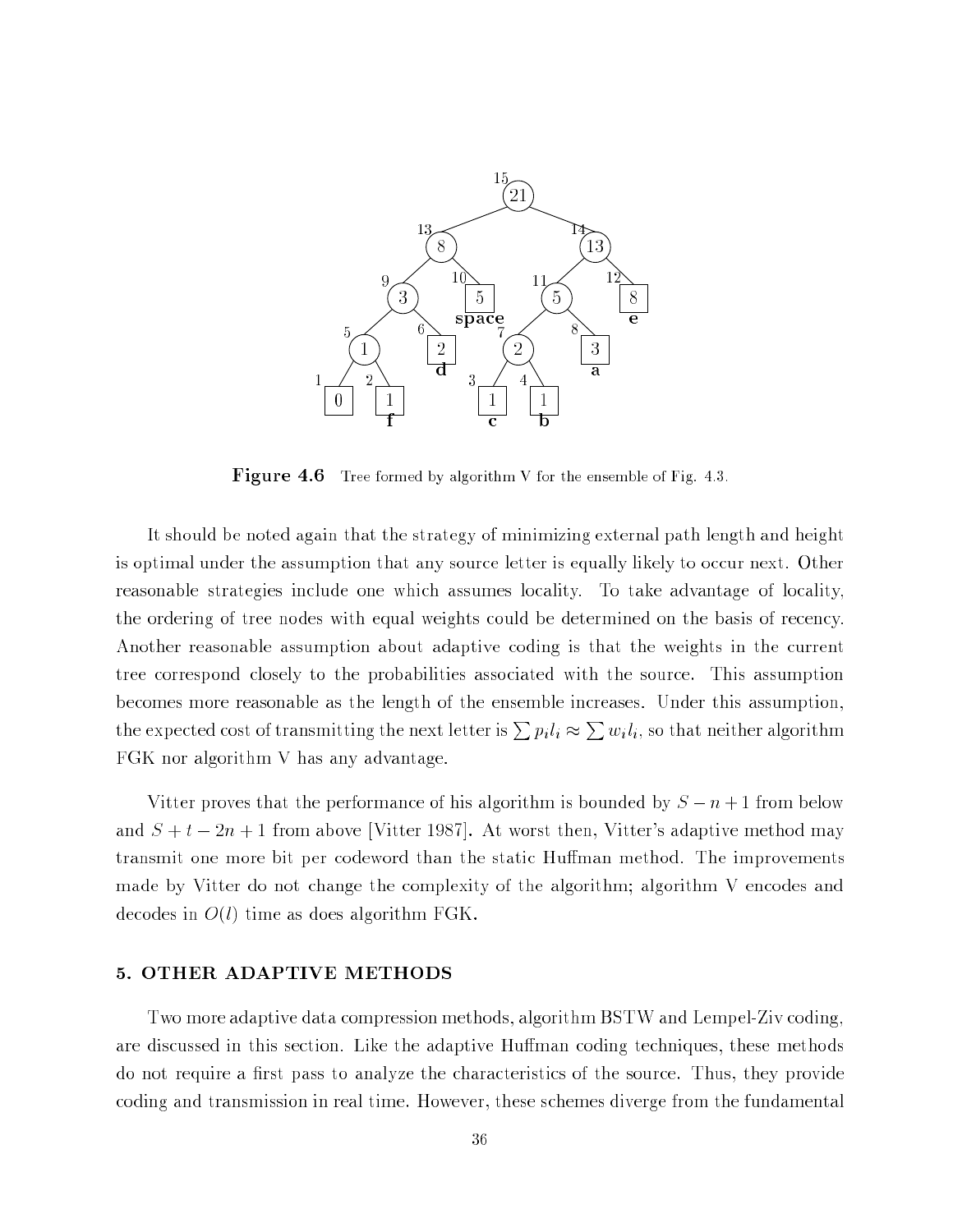Human coding approach to a greater degree than the methods discussed in Section 4. Algorithm BSTW is a defined-word scheme which attempts to exploit locality. Lempel-Ziv coding is a *free-parse* method; that is, the words of the source alphabet are defined dynamically, as the encoding is performed. Lempel-Ziv coding is the basis for the UNIX utility compress. Algorithm BSTW is a variable-variable scheme, while Lempel-Ziv coding is variable-block.

## 5.1 Lempel-Ziv Codes

Lempel-Ziv coding represents a departure from the classic view of a code as a mapping from a fixed set of source messages (letters, symbols or words) to a fixed set of codewords. We coin the term free-parse to characterize this type of code, in which the set of source messages and the codewords to which they are mapped are defined as the algorithm executes. While all adaptive methods create a set of codewords dynamically, defined-word schemes have a fixed set of source messages, defined by context (eg., in text file processing the source messages might be single letters; in Pascal source file processing the source messages might be tokens). Lempel-Ziv coding defines the set of source messages as it parses the ensemble.

The Lempel-Ziv algorithm consists of a rule for parsing strings of symbols from a finite alphabet into substrings, or words, whose lengths do not exceed a prescribed integer  $L_1$ ; and a coding scheme which maps these substrings sequentially into uniquely decipherable codewords of fixed length  $L_2$  [Ziv and Lempel 1977]. The strings are selected so that they have very nearly equal probability of occurrence. As a result, frequently-occurring symbols are grouped into longer strings while infrequent symbols appear in short strings. This strategy is effective at exploiting redundancy due to symbol frequency, character repetition, and high-usage patterns. Figure 5.1 shows a small Lempel-Ziv code table. Low-frequency letters such as Z are assigned individually to fixed-length codewords (in this case, 12 bit binary numbers represented in base ten for readability). Frequently-occurring symbols, such as blank (represented by  $\flat$ ) and zero, appear in long strings. Effective compression is achieved when a long string is replaced by a single 12-bit code.

The Lempel-Ziv method is an incremental parsing strategy in which the coding process is interlaced with a learning process for varying source characteristics [Ziv and Lempel 1977]. In Figure 5.1, run-length encoding of zeros and blanks is being learned.

The Lempel-Ziv algorithm parses the source ensemble into a collection of segments of gradually increasing length. At each encoding step, the longest prefix of the remaining source ensemble which matches an existing table entry  $(\alpha)$  is parsed off, along with the character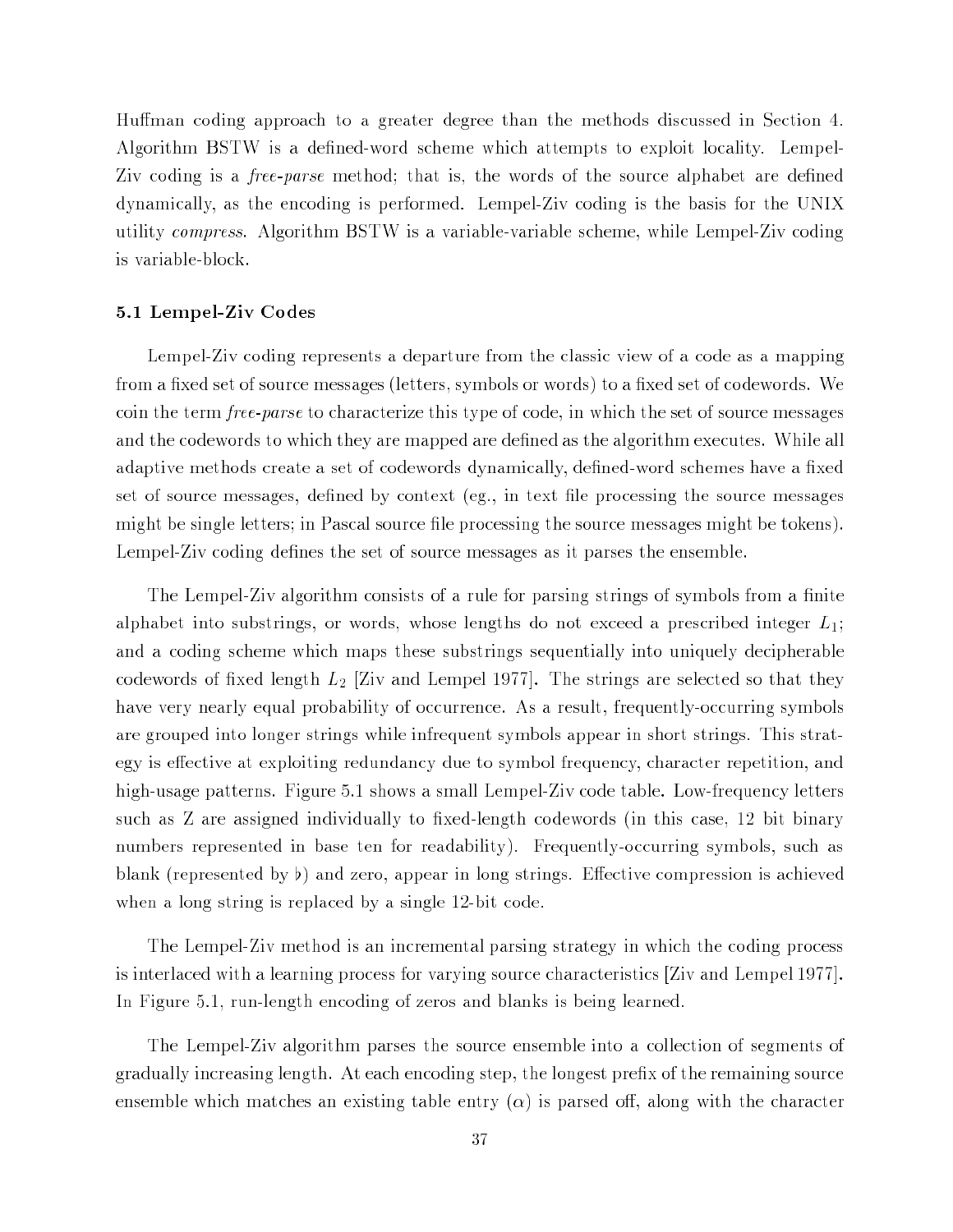| Symbol string   | $\rm Code$     |
|-----------------|----------------|
| $\mathbf{A}$    | 1              |
| T               | $\overline{2}$ |
| AN              | 3              |
| TН              | $\overline{4}$ |
| THE             | $\overline{5}$ |
| <b>AND</b>      | 6              |
| AD              | $\overline{7}$ |
| b               | 8              |
| bb              | 9              |
| bbb             | 10             |
| $\overline{0}$  | 11             |
| $\overline{00}$ | 12             |
| 000             | 13             |
| 0000            | 14             |
| Ζ               | 15             |
|                 |                |
| ###             | 4095           |

Figure 5.1 A Lempel-Ziv code table.

(c) following this prefix in the ensemble. The new source message,  $\alpha c$ , is added to the code table. The new table entry is coded as  $(i, c)$  where i is the codeword for the existing table entry and  $c$  is the appended character. For example, the ensemble 010100010 is parsed into  $\{0, 1, 01, 00, 010\}$  and is coded as  $\{(0, 0), (0, 1), (1, 1), (1, 0), (3, 0)\}.$  The table built for the message ensemble EXAMPLE is shown in Figure 5.2. The coded ensemble has the form:  $\{ (0,a), (1, space), (0,b), (3,b), (0, space), (0,c), (6,c), (6, space), (0,d), (9,d), (10, space), (0,e),\}$  $(12,e), (13,e), (5,f), (0,f), (16,f), (17,f), (0,g), (19,g), (20,g), (20)$ . The string table is represented in a more efficient manner than in Figure 5.1; the string is represented by its prefix codeword followed by the extension character, so that the table entries have fixed length. The Lempel-Ziv strategy is simple, but greedy. It simply parses off the longest recognized string each time rather than searching for the best way to parse the ensemble.

The Lempel-Ziv method specifies fixed-length codewords. The size of the table and the maximum source message length are determined by the length of the codewords. It should be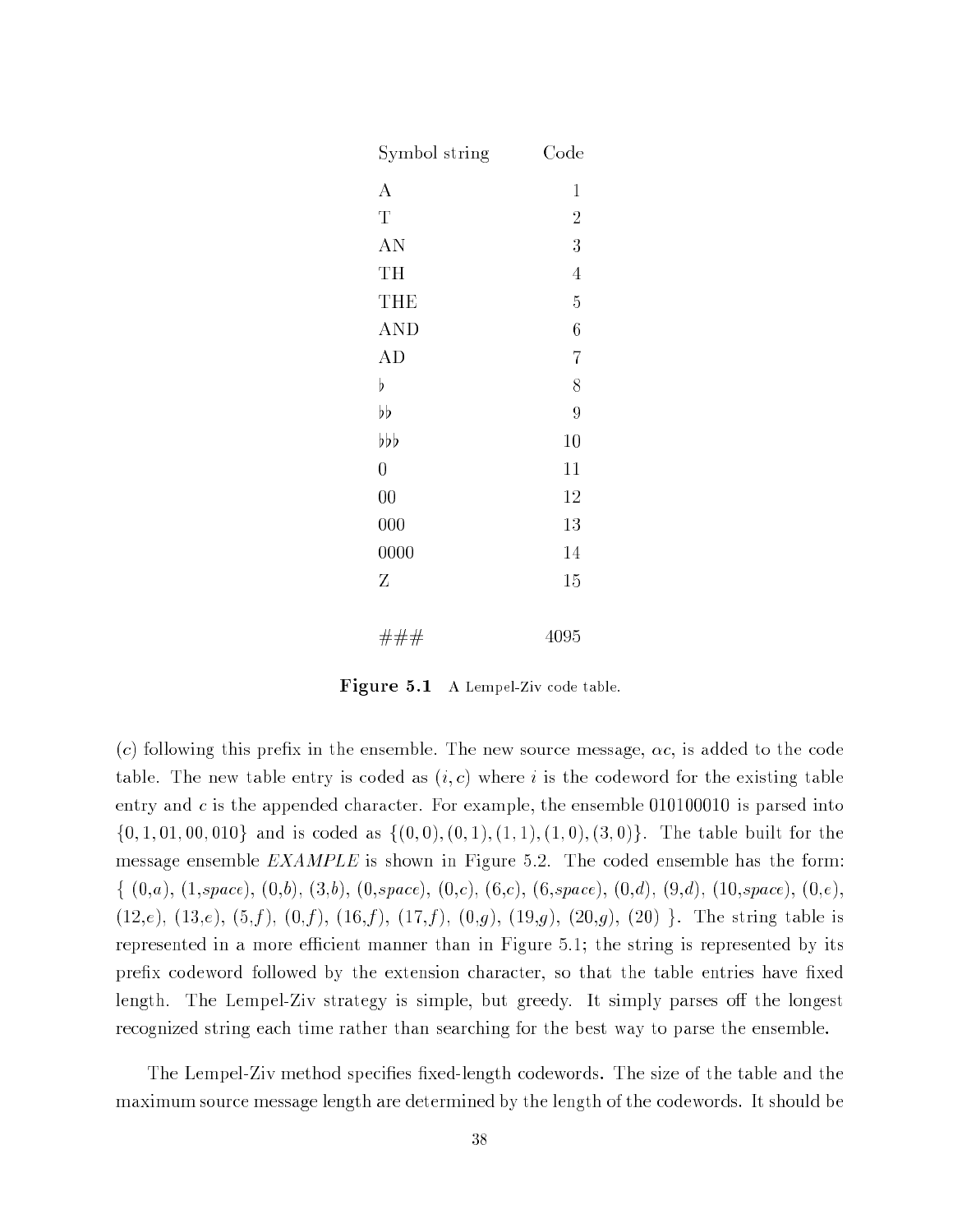| Message          | Codeword       |
|------------------|----------------|
| $\overline{a}$   | 1              |
| $_{1space}$      | $\overline{2}$ |
| $\boldsymbol{b}$ | 3              |
| 3b               | $\overline{4}$ |
| space            | $\overline{5}$ |
| $\overline{c}$   | 6              |
| 6c               | $\overline{7}$ |
| 6 space          | 8              |
| $\boldsymbol{d}$ | 9              |
| 9d               | 10             |
| 10 space         | 11             |
| $\epsilon$       | 12             |
| 12e              | 13             |
| 13e              | 14             |
| 5f               | 15             |
| $\int$           | 16             |
| 16f              | 17             |
| 17f              | 18             |
| $\overline{g}$   | 19             |
| 19g              | 20             |
| 20g              | 21             |
|                  |                |

Figure 5.2 Lempel-Ziv table for the message ensemble  $EXAMPLE$  (code length=173).

clear from the definition of the algorithm that Lempel-Ziv codes tend to be quite inefficient during the initial portion of the message ensemble. For example, even if we assume 3-bit codewords for characters a through g and space and 5-bit codewords for table indices, the Lempel-Ziv algorithm transmits 173 bits for ensemble EXAMPLE. This compares poorly with the other methods discussed in this survey. The ensemble must be sufficiently long for the procedure to build up enough symbol frequency experience to achieve good compression over the full ensemble.

If the codeword length is not sufficiently large, Lempel-Ziv codes may also rise slowly to reasonable efficiency, maintain good performance briefly, and fail to make any gains once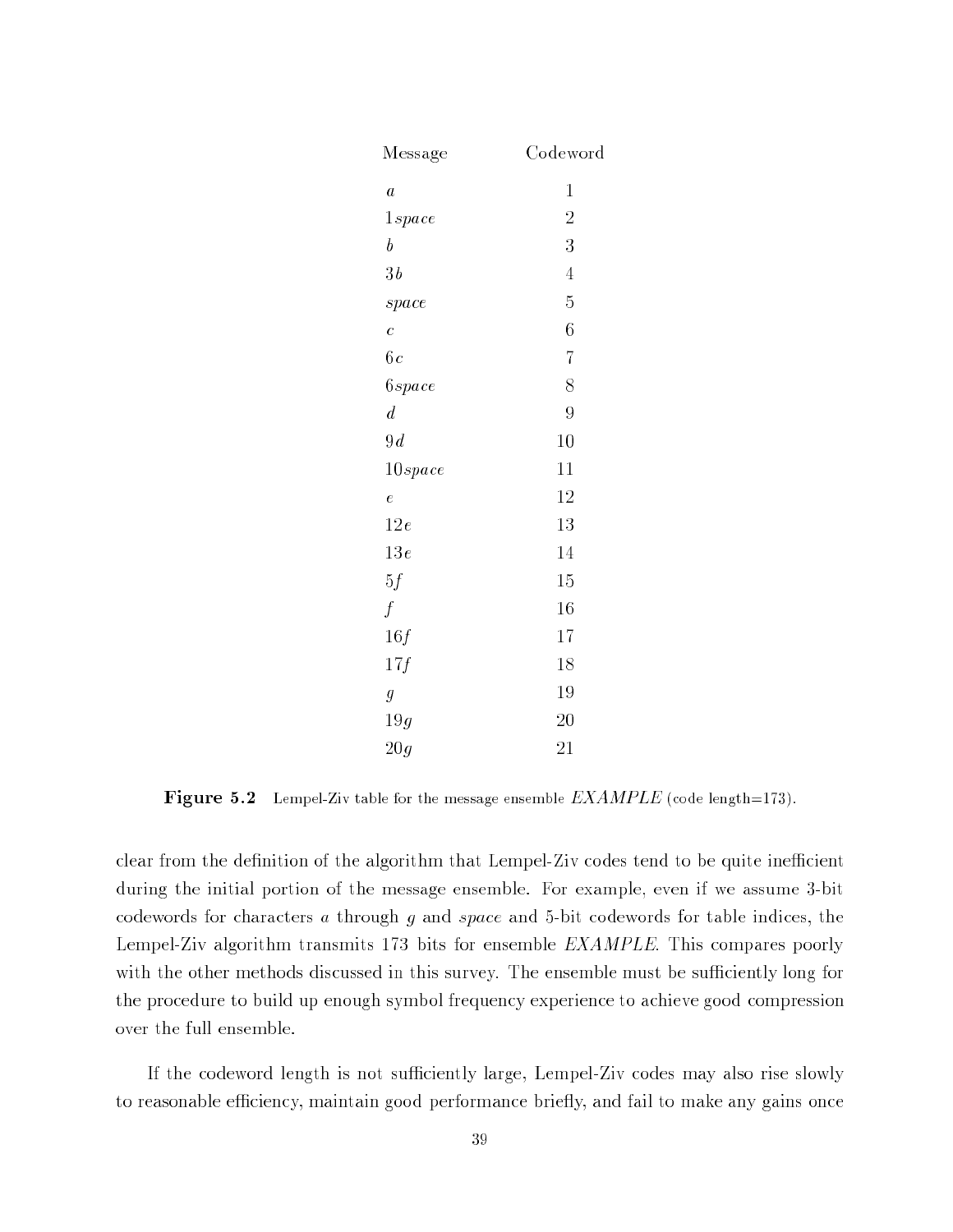the table is full and messages can no longer be added. If the ensemble's characteristics vary over time, the method may be "stuck with" the behavior it has learned and may be unable to continue to adapt.

Lempel-Ziv coding is asymptotically optimal, meaning that the redundancy approaches zero as the length of the source ensemble tends to infinity. However, for particular finite sequences, the compression achieved may be far from optimal [Storer and Szymanski 1982]. When the method begins, each source symbol is coded individually. In the case of 6- or 8-bit source symbols and 12-bit codewords, the method yields as much as 50% expansion during initial encoding. This initial inefficiency can be mitigated somewhat by initializing the string table to contain all of the source characters. Implementation issues are particularly important in Lempel-Ziv methods. A straightforward implementation takes  $O(n^+)$  time to process a string of n symbols; for each encoding operation, the existing table must be scanned for the longest message occurring as a prefix of the remaining ensemble. Rodeh et al. address the issue of computational complexity by defining a linear implementation of Lempel-Ziv coding based on suffix trees [Rodeh et al. 1981]. The Rodeh et al. scheme is asymptotically optimal, but an input must be very long in order to allow efficient compression, and the memory requirements of the scheme are large,  $O(n)$  where n is the length of the source ensemble. It should also be mentioned that the method of Rodeh et al. constructs a variable-variable code; the pair  $(i, c)$  is coded using a representation of the integers, such as the Elias codes, for i and for c (a letter c can always be coded as the  $k^{th}$  member of the source alphabet for some  $k$ ).

The other ma jor implementation consideration involves the way in which the string table is stored and accessed. Welch suggests that the table be indexed by the codewords (integers  $1 \ldots 2^-$  where  $L$  is the maximum codeword length) and that the table entries be fixed-length codeword-extension character pairs [Welch 1984]. Hashing is proposed to assist in encoding. Decoding becomes a recursive operation, in which the codeword yields the final character of the substring and another codeword. The decoder must continue to consult the table until the retrieved codeword is 0. Unfortunately, this strategy peels off extension characters in reverse order and some type of stack operation must be used to reorder the source.

Storer and Szymanski present a general model for data compression which encompasses Lempel-Ziv coding [Storer and Szymanski 1982]. Their broad theoretical work compares classes of macro schemes, where macro schemes include all methods which factor out duplicate occurrences of data and replace them by references either to the source ensemble or to a code table. They also contribute a linear-time Lempel-Ziv-like algorithm with better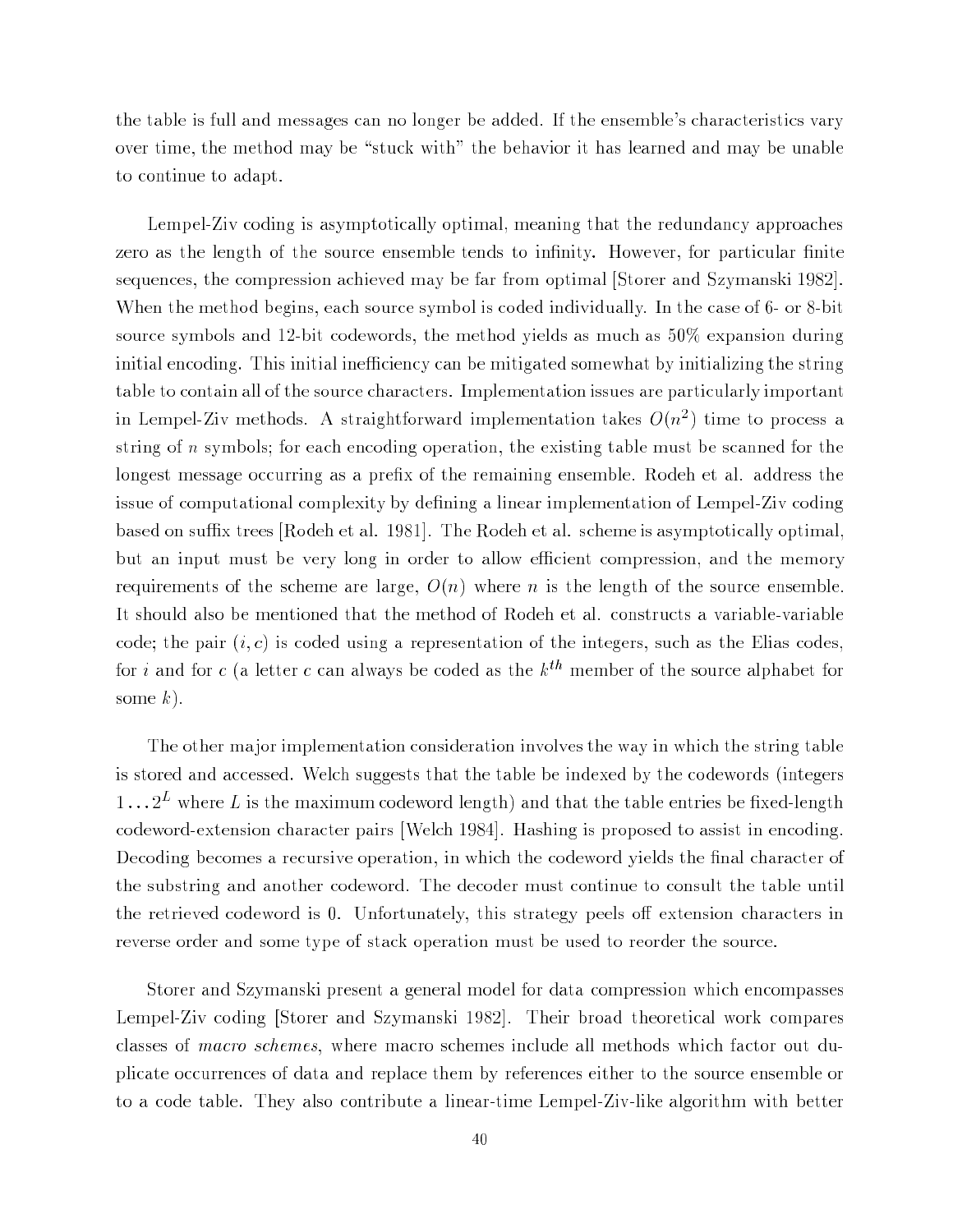performance than the standard Lempel-Ziv method.

Rissanen extends the Lempel-Ziv incremental parsing approach [Rissanen 1983]. Abandoning the requirement that the substrings partition the ensemble, the Rissanen method gathers "contexts" in which each symbol of the string occurs. The contexts are substrings of the previously encoded string (as in Lempel-Ziv), have varying size, and are in general overlapping. The Rissanen method hinges upon the identication of a design parameter capturing the concept of "relevant" contexts. The problem of finding the best parameter is undecidable, and Rissanen suggests estimating the parameter experimentally.

As mentioned earlier, Lempel-Ziv coding is the basis for the UNIX utility *compress* and is one of the methods commonly used in file archival programs. The archival system PKARC uses Welch's implementation, as does *compress*. The compression provided by *compress* is generally much better than that achieved by compact (the UNIX utility based on algorithm FGK), and takes less time to compute [UNIX 1984]. Typical compression values attained by *compress* are in the range of  $50{\text -}60\%$ .

## 5.2 Algorithm BSTW

The most recent of the algorithms surveyed here is due to Bentley, Sleator, Tarjan and Wei [Bentley et al. 1986]. This method, algorithm BSTW, possesses the advantage that it requires only one pass over the data to be transmitted yet has performance which compares well to that of the static two-pass method along the dimension of number of bits per word transmitted. This number of bits is never much larger than the number of bits transmitted by static Human coding (in fact, is usually quite close), and can be signicantly better. Algorithm BSTW incorporates the additional benet of taking advantage of locality of reference, the tendency for words to occur frequently for short periods of time then fall into long periods of disuse. The algorithm uses a self-organizing list as an auxiliary data structure and employs shorter encodings for words near the front of this list. There are many strategies for maintaining self-organizing lists (see [Hester and Hirschberg 1985]); algorithm BSTW uses move-to-front.

A simple example serves to outline the method of algorithm BSTW. As in other adaptive schemes, sender and receiver maintain identical representations of the code; in this case message lists which are updated at each transmission, using the move-to-front heuristic. These lists are initially empty. When message  $a_t$  is transmitted, if  $a_t$  is on the sender's list, he transmits its current position. He then updates his list by moving  $a_t$  to position 1 and shifting each of the other messages down one position. The receiver similarly alters his word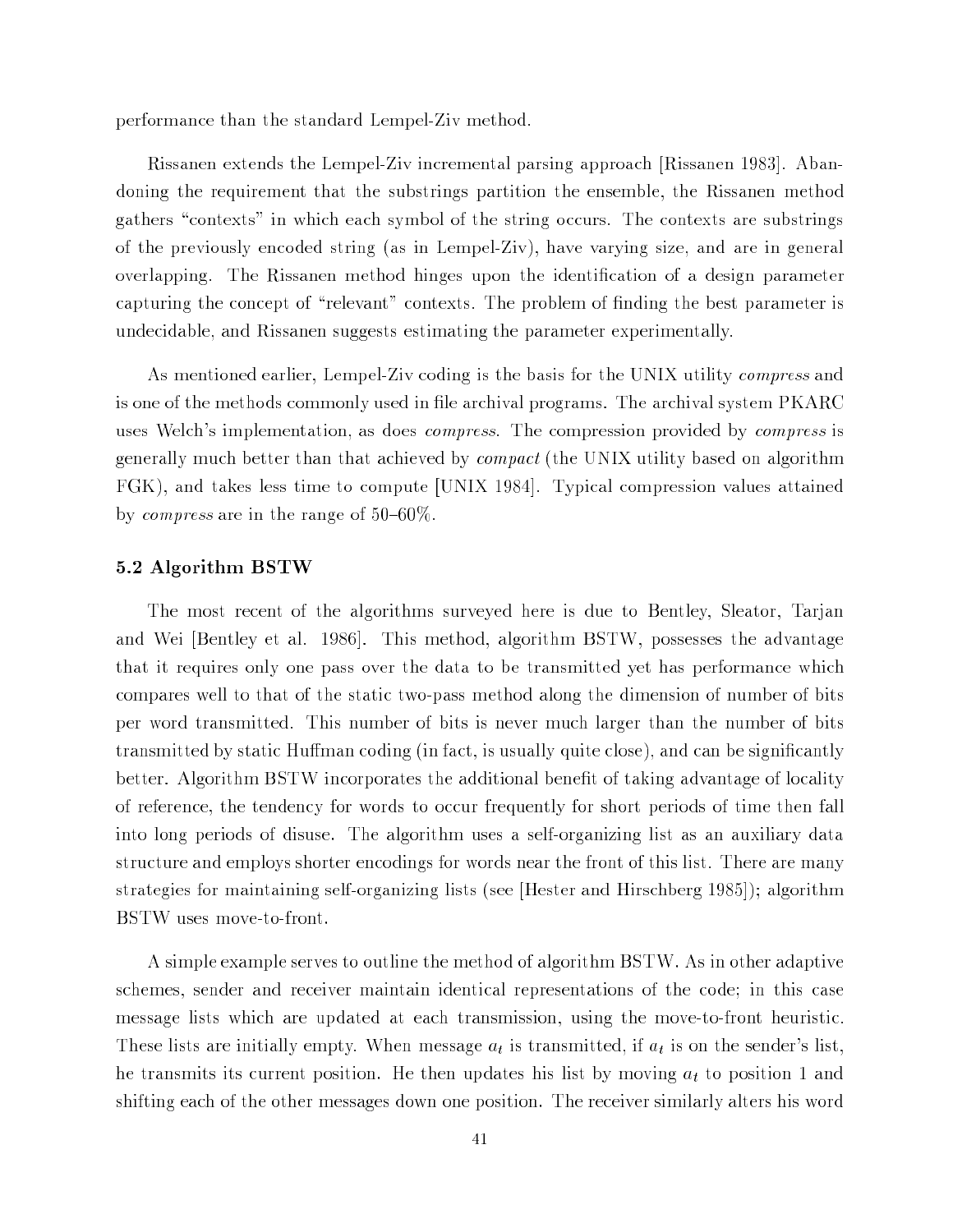list. If  $a_t$  is being transmitted for the first time, then  $k+1$  is the "position" transmitted, where  $k$  is the number of distinct messages transmitted so far. Some representation of the message itself must be transmitted as well, but just this first time. Again,  $a_t$  is moved to position one by both sender and receiver subsequent to its transmission. For the ensemble "abcadeabfd", the transmission would be (for ease of presentation, list positions are represented in base ten):  $1 \ a \ 2 \ b \ 3 \ c \ 3 \ 4 \ d \ 5 \ e \ 3 \ 5 \ 6 \ f \ 5.$ 

As the example shows, algorithm BSTW transmits each source message once; the rest of its transmission consists of encodings of list positions. Therefore, an essential feature of algorithm BSTW is a reasonable scheme for representation of the integers. The methods discussed by Bentley et al. are the Elias codes presented in Section 3.3. The simple scheme, code  $\gamma$ , involves prefixing the binary representation of the integer i with  $\left|\lg i\right|$  zeros. This yields a prefix code with the length of the codeword for i equal to  $2|\lg i| + 1$ . Greater compression can be gained through use of the more sophisticated scheme,  $\delta$ , which encodes an integer i in  $1 + \lfloor \lg i \rfloor + 2\lfloor (\lg(1 + \lfloor \lg i \rfloor)) \rfloor$  bits.

A message ensemble on which algorithm BSTW is particularly efficient, described by Dentiey et al., is formed by repeating each of n messages n times, for example  $1^{\circ}Z^{\circ}3^{\circ}\ldots n^{\circ}$ . Disregarding overhead, a static Humman code uses  $n$  ig n bits (or ig n bits per message), while algorithm BSTW uses  $n^2 + 2\sum_{i=1}^n \lfloor \lg i \rfloor$  (which is less than or equal to  $n^2 + 2n \lg n$ , or  $O(1)$  bits per message). The overhead for algorithm BSTW consists of just the n lg n bits needed to transmit each source letter once. As discussed in Section 3.2, the overhead for static Huffman coding includes an additional  $2n$  bits. The locality present in ensemble  $EXAMPLE$ is similar to that in the above example. The transmission effected by algorithm BSTW is: 1 a 1 2 space 3 b 1 1 2 4 c 1 1 1 2 5 d 1 1 1 1 2 6 e 1 1 1 1 1 2 7 f 1 1 1 1 1 1 1 8 g 1 1 1 1 1 1 1. Using 3 bits for each source letter (a through g and space) and the Elias code  $\delta$  for list positions, the number of bits used is 81, which is a great improvement over all of the other methods discussed (only 69% of the length used by static Human coding). This could be improved further by the use of Fibonacci codes for list positions.

In [Bentley et al. 1986] a proof is given that with the simple scheme for encoding integers, the performance of algorithm BSTW is bounded above by  $2S + 1$ , where S is the cost of the static Human coding scheme. Using the more sophisticated integer encoding scheme, the bound is  $1 + S + 2 \lg(1 + S)$ . A key idea in the proofs given by Bentley et al. is the fact that, using the move-to-front heuristic, the integer transmitted for a message  $a_t$  will be one more than the number of different words transmitted since the last occurrence of  $a_t$ . Bentley et al. also prove that algorithm BSTW is asymptotically optimal.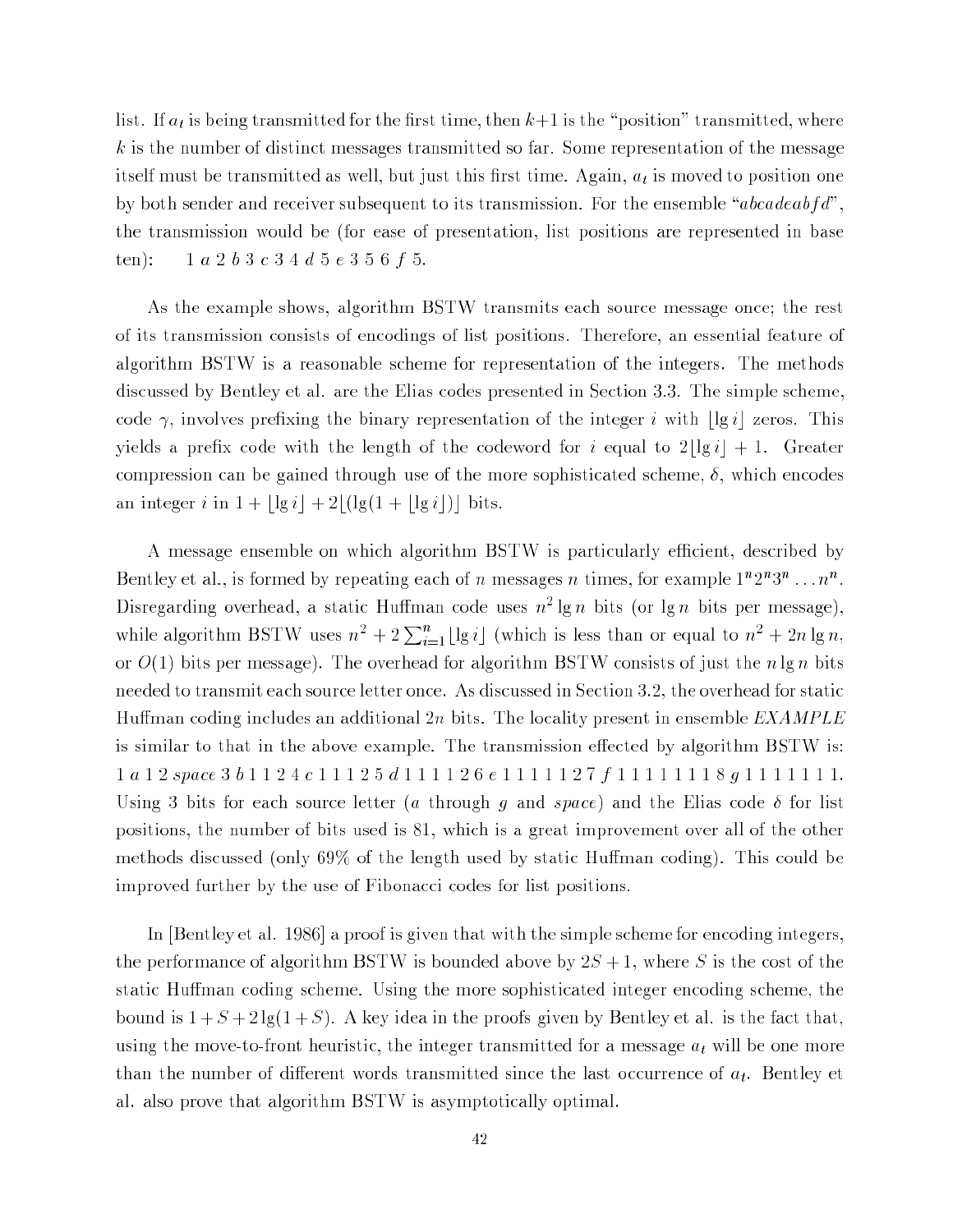An implementation of algorithm BSTW is described in great detail in [Bentley et al. 1986]. In this implementation, encoding an integer consists of a table lookup; the codewords for the integers from 1 to  $n+1$  are stored in an array indexed from 1 to  $n+1$ . A binary trie is used to store the inverse mapping, from codewords to integers. Decoding an Elias codeword to find the corresponding integer involves following a path in the trie. Two interlinked data structures, a binary trie and a binary tree, are used to maintain the word list. The trie is based on the binary encodings of the source words. Mapping a source message  $a_i$  to its list position p involves following a path in the trie, following a link to the tree, and then computing the symmetric order position of the tree node. Finding the source message  $a_i$  in position  $p$  is accomplished by finding the symmetric order position  $p$  in the tree and returning the word stored there. Using this implementation, the work done by sender and receiver is  $O(length(a_i) + length(w))$  where  $a_i$  is the message being transmitted and w the codeword representing  $a_i$ 's position in the list. If the source alphabet consists of single characters, then the complexity of algorithm BSTW is just  $O(length(w)).$ 

The move-to-front scheme of Bentley et al. was independently developed by Elias in his paper on interval encoding and recency rank encoding [Elias 1987]. Recency rank encoding is equivalent to algorithm BSTW. The name emphasizes the fact, mentioned above, that the codeword for a source message represents the number of distinct messages which have occurred since its most recent occurrence. Interval encoding represents a source message by the total number of messages which have occurred since its last occurrence (equivalently, the length of the interval since the last previous occurrence of the current message). It is obvious that the length of the interval since the last occurrence of a message  $a_t$  is at least as great as its recency rank, so that recency rank encoding never uses more, and generally uses fewer, symbols per message than interval encoding. The advantage to interval encoding is that it has a very simple implementation and can encode and decode selections from a very large alphabet (a million letters, for example) at a microsecond rate [Elias 1987]. The use of interval encoding might be justied in a data transmission setting, where speed is the essential factor.

Ryabko also comments that the work of Bentley et al. coincides with many of the results in a paper in which he considers data compression by means of a "book stack" (the books represent the source messages and as a "book" occurs it is taken from the stack and placed on top) [Ryabko 1987]. Horspool and Cormack have considered move-to-front, as well as several other list organization heuristics, in connection with data compression [Horspool and Cormack 1987].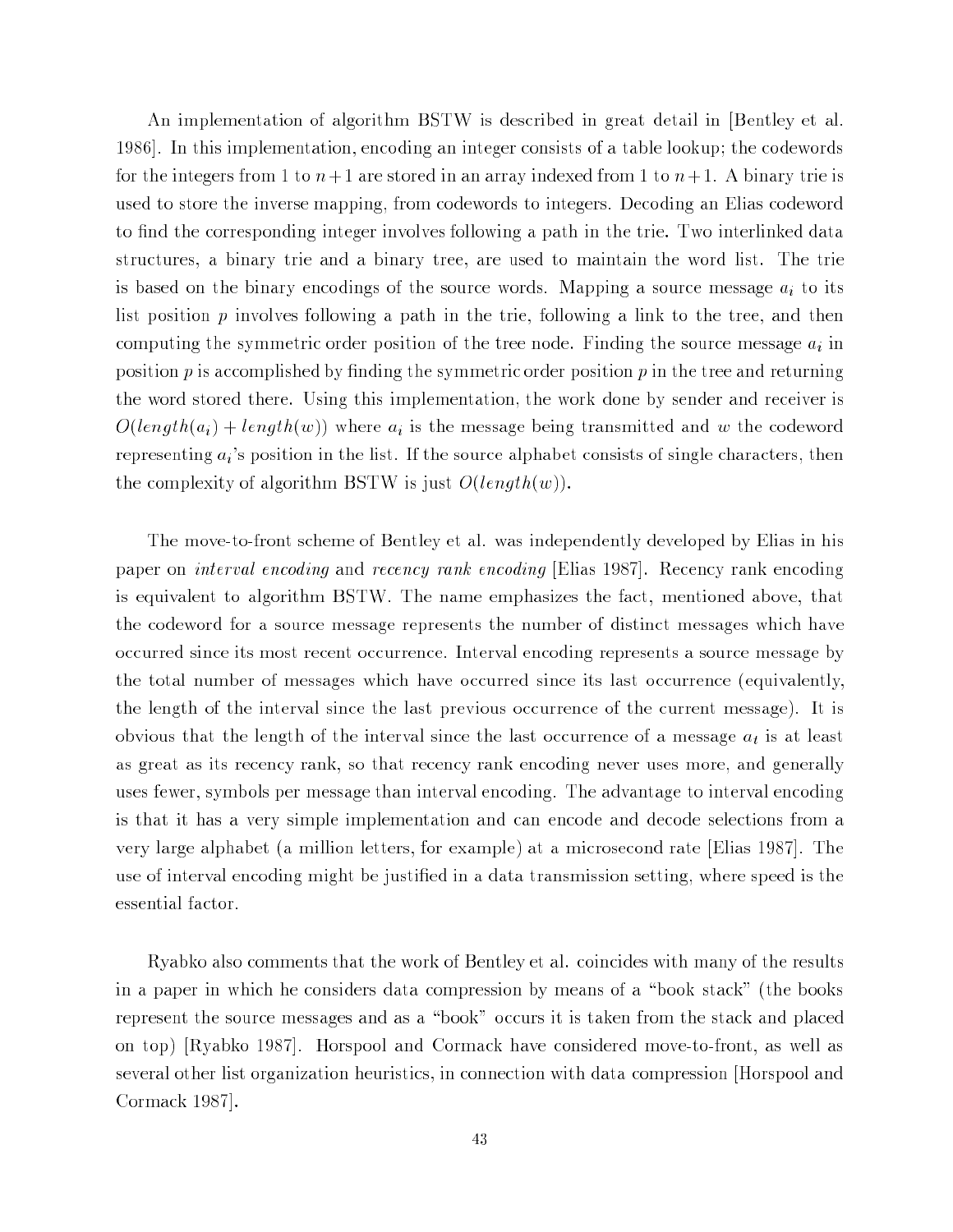## 6. EMPIRICAL RESULTS

Empirical tests of the efficiencies of the algorithms presented here are reported in [Bentley et al. 1986; Knuth 1985; Schwartz and Kallick 1964; Vitter 1987; Welch 1984]. These experiments compare the number of bits per word required and processing time is not reported. While theoretical considerations bound the performance of the various algorithms, experimental data is invaluable in providing additional insight. It is clear that the performance of each of these methods is dependent upon the characteristics of the source ensemble.

Schwartz and Kallick test an implementation of static Huffman coding in which bottom merging is used to determine codeword lengths and all codewords of a given length are sequential binary numbers [Schwartz and Kallick 1964]. The source alphabet in the experiment consists of 5,114 frequently-used English words, 27 geographical names, 10 numerals, 14 symbols, and 43 suffixes. The entropy of the document is 8.884 binary digits per message and the average codeword constructed has length 8.920. The same document is also coded one character at a time. In this case, the entropy of the source is 4.03 and the coded ensemble contains an average of 4.09 bits per letter. The redundancy is low in both cases. However, the relative redundancy (i.e., redundancy/entropy) is lower when the document is encoded by words.

Knuth describes algorithm FGK's performance on three types of data: a file containing the text of Grimm's first ten Fairy Tales, text of a technical book, and a file of graphical data [Knuth 1985]. For the first two files, the source messages are individual characters and the alphabet size is 128. The same data is coded using pairs of characters, so that the alphabet size is 1968. For the graphical data, the number of source messages is 343. In the case of the Fairy Tales the performance of FGK is very close to optimum, although performance degrades with increasing file size. Performance on the technical book is not as good, but is still respectable. The graphical data proves harder yet to compress, but again FGK performs reasonably well. In the latter two cases, the trend of performance degradation with file size continues. Defining source messages to consist of character pairs results in slightly better compression, but the difference would not appear to justify the increased memory requirement imposed by the larger alphabet.

Vitter tests the performance of algorithms V and FGK against that of static Huffman coding. Each method is run on data which includes Pascal source code, the TFX source of the author's thesis, and electronic mail files [Vitter 1987]. Figure 6.1 summarizes the results of the experiment for a small file of text. The performance of each algorithm is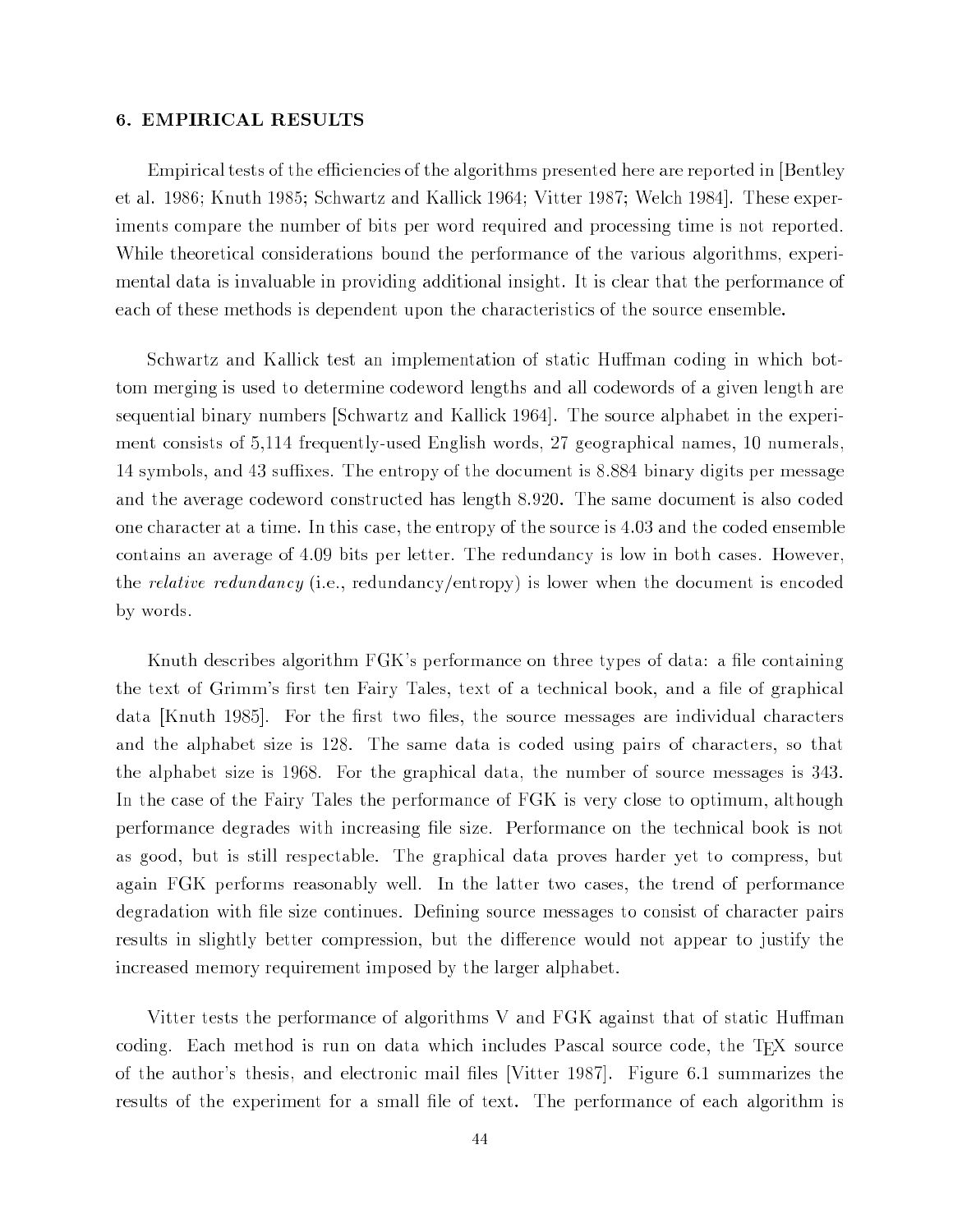| n   | K  | Static | Alg. $V$ | Alg. FGK |
|-----|----|--------|----------|----------|
| 100 | 96 | 83.0   | 71.1     | 82.4     |
| 500 | 96 | 83.0   | 80.8     | 83.5     |
| 961 | 97 | 83.5   | 82.3     | 83.7     |

**Figure 6.1** Simulation results for a small text file [Vitter 1987];  $n =$  file size in 8-bit bytes, k  $=$  number of distinct messages.

measured by the number of bits in the coded ensemble and overhead costs are not included. Compression achieved by each algorithm is represented by the size of the file it creates, given as a percentage of the original file size. Figure 6.2 presents data for Pascal source code. For the T<sub>EX</sub> source, the alphabet consists of  $128$  individual characters; for the other two file types, no more than 97 characters appear. For each experiment, when the overhead costs are taken into account, algorithm V outperforms static Huffman coding as long as the size of the message ensemble (number of characters) is no more than 10°. Algorithm FGK displays slightly higher costs, but never more than 100:4% of the static algorithm.

| n     | k  | Static | Alg. V | Alg. FGK |
|-------|----|--------|--------|----------|
| 100   | 32 | 57.4   | 56.2   | 58.9     |
| 500   | 49 | 61.5   | 62.2   | 63.0     |
| 1000  | 57 | 61.3   | 61.8   | 62.4     |
| 10000 | 73 | 59.8   | 59.9   | 60.0     |
| 12067 | 78 | 59.6   | 59.8   | 59.9     |

**Figure 6.2** Simulation results for Pascal source code [Vitter 1987];  $n =$  file size in bytes,  $k =$ number of distinct messages.

Witten et al. compare adaptive arithmetic coding with adaptive Huffman coding Witten et al. 1987]. The version of arithmetic coding tested employs single-character adaptive frequencies and is a mildly optimized C implementation. Witten et al. compare the results provided by this version of arithmetic coding with the results achieved by the UNIX compact program (compact is based on algorithm  $F G K$ ). On three large files which typify data compression applications, compression achieved by arithmetic coding is better than that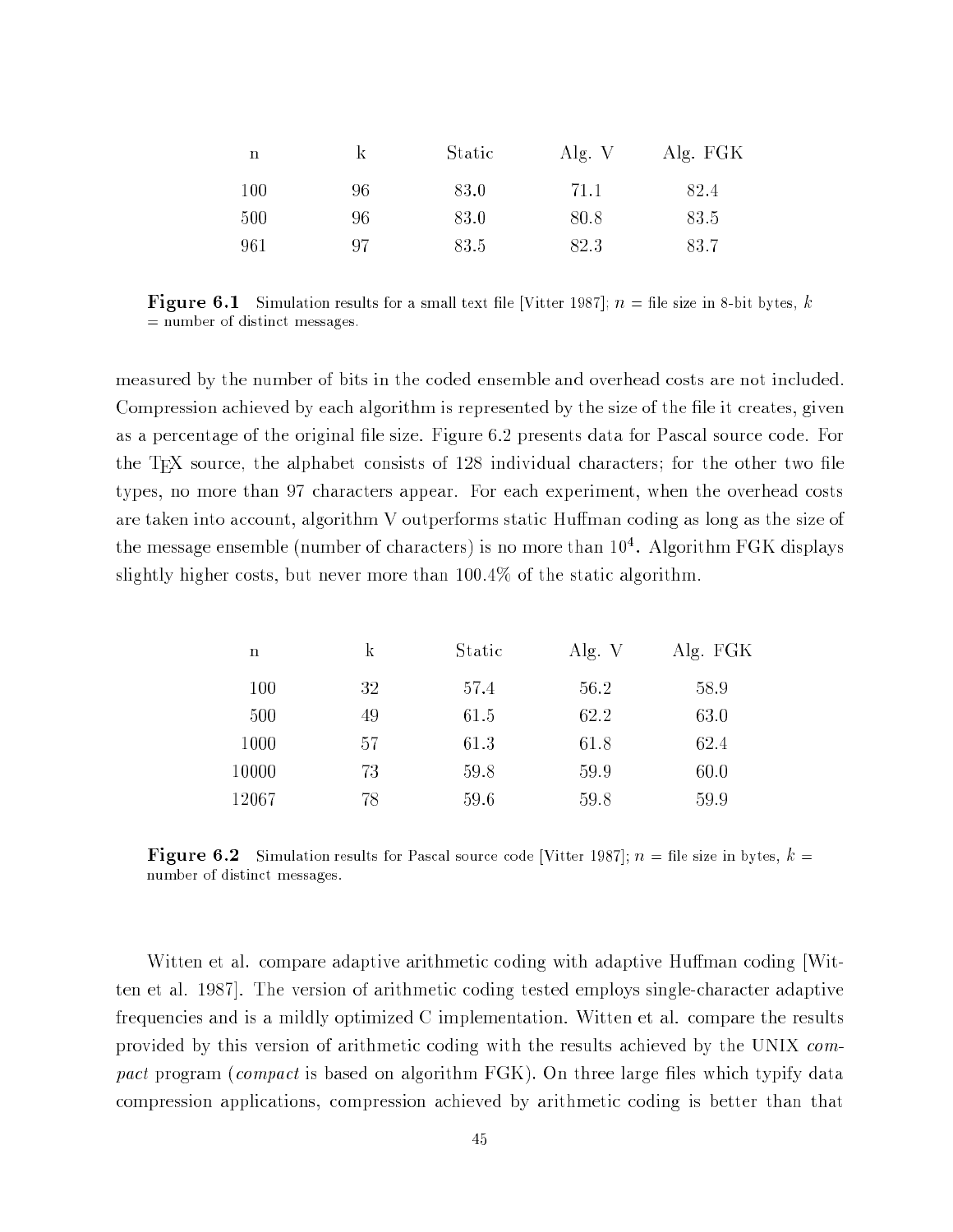provided by *compact*, but only slightly better (average file size is 98% of the *compacted* size). A file over a three-character alphabet, with very skewed symbol probabilities, is encoded by arithmetic coding in less than one bit per character; the resulting file size is 74% of the size of the file generated by *compact*. Witten et al. also report encoding and decoding times. The encoding time of arithmetic coding is generally half of the time required by the adaptive Human coding method. Decode time averages 65% of the time required by compact. Only in the case of the skewed file are the time statistics quite different. Arithmetic coding again achieves faster encoding, 67% of the time required by compact. However, compact decodes more quickly, using only 78% of the time of the arithmetic method.

Bentley et al. use C and Pascal source files, TROFF source files, and a terminal session transcript of several hours for experiments which compare the performance of algorithm BSTW to static Huffman coding. Here the defined words consist of two disjoint classes, sequences of alphanumeric characters and sequences of nonalphanumeric characters. The performance of algorithm BSTW is very close to that of static Human coding in all cases. The experiments reported by Bentley et al. are of particular interest in that they incorporate another dimension, the possibility that in the move-to-front scheme one might want to limit the size of the data structure containing the codes to include only the  $m$  most recent words, for some  $m$  [Bentley et al. 1986]. The tests consider cache sizes of 8, 16, 32, 64, 128 and 256. Although performance tends to increase with cache size, the increase is erratic, with some documents exhibiting nonmonotonicity (performance which increases with cache size to a point and then decreases when cache size is further increased).

Welch reports simulation results for Lempel-Ziv codes in terms of compression ratios Welch 1984. His definition of compression ratio is the one given in Section 1.3,  $C =$  (average message length)/(average codeword length). The ratios reported are: 1.8 for English text, 2 to 6 for Cobol data files, 1.0 for floating point arrays, 2.1 for formatted scientific data, 2.6 for system log data, 2.3 for source code, and 1.5 for object code. The tests involving English text files showed that long individual documents did not compress better than groups of short documents. This observation is somewhat surprising, in that it seems to refute the intuition that redundancy is due at least in part to correlation in content. For purposes of comparison, Welch cites results of Pechura and Rubin. Pechura achieved a 1.5 compression ratio using static Huffman coding on files of English text | Pechura 1982|. Rubin reports a 2.4 ratio for English text when employing a complex technique for choosing the source messages to which Human coding is applied [Rubin 1976]. These results provide only a very weak basis for comparison, since the characteristics of the files used by the three authors are unknown. It is very likely that a single algorithm may produce compression ratios ranging from 1.5 to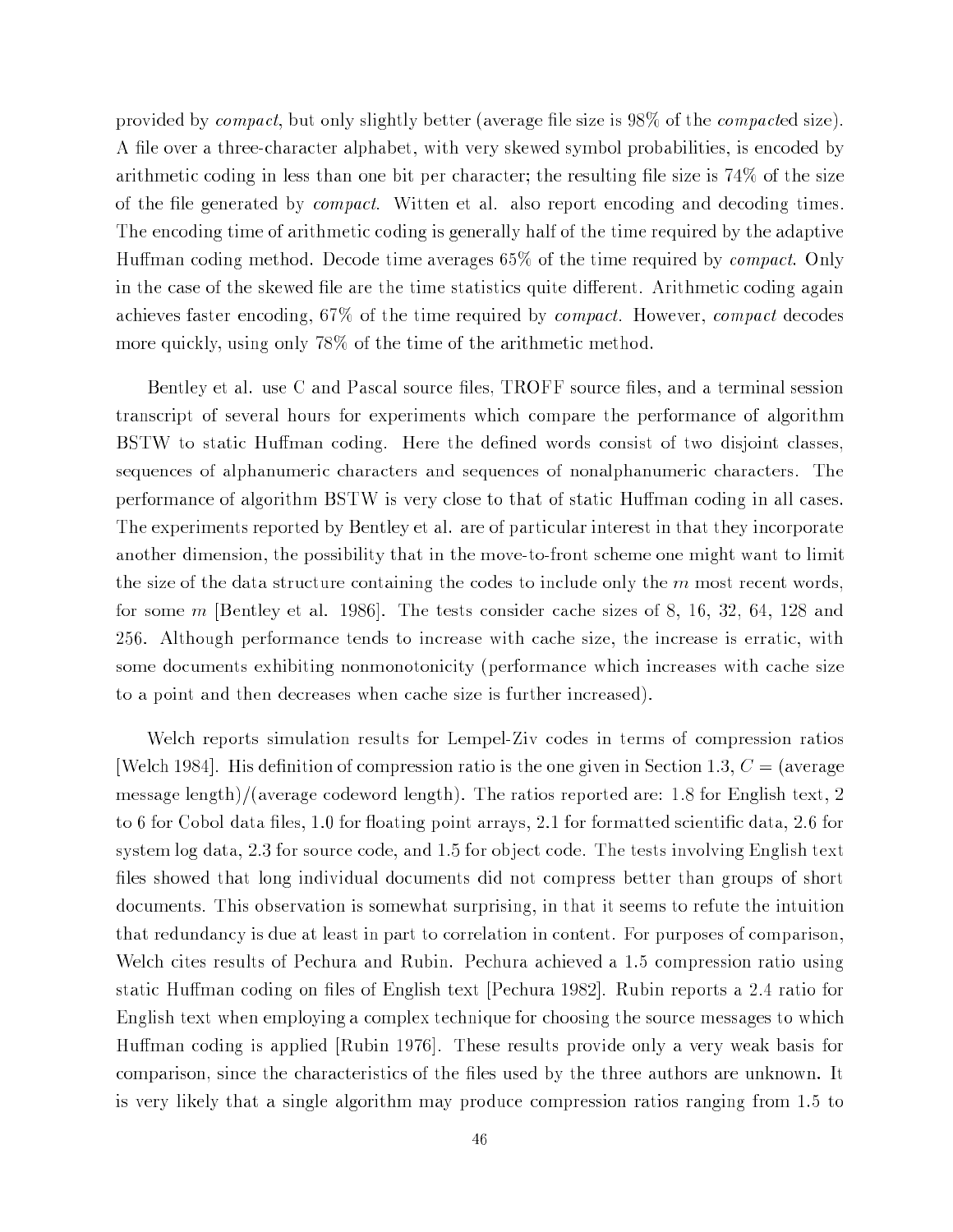2.4, depending upon the source to which it is applied.

## 7. SUSCEPTIBILITY TO ERROR

The discrete noiseless channel is, unfortunately, not a very realistic model of a communication system. Actual data transmission systems are prone to two types of error: phase error, in which a code symbol is lost or gained; and *amplitude error*, in which a code symbol is corrupted [Neumann 1962]. The degree to which channel errors degrade transmission is an important parameter in the choice of a data compression method. The susceptibility to error of a coding algorithm depends heavily on whether the method is static or adaptive.

# 7.1 Static Codes

It is generally known that Huffman codes tend to be self-correcting [Standish 1980]. That is, a transmission error tends not to propagate too far. The codeword in which the error occurs is incorrectly received and it is likely that several subsequent codewords are misinterpreted but, before too long, the receiver is back in synchronization with the sender. In a static code, synchronization means simply that both sender and receiver identify the beginnings of the codewords in the same way. In Figure 7.1, an example is used to illustrate the ability of a Huffman code to recover from phase errors. The message ensemble " $BCDAEB$ " is encoded using the Huffman code of Figure 3.4 where the source letters  $a_1 \ldots a_5$  represent  $A \dots E$  respectively, yielding the coded ensemble "0110100011000011". Figure 7.1 demonstrates the impact of loss of the first bit, the second bit, or the fourth bit. The dots show the way in which each line is parsed into codewords. The loss of the first bit results in re-synchronization after the third bit so that only the first source message  $(B)$  is lost (replaced by  $AA$ ). When the second bit is lost, the first eight bits of the coded ensemble are misinterpreted and synchronization is regained by bit 9. Dropping the fourth bit causes the same degree of disturbance as dropping the second.

|  |  |  |  |  |  |  |  |  |  |  | $011.010.001.1.000.011.$ coded ensemble $BCDAEB$                                                                 |
|--|--|--|--|--|--|--|--|--|--|--|------------------------------------------------------------------------------------------------------------------|
|  |  |  |  |  |  |  |  |  |  |  | $1.1.010.001.1.000.011.$ bit 1 is lost, interpreted as $AACDAEB$                                                 |
|  |  |  |  |  |  |  |  |  |  |  |                                                                                                                  |
|  |  |  |  |  |  |  |  |  |  |  | $0\;1\;1\;.\;1\;.\;0\;0\;0\;.\;1\;.\;1\;.\;0\;0\;0\;.\;0\;1\;1\;.\qquad$ bit 4 is lost, interpreted as $BAEAAEB$ |

Figure 7.1 Recovery from phase errors

The effect of amplitude errors is demonstrated in Figure 7.2. The format of the illustra-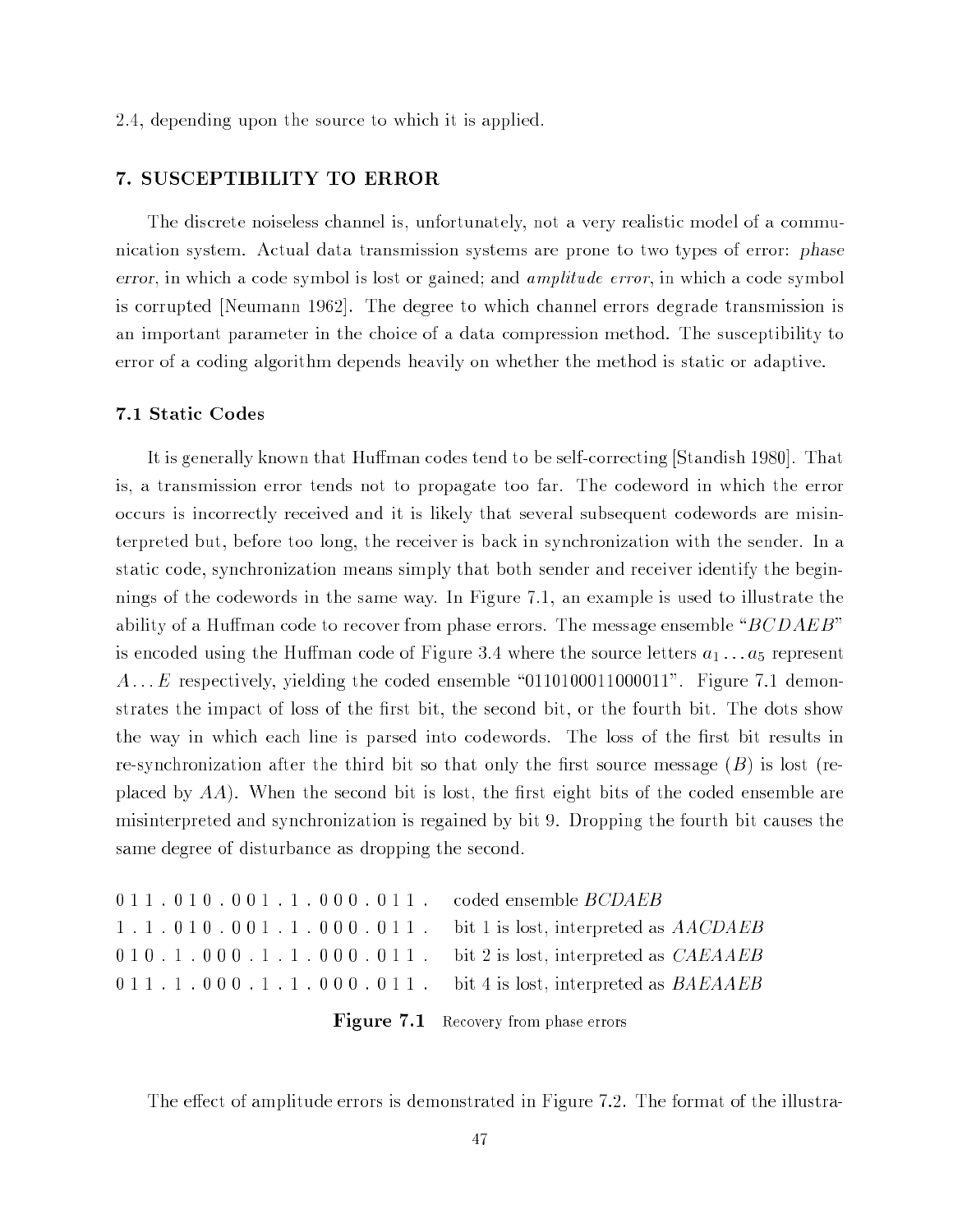tion is the same as that in Figure 7.1. This time bits 1, 2, and 4 are inverted rather than lost. Again synchronization is regained almost immediately. When bit 1 or bit 2 is changed, only the first three bits (the first character of the ensemble) are disturbed. Inversion of bit four causes loss of synchronization through the ninth bit. A very simple explanation of the self-synchronization present in these example can be given. Since many of the codewords end in the same sequence of digits, the decoder is likely to reach a leaf of the Huffman code tree at one of the codeword boundaries of the original coded ensemble. When this happens, the decoder is back in synchronization with the encoder.

|  |  |                                                                                                                                                             | $0 \quad 1 \quad 1 \quad 0 \quad 1 \quad 0 \quad 0 \quad 0 \quad 1 \quad 1 \quad 0 \quad 0 \quad 0 \quad 0 \quad 1 \quad 1 \quad \text{codeed ensemble } (BCDAEB)$ |
|--|--|-------------------------------------------------------------------------------------------------------------------------------------------------------------|--------------------------------------------------------------------------------------------------------------------------------------------------------------------|
|  |  | $1.1.1.0$ 1 0.00 1.1.000.011 bit 1 is inverted,                                                                                                             |                                                                                                                                                                    |
|  |  |                                                                                                                                                             | interpreted as <i>DCDAEB</i>                                                                                                                                       |
|  |  | $0 \t 1 \t 0 \t 1 \t 0 \t 1 \t 0 \t 0 \t 1 \t 1 \t 0 \t 0 \t 0 \t 0 \t 1 \t 1 \t bit 2 \t is inverted,$                                                     |                                                                                                                                                                    |
|  |  |                                                                                                                                                             | interpreted as AAACDAEB                                                                                                                                            |
|  |  | $0 \quad 1 \quad 1 \quad 1 \quad 1 \quad 0 \quad 0 \quad 0 \quad 1 \quad 1 \quad 0 \quad 0 \quad 0 \quad 0 \quad 1 \quad 1 \quad \text{bit 4 is inverted},$ |                                                                                                                                                                    |
|  |  |                                                                                                                                                             | interpreted as <i>BAAEAAEB</i>                                                                                                                                     |

Figure 7.2 Recovery from amplitude errors

So that self-synchronization may be discussed more carefully, the following definitions are presented. (It should be noted that these definitions hold for arbitrary prefix codes, so that the discussion includes all of the codes described in Section 3.) If  $s$  is a suffix of some codeword and there exist sequences of codewords  $\Gamma$  and  $\Delta$  such that  $s\Gamma = \Delta$ , then  $\Gamma$  is said to be a *synchronizing sequence* for s. For example, in the Huffman code used above, 1 is a synchronizing sequence for the suffix  $01$  while both  $000001$  and  $011$  are synchronizing sequences for the suffix 10. If every suffix (of every codeword) has a synchronizing sequence, then the code is *completely self-synchronizing*. If some or none of the proper suffixes have synchronizing sequences, then the code is, respectively, partially- or never-self-synchronizing. Finally, if there exists a sequence  $\Gamma$  which is a synchronizing sequence for every suffix,  $\Gamma$  is defined to be a universal synchronizing sequence. The code used in the examples above is completely selfsynchronizing, and has universal synchronizing sequence 00000011000. Gilbert and Moore prove that the existence of a universal synchronizing sequence is a necessary as well as a sufficient condition for a code to be completely self-synchronizing [Gilbert and Moore 1959]. They also state that any prefix code which is completely self-synchronizing will synchronize itself with probability 1 if the source ensemble consists of successive messages independently chosen with any given set of probabilities. This is true since the probability of occurrence of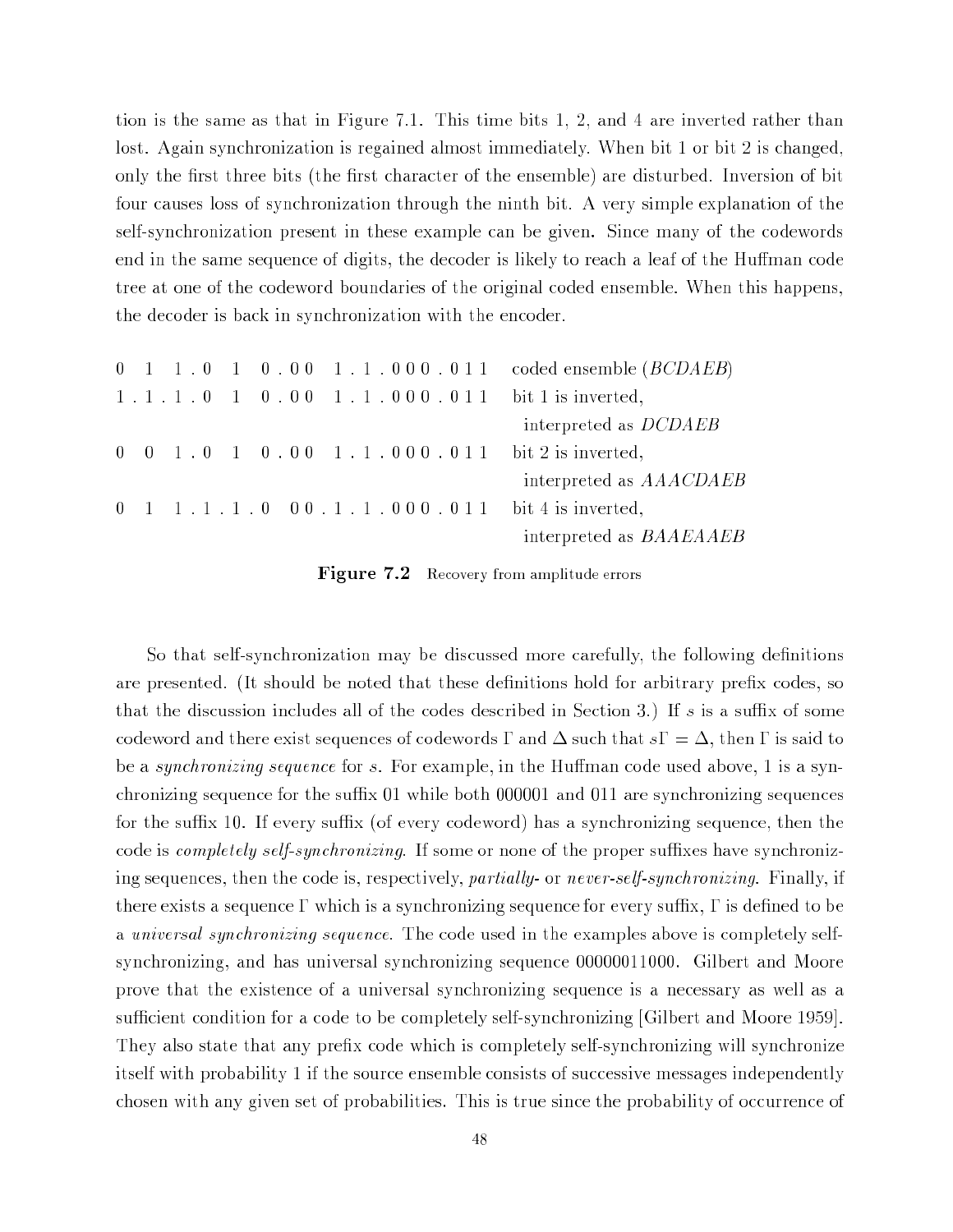the universal synchronizing sequence at any given time is positive.

It is important to realize that the fact that a completely self-synchronizing code will resynchronize with probability 1 does not guarantee recovery from error with bounded delay. In fact, for every completely self-synchronizing prefix code with more than two codewords, there are errors within one codeword which cause unbounded error propagation [Neumann 1962]. In addition, prefix codes are not always completely self-synchronizing. Bobrow and Hakimi state a necessary condition for a prefix code with codeword lengths  $l_1 \ldots l_r$  to be completely self-synchronizing: the greatest common divisor of the  $l_i$  must be equal to one [Bobrow and Hakimi 1969]. The Huffman code  $\{00, 01, 10, 1100, 1101, 1110, 1111\}$  is not completely self-synchronizing, but is partially self-synchronizing since suffixes 00, 01 and 10 are synchronized by any codeword. The Huffman code  $\{000, 0010, 0011, 01, 100, 1010, 1011, 100, 111\}$  is never-self-synchronizing. Examples of never-self-synchronizing Huffman codes are difficult to construct, and the example above is the only one with fewer than 16 source messages. Stiffler proves that a code is never-self-synchronizing if and only if none of the proper suffixes of the codewords are themselves codewords [Stiffler 1971].

The conclusions which may be drawn from the above discussion are: while it is common for Human codes to self-synchronize, this is not guaranteed; and when self-synchronization is assured, there is no bound on the propagation of the error. An additional difficulty is that self-synchronization provides no indication that an error has occurred.

The problem of error detection and correction in connection with Huffman codes has not received a great deal of attention. Several ideas on the subject are reported here. Rudner states that synchronizing sequences should be as short as possible to minimize resynchronization delay. In addition, if a synchronizing sequence is used as the codeword for a high probability message, then re-synchronization will be more frequent. A method for constructing a minimum-redundancy code having the shortest possible synchronizing sequence is described by Rudner [Rudner 1971]. Neumann suggests purposely adding some redundancy to Huffman codes in order to permit detection of certain types of errors [Neumann 1962]. Clearly this has to be done carefully, so as not to negate the redundancy reduction provided by Human coding. McIntyre and Pechura cite data integrity as an advantage of the codebook approach discussed in Section 3.2 [McIntyre and Pechura 1985]. When the code is stored separately from the coded data, the code may be backed up to protect it from perturbation. However, when the code is stored or transmitted with the data, it is susceptible to errors. An error in the code representation constitutes a drastic loss and therefore extreme measures for protecting this part of the transmission are justied.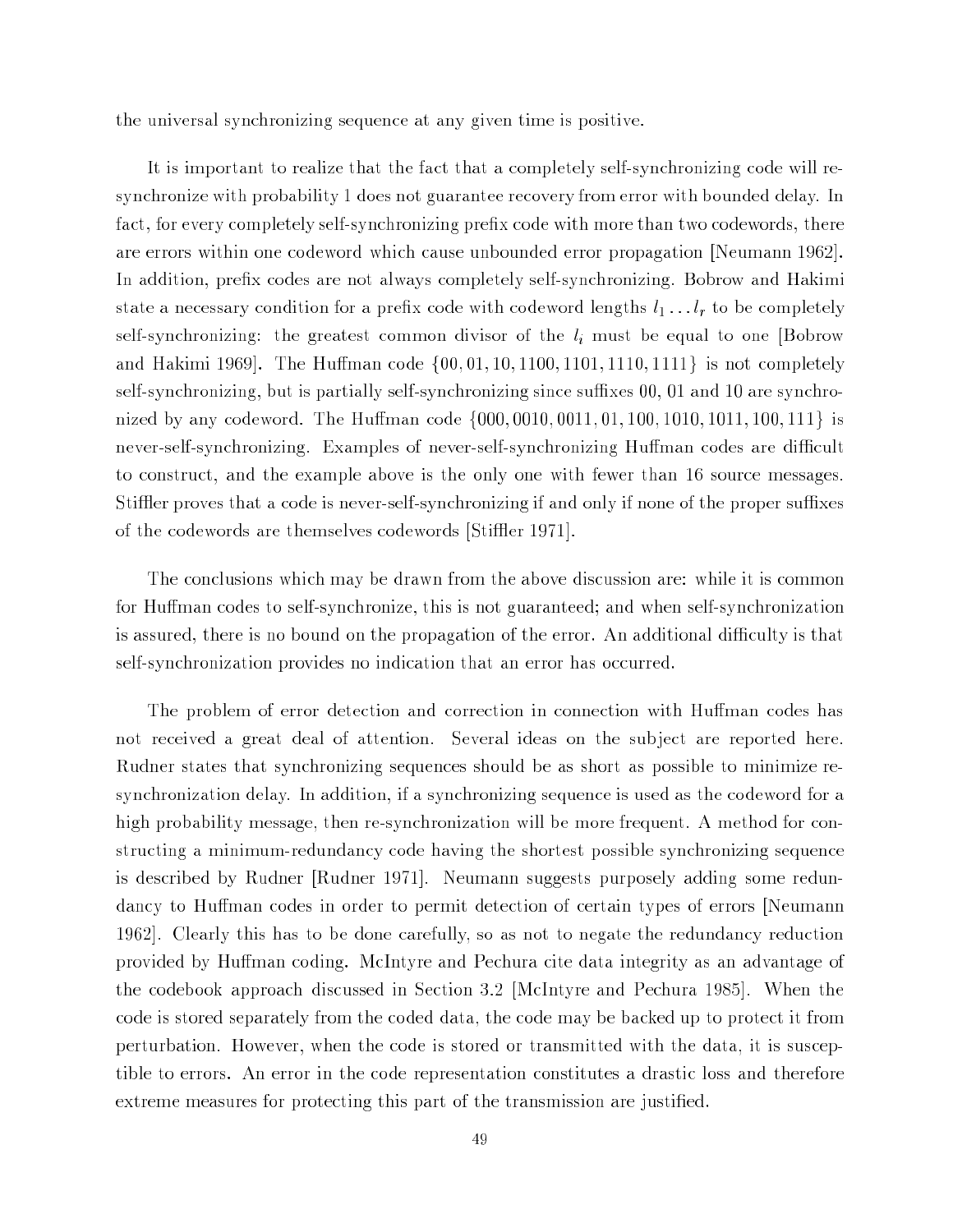The Elias codes of Section 3.3 are not at all robust. Each of the codes  $\gamma$  and  $\delta$  can be thought of as generating codewords which consist of a number of substrings such that each substring encodes the length of the subsequent substring. For code  $\gamma$  we may think of each codeword  $\gamma(x)$  as the concatenation of z, a string of n zeros, and b, a string of length  $n+1$  $(n = |g x|)$ . If one of the zeros in substring z is lost, synchronization will be lost as the last symbol of b will be pushed into the next codeword.

Since the 1 at the front of substring b delimits the end of z, if a zero in z is changed to a 1, synchronization will be lost as symbols from b are pushed into the following codeword. Similarly, if ones at the front of b are inverted to zeros, synchronization will be lost as the codeword  $\gamma(x)$  consumes symbols from the following codeword. Once synchronization is lost, it cannot normally be recovered.

In Figure 7.3, codewords  $\gamma(6)$ ,  $\gamma(4)$ ,  $\gamma(8)$  are used to illustrate the above ideas. In each case, synchronization is lost and never recovered.

|  |                            |  |  | 001 1 0.00 1 00.0 00100 0. coded integers 6, 4, 8 |
|--|----------------------------|--|--|---------------------------------------------------|
|  |                            |  |  |                                                   |
|  |                            |  |  | interpreted as $3, 8, 2$ , etc.                   |
|  | 011.1.0 00 1 00 0.00100.0  |  |  | bit 2 is inverted,                                |
|  |                            |  |  | interpreted as $3, 1, 8, 4$ , etc.                |
|  | 000 1 0 00 1 000 0 00100 0 |  |  | bit 3 is inverted,                                |
|  |                            |  |  | interpreted as 8, 1, etc.                         |
|  |                            |  |  |                                                   |

Figure 7.3 Effects of errors in Elias Codes.

The Elias code  $\delta$  may be thought of as a three-part ramp where  $\delta(x) = zm b$  with z a string of n zeros, m a string of length  $n + 1$  with binary value v, and b a string of length  $v-1$ . For example, in  $\delta(16) = 00.101.0000$ ,  $n = 2$ ,  $v = 5$ , and the final substring is the binary value of 16 with the leading 1 removed so that it has length  $v - 1 = 4$ . Again the fact that each substring determines the length of the subsequent substring means that an error in one of the first two substrings is disastrous, changing the way in which the rest of the codeword is to be interpreted. And, like code  $\gamma$ , code  $\delta$  has no properties which aid in regaining synchronization once it has been lost.

The Fibonacci codes of Section 3.3, on the other hand, are quite robust. This robustness is due to the fact that every codeword ends in the substring 11 and that substring can appear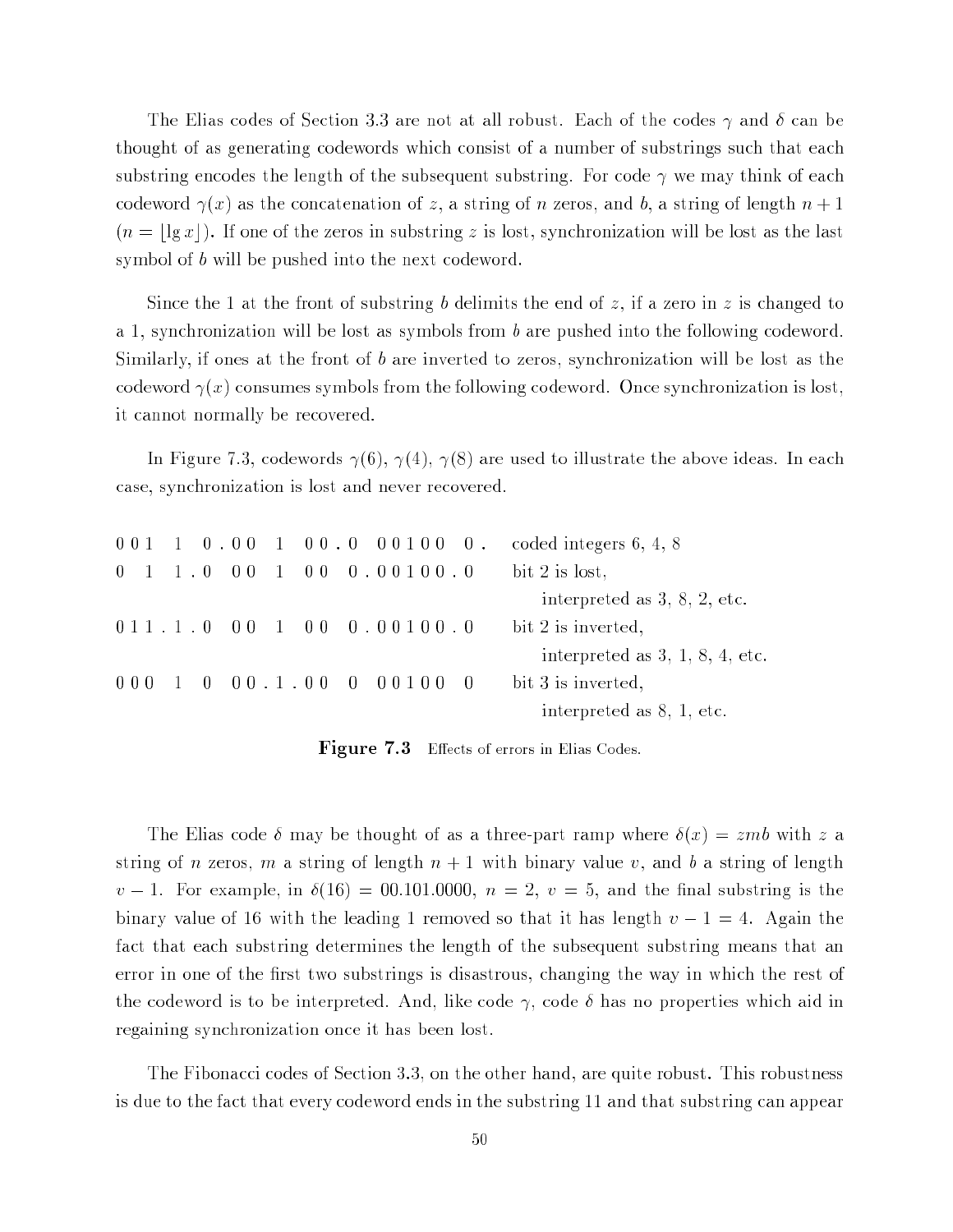nowhere else in a codeword. If an error occurs anywhere other than in the 11 substring, the error is contained within that one codeword. It is possible that one codeword will become two (see the sixth line of Figure 7.4), but no other codewords will be disturbed. If the last symbol of a codeword is lost or changed, the current codeword will be fused with its successor, so that two codewords are lost. When the penultimate bit is disturbed, up to three codewords can be lost. For example, the coded message 011.11.011 becomes 0011.1011 if bit 2 is inverted. The maximum disturbance resulting from either an amplitude error or a phase error is the disturbance of three codewords.

In Figure 7.4, some illustrations based on the Fibonacci coding of ensemble EXAMPLE as shown in Figure 3.9 are given. When bit 3 (which is not part of a 11 substring) is lost or changed, only a single codeword is degraded. When bit  $6$  (the final bit of the first codeword) is lost or changed, the first two codewords are incorrectly decoded. When bit 20 is changed, the first  $b$  is incorrectly decoded as  $fg$ .

|                |        | $0\ 0\ 0\ 0\ 1\ 1\ 0\ 0\ 0\ 0\ 1\ 1\ 0\ 0\ 0\ 1\ 1\ 0\ 1\ 0\ 1\ 0\ 1\ 1\ 0\ 1\ 0\ 1\ 1\ 1\  \text{ coded ensemble "aa bb".}$ |                                                 |
|----------------|--------|------------------------------------------------------------------------------------------------------------------------------|-------------------------------------------------|
| 0 <sub>0</sub> |        | 011.000011.00011.010 11.01011.                                                                                               | bit 3 is lost,<br>interpreted as " $a \, bb$ ". |
|                |        |                                                                                                                              | interpreted as "? <i>a</i> $bb$ ".              |
| 00001          |        | 000011.00011.010 11.01011.                                                                                                   | bit 6 is lost,<br>interpreted as "? $bb$ ".     |
|                | 000010 | $000011.00011.010 11.01011. bit 6 is inverted.$                                                                              | interpreted as "? $bb$ ".                       |
|                |        |                                                                                                                              | interpreted as " <i>aa</i> $f q b$ ".           |

Figure 7.4 Effects of errors in Fibonacci Codes.

## 7.2 Adaptive Codes

Adaptive codes are far more adversely affected by transmission errors than are static codes. For example, in the case of a adaptive Huffman code, even though the receiver may re-synchronize with the sender in terms of correctly locating the beginning of a codeword, the information lost represents more than a few bits or a few characters of the source ensemble.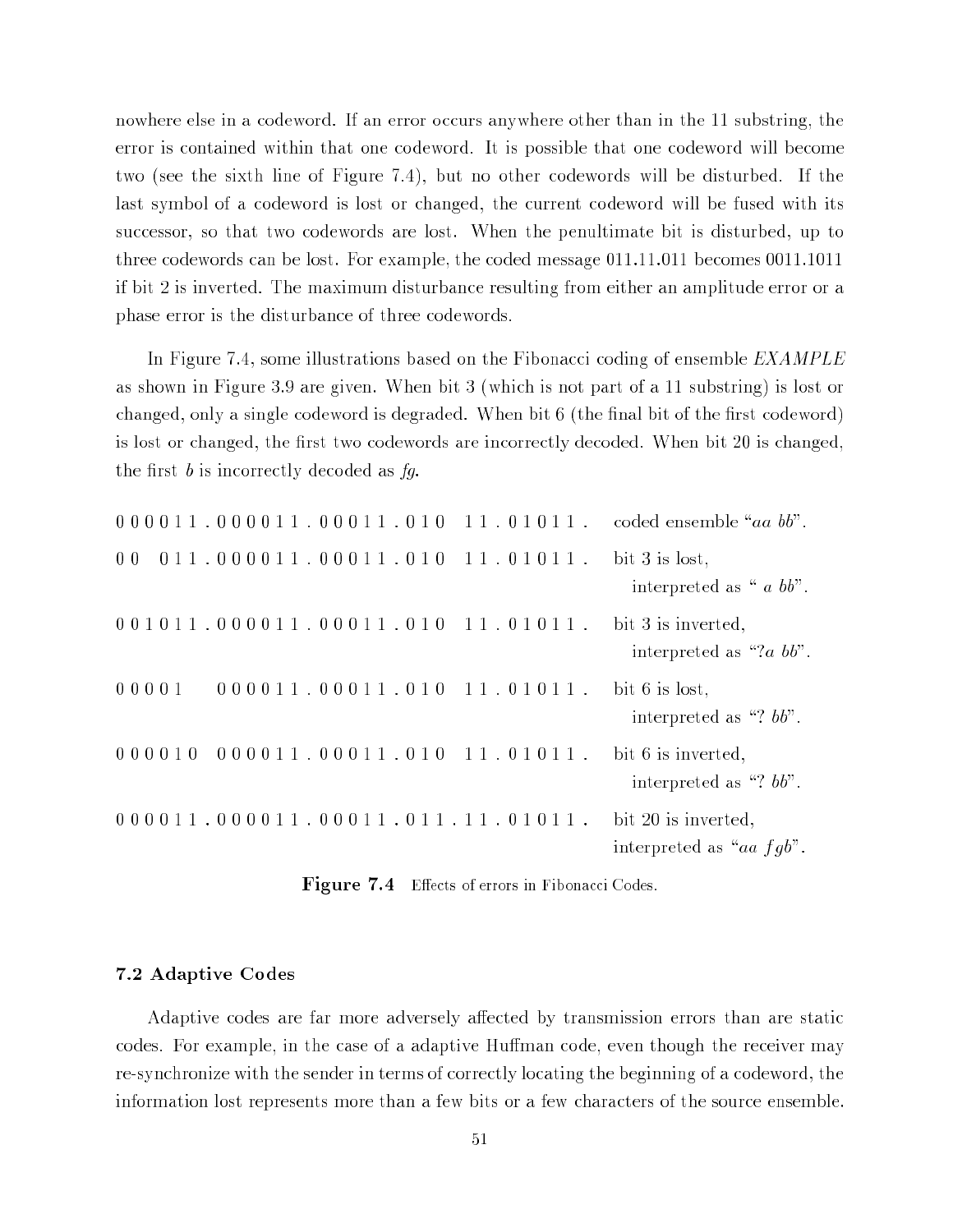The fact that sender and receiver are dynamically redening the code indicates that by the time synchronization is regained, they may have radically different representations of the code. Synchronization as defined in Section 7.1 refers to synchronization of the bit stream, which is not sufficient for adaptive methods. What is needed here is *code synchronization*, that is, synchronization of both the bit stream and the dynamic data structure representing the current code mapping.

There is no evidence that adaptive methods are self-synchronizing. Bentley et al. note that, in algorithm BSTW, loss of synchronization can be catastrophic, whereas this is not true with static Human coding [Bentley et al. 1986]. Ziv and Lempel recognize that the ma jor drawback of their algorithm is its susceptibility to error propagation [Ziv and Lempel 1977]. Welch also considers the problem of error tolerance of Lempel-Ziv codes and suggests that the entire ensemble be embedded in an error-detecting code [Welch 1984]. Neither static nor adaptive arithmetic coding has the ability to tolerate errors.

## 8. NEW DIRECTIONS

Data compression is still very much an active research area. This section suggests possibilities for further study.

The discussion of Section 7 illustrates the susceptibility to error of the codes presented in this survey. Strategies for increasing the reliability of these codes while incurring only a moderate loss of efficiency would be of great value. This area appears to be largely unexplored. Possible approaches include embedding the entire ensemble in an error-correcting code or reserving one or more codewords to act as error flags. For adaptive methods it may be necessary for receiver and sender to verify the current code mapping periodically.

For adaptive Huffman coding, Gallager suggests an "aging" scheme, whereby recent occurrences of a character contribute more to its frequency count than do earlier occurrences [Gallager 1978]. This strategy introduces the notion of locality into the adaptive Human scheme. Cormack and Horspool describe an algorithm for approximating exponential aging [Cormack and Horspool 1984]. However, the effectiveness of this algorithm has not been established.

Both Knuth and Bentley et al. suggest the possibility of using the \cache" concept to exploit locality and minimize the effect of anomalous source messages. Preliminary empirical results indicate that this may be helpful [Knuth 1985; Bentley et al. 1986]. A problem related to the use of a cache is overhead time required for deletion. Strategies for reducing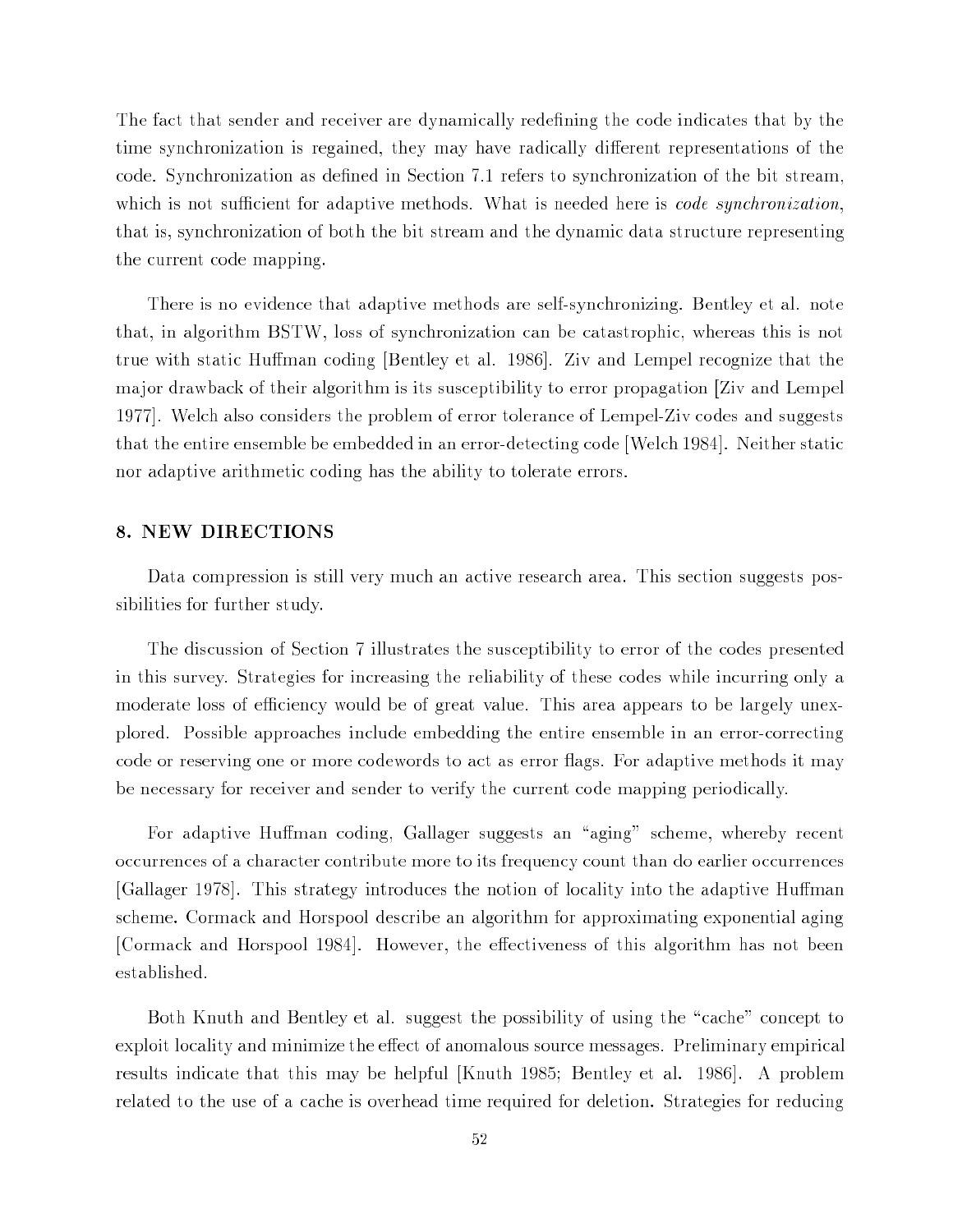the cost of a deletion could be considered. Another possible extension to algorithm BSTW is to investigate other locality heuristics. Bentley et al. prove that intermittent-move-tofront (move-to-front after every k occurrences) is as effective as move-to-front [Bentley et al. 1986]. It should be noted that there are many other self-organizing methods yet to be considered. Horspool and Cormack describe experimental results which imply that the transpose heuristic performs as well as move-to-front, and suggest that it is also easier to implement [Horspool and Cormack 1987].

Several aspects of free-parse methods merit further attention. Lempel-Ziv codes appear to be promising, although the absence of a worst-case bound on the redundancy of an individual finite source ensemble is a drawback. The variable-block type Lempel-Ziv codes have been implemented with some success [ARC 1986] and the construction of a variablevariable Lempel-Ziv code has been sketched [Ziv and Lempel 1978]. The efficiency of the variable-variable model should be investigated. In addition, an implementation of Lempel-Ziv coding which combines the time efficiency of Rodeh et al. method with more efficient use of space is worthy of consideration.

Another important research topic is the development of theoretical models for data compression which address the problem of local redundancy. Models based on Markov chains may be exploited to take advantage of interaction between groups of symbols. Entropy tends to be overestimated when symbol interaction is not considered. Models which exploit relationships between source messages may achieve better compression than predicted by an entropy calculation based only upon symbol probabilities. The use of Markov modeling is considered by Llewellyn and by Langdon and Rissanen [Llewellyn 1987; Langdon and Rissanen 1983].

Data compression is a topic of much importance and many applications. Methods of data compression have been studied for almost four decades. This paper has provided an overview of data compression methods of general utility. The algorithms have been evaluated in terms of the amount of compression they provide, algorithm efficiency, and susceptibility to error. While algorithm efficiency and susceptibility to error are relatively independent of the characteristics of the source ensemble, the amount of compression achieved depends upon the characteristics of the source to a great extent.

Semantic dependent data compression techniques, as discussed in Section 2, are special-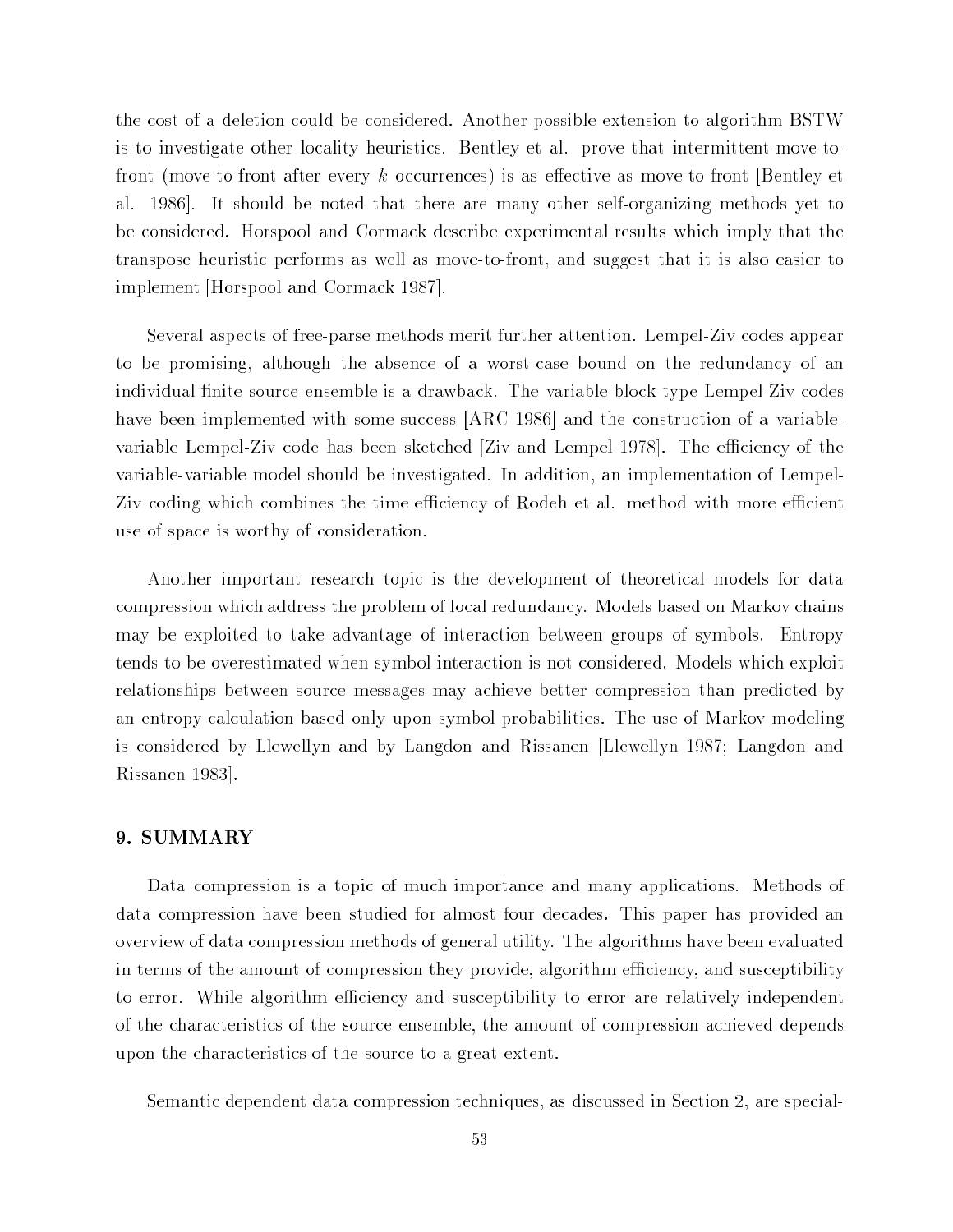purpose methods designed to exploit local redundancy or context information. A semantic dependent scheme can usually be viewed as a special case of one or more general-purpose algorithms. It should also be noted that algorithm BSTW is a general-purpose technique which exploits locality of reference, a type of local redundancy.

Susceptibility to error is the main drawback of each of the algorithms presented here. Although channel errors are more devastating to adaptive algorithms than to static ones, it is possible for an error to propagate without limit even in the static case. Methods of limiting the effect of an error on the effectiveness of a data compression algorithm should be investigated.

Abramson, N. 1963. Information Theory and Coding. McGraw-Hill, New York.

Apostolico, A. and Fraenkel, A. S. 1985. Robust Transmission of Unbounded Strings Using Fibonacci Representations. Tech. Rep. CS85-14, Dept. of Appl. Math., The Weizmann Institute of Science, Rehovot, Sept.

ARC File Archive Utility. 1986. Version 5.1. System Enhancement Associates. Wayne, N. J.

Ash, R. B. 1965. Information Theory. Interscience Publishers, New York.

Bentley, J. L., Sleator, D. D., Tarjan, R. E., and Wei, V. K. 1986. A Locally Adaptive Data Compression Scheme. Commun.  $ACM$  29, 4 (Apr.), 320–330.

Bobrow, L. S., and Hakimi, S. L. 1969. Graph Theoretic Prefix Codes and Their Synchronizing Properties. Inform. Contr.  $15$ , 1 (July), 70-94.

Brent, R., and Kung, H. T. 1978. Fast Algorithms for Manipulating Formal Power Series. *J. ACM 25*, 4 (Oct.), 581-595.

Capocelli, R. M., Giancarlo, R., and Taneja, I. J. 1986. Bounds on the Redundancy of Huffman Codes. IEEE Trans. Infor. Theory 32, 6 (Nov.), 854–857.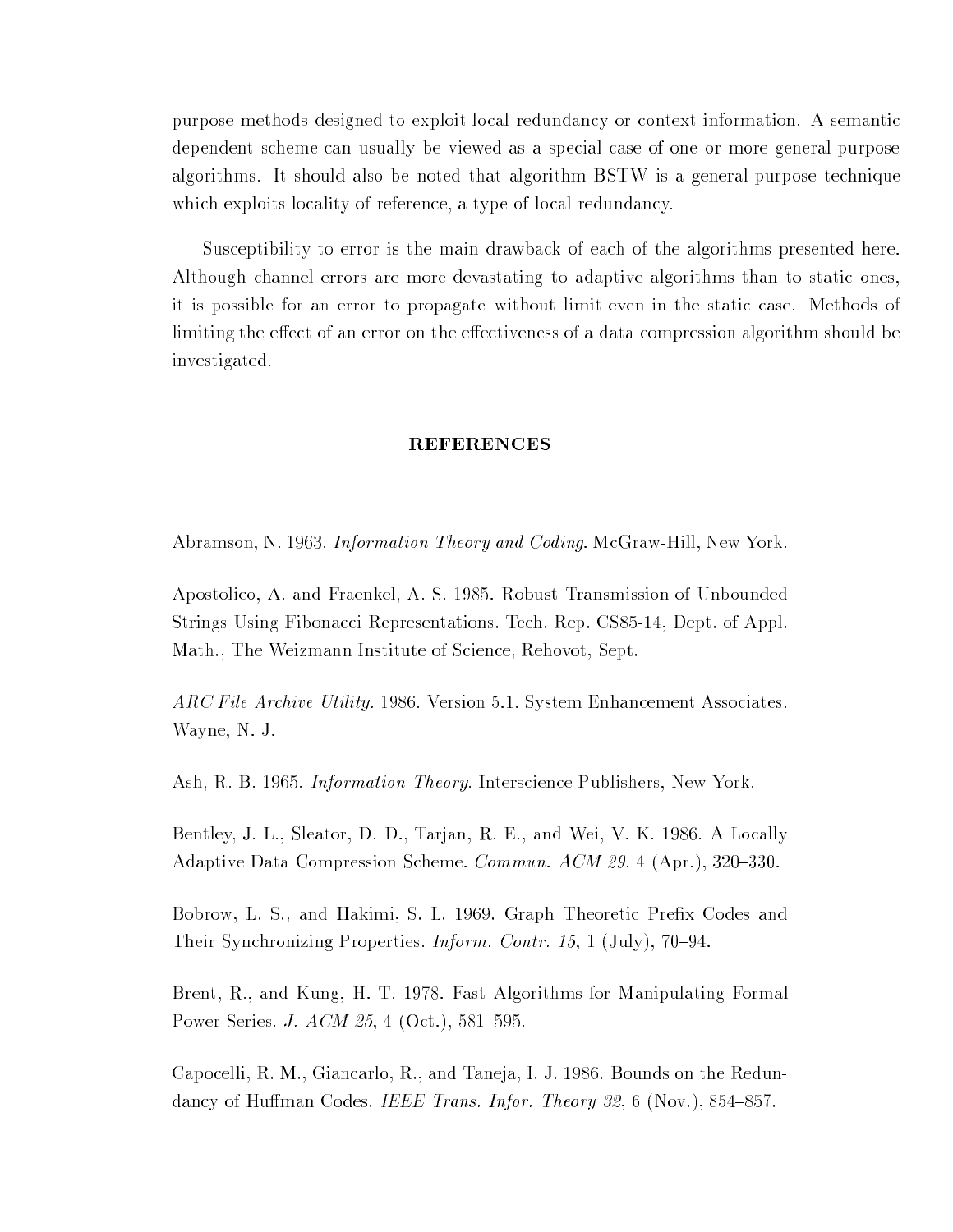Cappellini, V., Ed. 1985. Data Compression and Error Control Techniques with Applications. Academic Press, London.

Connell, J. B. 1973. A Huffman-Shannon-Fano Code. *Proc. IEEE 61*, 7 (July), 1046-1047.

Cormack, G. V. 1985. Data Compression on a Database System. Commun.  $ACM$  28, 12 (Dec.), 1336-1342.

Cormack, G. V., and Horspool, R. N. 1984. Algorithms for Adaptive Huffman Codes. Inform. Process. Lett.  $18, 3$  (Mar.),  $159-165$ .

Cortesi, D. 1982. An Effective Text-Compression Algorithm.  $BYTE$  7, 1 (Jan.), 397-403.

Cot, N. 1977. Characterization and Design of Optimal Prefix Codes. Ph. D. dissertation, Computer Science Dept., Stanford Univ., Stanford, Calif.

Elias, P. 1975. Universal Codeword Sets and Representations of the Integers. IEEE Trans. Inform. Theory 21, 2 (Mar.),  $194-203$ .

Elias, P. 1987. Interval and Recency Rank Source Coding: Two On-Line Adaptive Variable-Length Schemes. IEEE Trans. Inform. Theory 33, 1  $(Jan.), 3-10.$ 

Faller, N. 1973. An Adaptive System for Data Compression. Record of the 7th Asilomar Conf. on Circuits, Systems and Computers (Pacific Grove, Ca., Nov.),  $593-597$ .

Fano, R. M. 1949. Transmission of Information. M. I. T. Press, Cambridge, Mass.

Fraenkel, A. S. and Klein, S. T. 1985. Robust Universal Complete Codes As Alternatives to Human Codes. Tech. Report CS85-16, Dept. of Appl. Math., The Weizmann Institute of Science, Rehovot, Oct.

Fraenkel, A. S., Mor, M., and Perl, Y. 1983. Is Text Compression by Prefixes and Suffixes Practical? Acta Inf. 20, 4 (Dec.), 371-375.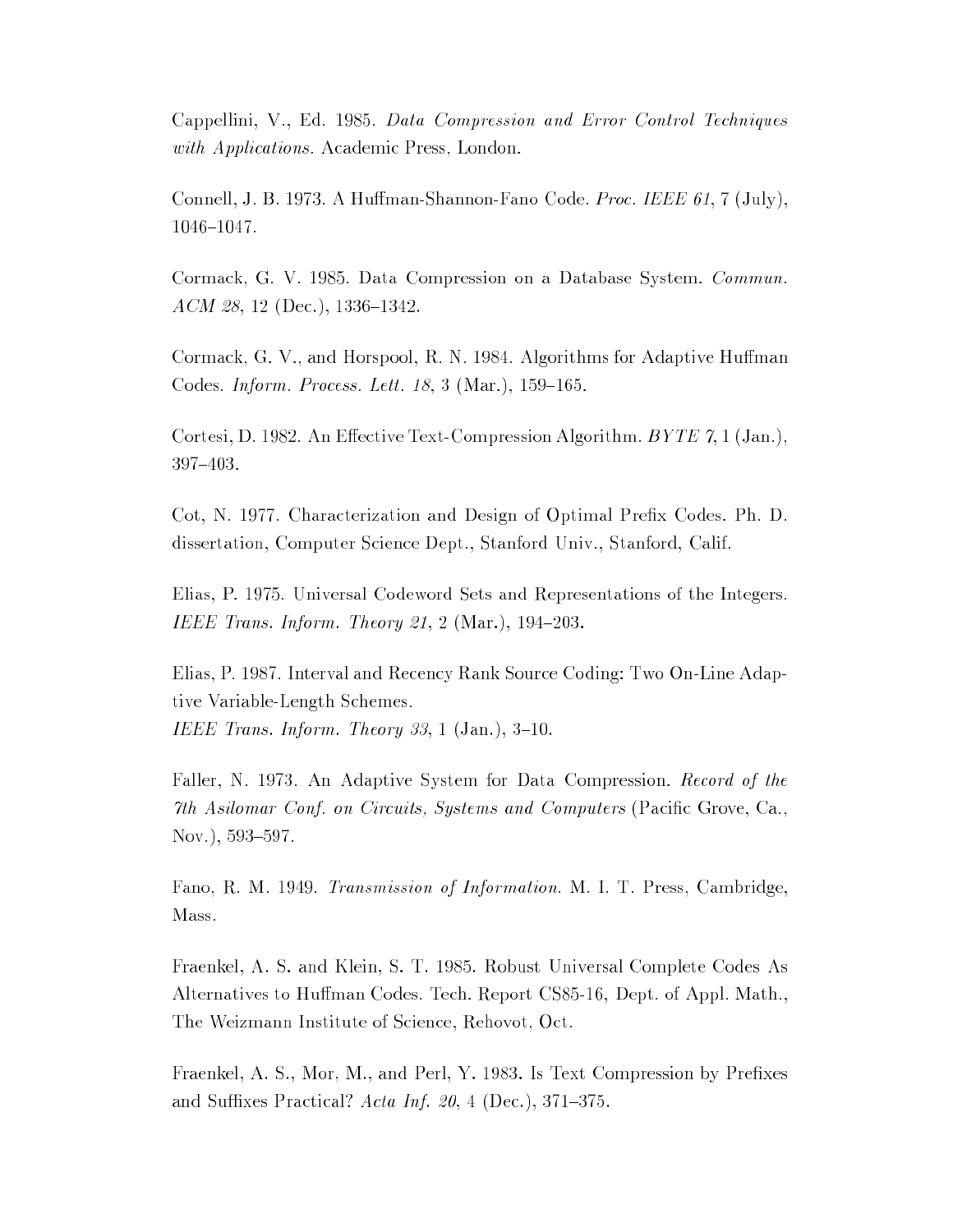Gallager, R. G. 1968. Information Theory and Reliable Communication, Wiley, New York.

Gallager, R. G. 1978. Variations on a Theme by Huffman. IEEE Trans. Inform. Theory 24, 6 (Nov.), 668–674.

Garey, M. R. 1974. Optimal Binary Search Trees with Restricted Maximal Depth. *SIAM J. Comput.* 3, 2 (June),  $101-110$ .

Gilbert, E. N. 1971. Codes Based on Inaccurate Source Probabilities. IEEE Trans. Inform. Theory 17, 3,  $(May)$ , 304-314.

Gilbert, E. N., and Moore, E. F. 1959. Variable-Length Binary Encodings. Bell  $System \, Tech. \, J. \, 38, \, 4 \, (July), \, 933–967.$ 

Glassey, C. R., and Karp, R. M. 1976. On the Optimality of Huffman Trees.  $SIAM J. Appl. Math 31, 2 (Sept.), 368-378.$ 

Gonzalez, R. C., and Wintz, P. 1977. Digital Image Processing. Addison-Wesley, Reading, Mass.

Hahn, B. 1974. A New Technique for Compression and Storage of Data. Commun.  $ACM$  17, 8 (Aug.), 434-436.

Hester, J. H., and Hirschberg, D. S. 1985. Self-Organizing Linear Search. ACM Comput. Surv. 17, 3 (Sept.),  $295-311$ .

Horspool, R. N. and Cormack, G. V. 1987. A Locally Adaptive Data Compression Scheme.  $Commun.$   $ACM$  16, 2 (Sept.), 792-794.

Hu, T. C., and Tan, K. C. 1972. Path Length of Binary Search Trees. SIAM J. Appl. Math 22, 2 (Mar.), 225–234.

Hu, T. C., and Tucker, A. C. 1971. Optimal Computer Search Trees and Variable-Length Alphabetic Codes. SIAM J. Appl. Math 21, 4 (Dec.), 514– 532.

Human, D. A. 1952. A Method for the Construction of Minimum-Redundancy Codes. Proc. IRE  $40, 9$  (Sept.), 1098-1101.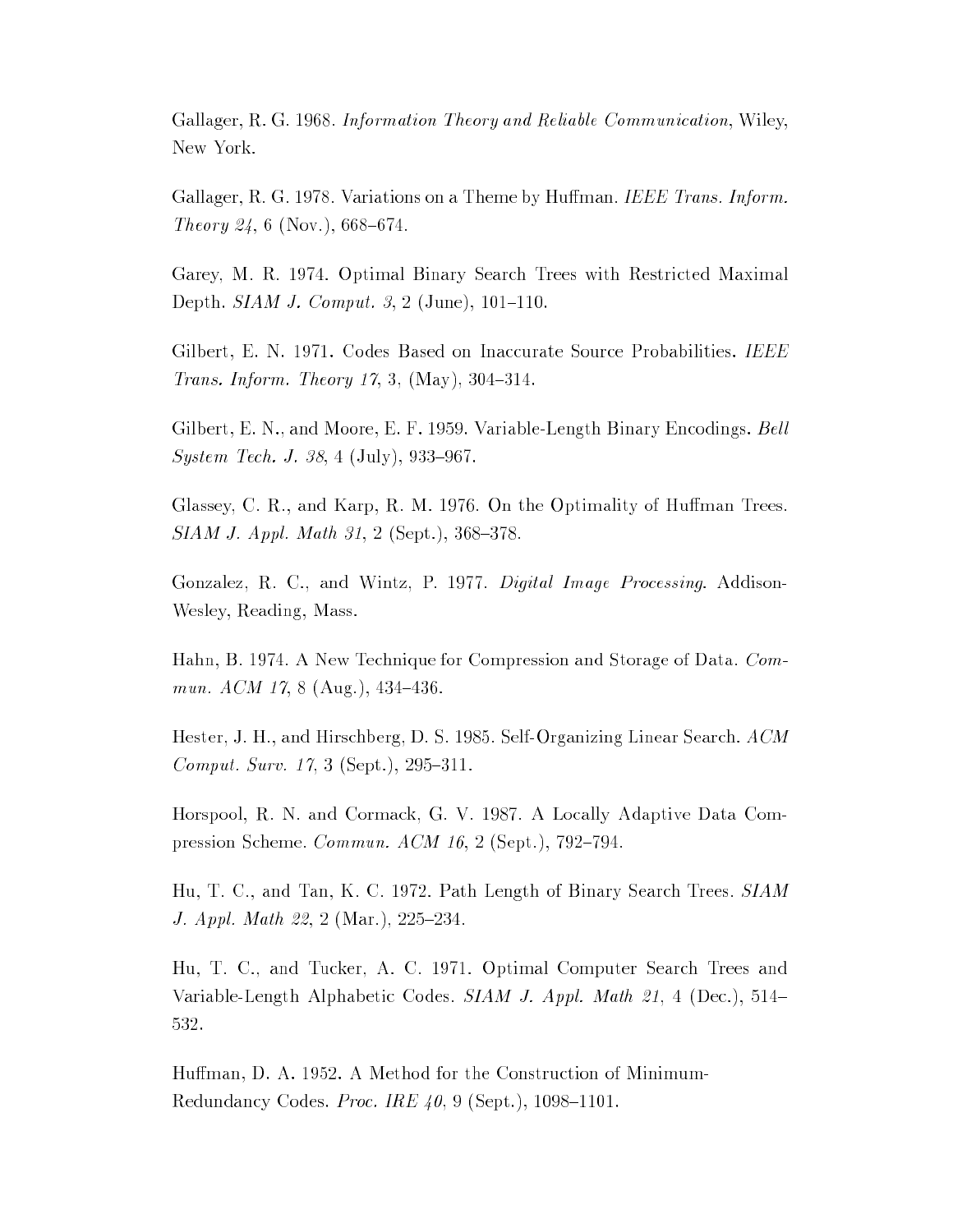Ingels, F. M. 1971. Information and Coding Theory. Intext, Scranton, Penn.

Itai, A. 1976. Optimal Alphabetic Trees. SIAM J. Comput. 5, 1 (Mar.), 9-18.

Karp, R. M. 1961. Minimum Redundancy Coding for the Discrete Noiseless Channel. IRE Trans. Inform. Theory  $7, 1$  (Jan.), 27-38.

Knuth, D. E. 1971. Optimum Binary Search Trees. Acta Inf. 1, 1 (Jan.), 14-25.

Knuth, D. E. 1985. Dynamic Huffman Coding. J. Algorithms  $6, 2$  (June), 163-180.

Krause, R. M. 1962. Channels Which Transmit Letters of Unequal Duration. Inform. Contr. 5, 1 (Mar.),  $13-24$ .

Laeser, R. P., McLaughlin, W. I., and Wolff, D. M. 1986. Engineering Voyager 2's Encounter with Uranus Scientific American 255, 5 (Nov.), 36–45.

Langdon, G. G., and Rissanen, J. J. 1983. A Double-Adaptive File Compression Algorithm. IEEE Trans. Comm. 31, 11 (Nov.), 1253-1255.

Llewellyn, J. A. 1987. Data Compression for a Source with Markov Characteristics. Computer J. 30, 2, 149-156.

McIntyre, D. R., and Pechura, M. A. 1985. Data Compression Using Static Huffman Code-Decode Tables.  $Commun.$   $ACM$  28, 6 (June), 612–616.

Mehlhorn, K. 1980. An Efficient Algorithm for Constructing Nearly Optimal Prefix Codes. IEEE Trans. Inform. Theory 26, 5 (Sept.), 513-517.

Neumann, P. G. 1962. Efficient Error-Limiting Variable-Length Codes. IRE Trans. Inform. Theory  $8, 4$  (July), 292-304.

Parker, D. S. 1980. Conditions for the Optimality of the Huffman Algorithm.  $SIAM J. Comput. 9, 3 (Aug.), 470–489.$ 

Pasco, R. 1976. Source Coding Algorithms for Fast Data Compression. Ph. D. dissertation, Dept. of Electrical Engineering, Stanford Univ., Stanford, Calif.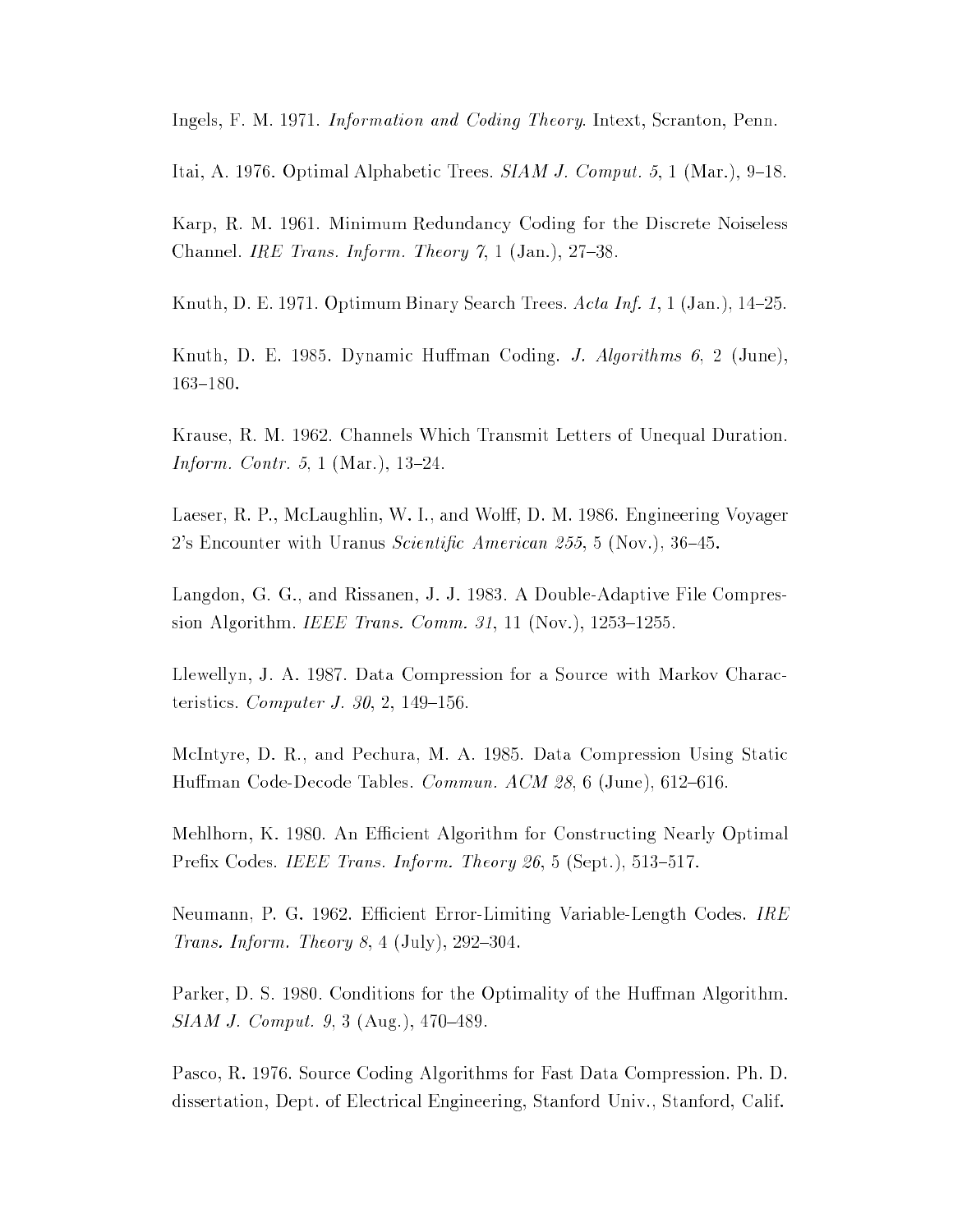Pechura, M. 1982. File Archival Techniques Using Data Compression. Commun.  $ACM$  25, 9 (Sept.), 605-609.

Perl, Y., Garey, M. R., and Even, S. 1975. Efficient Generation of Optimal Prefix Code: Equiprobable Words Using Unequal Cost Letters. *J. ACM 22*, 2  $(Apr.), 202-214.$ 

PKARC FAST! File Archival Utility. 1987. Version 3.5. PKWARE, Inc. Glendale, WI.

Reghbati, H. K. 1981. An Overview of Data Compression Techniques. Computer  $14, 4$  (Apr.), 71-75.

Rissanen, J. J. 1976. Generalized Kraft Inequality and Arithmetic Coding. IBM J. Res. Dev. 20 (May),  $198-203$ .

Rissanen, J. J. 1983. A Universal Data Compression System. IEEE Trans. Inform. Theory 29, 5 (Sept.),  $656-664$ .

Rodeh, M., Pratt, V. R., and Even, S. 1981. A Linear Algorithm for Data Compression via String Matching. J.  $ACM$  28, 1 (Jan.), 16-24.

Rubin, F. 1976. Experiments in Text File Compression. Commun. ACM 19, 11 (Nov.),  $617-623$ .

Rubin, F. 1979. Arithmetic Stream Coding Using Fixed Precision Registers. IEEE Trans. Inform. Theory 25, 6 (Nov.), 672-675.

Rudner, B. 1971. Construction of Minimum-Redundancy Codes with Optimal Synchronizing Property. IEEE Trans. Inform. Theory 17, 4 (July),  $478-487$ .

Ruth, S. S., and Kreutzer, P. J. 1972. Data Compression for Large Business Files. Datamation 18, 9 (Sept.),  $62-66$ .

Ryabko, B. Y. 1987. A Locally Adaptive Data Compression Scheme. Commun. ACM 16, 2 (Sept.), 792.

Samet, H. 1984. The Quadtree and Related Hierarchical Data Structures. ACM Comput. Surv.  $16, 2$  (June),  $187-260$ .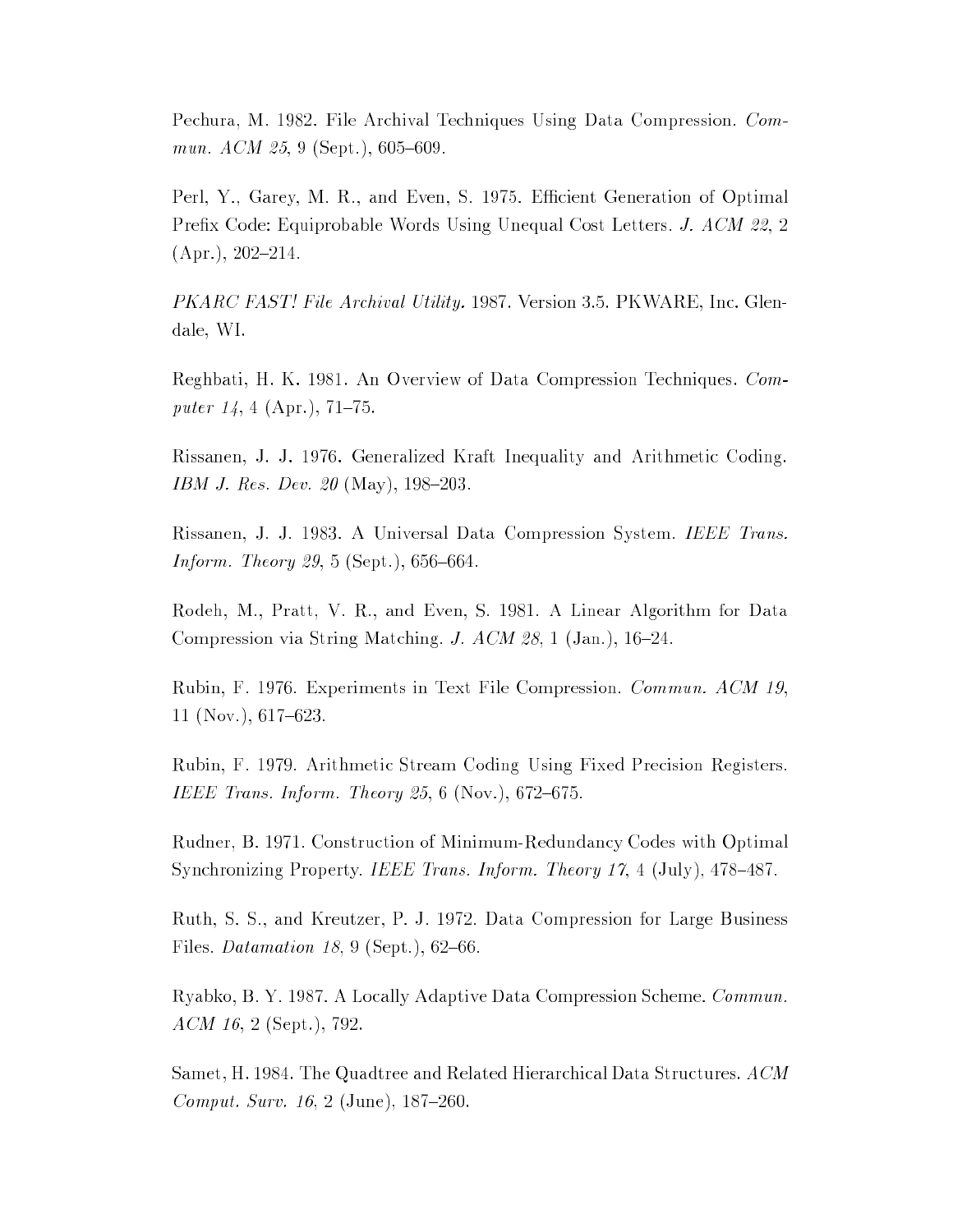Schwartz, E. S. 1964. An Optimum Encoding with Minimum Longest Code and Total Number of Digits. *Inform. Contr.* 7, 1 (Mar.),  $37-44$ .

Schwartz, E. S., and Kallick, B. 1964. Generating a Canonical Prefix Encoding. *Commun. ACM 7, 3 (Mar.), 166-169.* 

Severance, D. G. 1983. A Practitioner's Guide to Data Base Compression. Inform. Systems  $8, 1, 51–62$ .

Shannon, C. E., and Weaver, W. 1949. The Mathematical Theory of Communication. University of Illinois Press, Urbana, Ill.

Snyderman, M., and Hunt, B. 1970. The Myriad Virtues of Text Compaction. Datamation 16, 12 (Dec.),  $36-40$ .

Standish, T. A. 1980. Data Structure Techniques. Addison-Wesley, Reading, Mass.

Stiffler, J. J. 1971. Theory of Synchronous Communications. Prentice-Hall, Englewood Cliffs, N. J.

Storer, J. A., and Szymanski, T. G. 1982. Data Compression via Textual Substitution. *J. ACM 29*, 4 (Oct.), 928–951.

Tanaka, H. 1987. Data Structure of Huffman Codes and Its Application to Efficient Encoding and Decoding. IEEE Trans. Inform. Theory 33, 1 (Jan.), 154-156.

Tropper, R. 1982. Binary-Coded Text, A Text-Compression Method. BYTE  $7, 4$  (Apr.), 398-413.

UNIX User's Manual. 1984. 4.2. Berkeley Software Distribution, Virtual VAX-11 Version, University of California, Berkeley.

Varn, B. 1971. Optimal Variable Length Codes (Arbitrary Symbol Cost and Equal Code Word Probability). Inform. Contr. 19, 4 (Nov.), 289-301.

Vitter, J. S. 1987. Design and Analysis of Dynamic Huffman Codes. J. ACM  $34, 4$  (Oct.), 825-845.